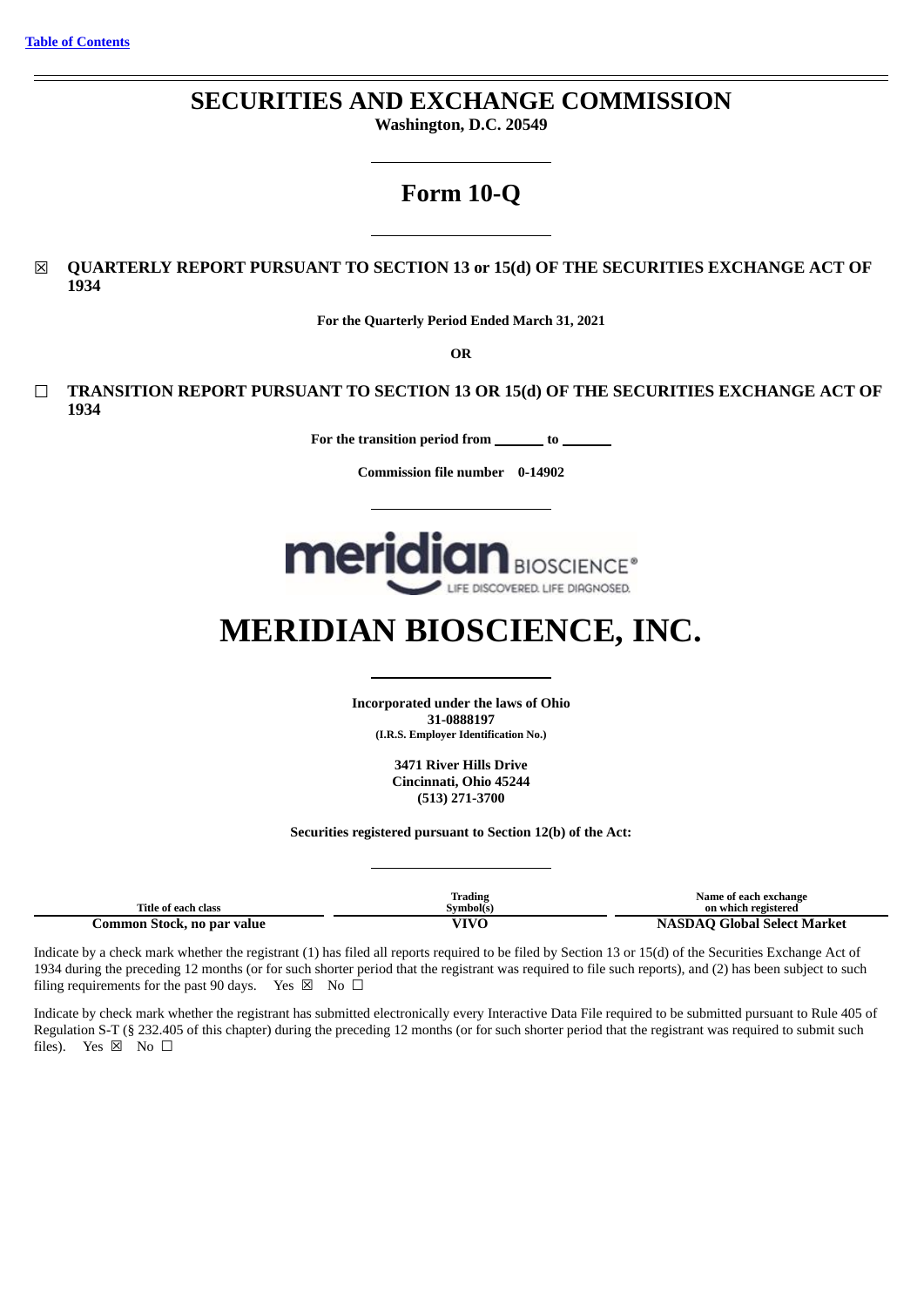Indicate by check mark whether the registrant is a large accelerated filer, an accelerated filer, a non-accelerated filer, smaller reporting company, or an emerging growth company. See definitions of "large accelerated filer," "accelerated filer," "smaller reporting company," and "emerging growth company" in Rule 12b-2 of the Exchange Act.

| Large accelerated filer | ⊠ | Accelerated filer         |  |
|-------------------------|---|---------------------------|--|
| Non-accelerated filer   |   | Smaller reporting company |  |
| Emerging growth company |   |                           |  |

If an emerging growth company, indicate by check mark if the registrant has elected not to use the extended transition period for complying with any new or revised financial accounting standards provided pursuant to Section 13(a) of the Exchange Act.  $\Box$ 

Indicate by check mark whether the registrant is a shell company (as defined in Rule 12b-2 of the Exchange Act). Yes  $\Box$  No  $\boxtimes$ 

Indicate the number of shares outstanding of each of the issuer's classes of common stock, as of the latest practicable date.

Common Stock, no par value

**Class**<br> **Outstanding April 30, 2021**<br> **Outstanding April 30, 2021**<br> **Outstanding April 30, 2021**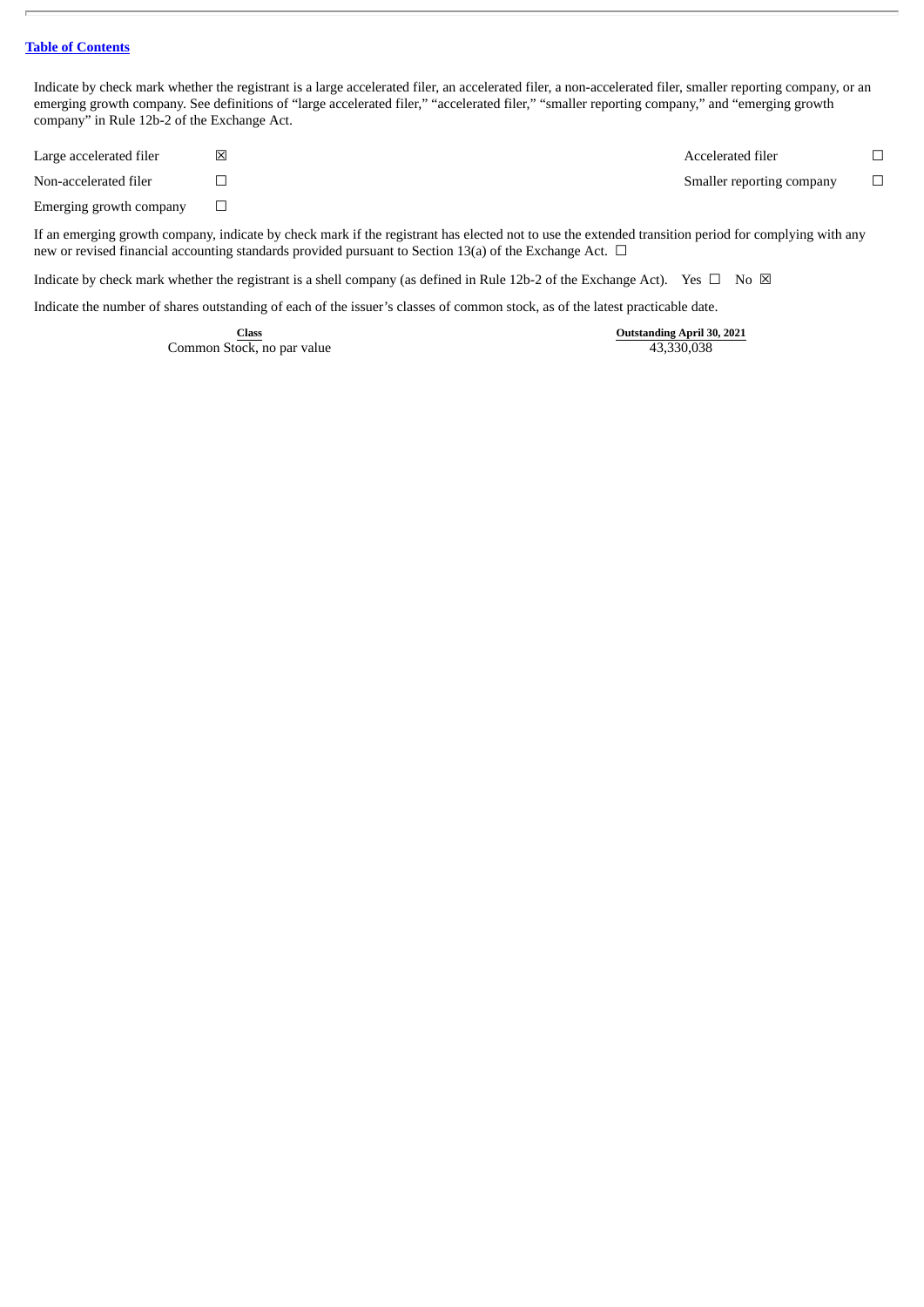#### **MERIDIAN BIOSCIENCE, INC. AND SUBSIDIARIES TABLE OF CONTENTS TO QUARTERLY REPORT ON FORM 10-Q**

<span id="page-2-0"></span>

| PART I.          | <b>FINANCIAL INFORMATION</b>                                                                                                      | Page(s)        |
|------------------|-----------------------------------------------------------------------------------------------------------------------------------|----------------|
| Item 1.          | <b>Financial Statements (Unaudited)</b>                                                                                           |                |
|                  | <b>Condensed Consolidated Statements of Operations</b><br>Three and Six Months Ended March 31, 2021 and 2020                      | $\mathbf{1}$   |
|                  | <b>Condensed Consolidated Statements of Comprehensive Income</b><br>Three and Six Months Ended March 31, 2021 and 2020            | $\overline{2}$ |
|                  | <b>Condensed Consolidated Statements of Cash Flows</b><br>Six Months Ended March 31, 2021 and 2020                                | 3              |
|                  | <b>Condensed Consolidated Balance Sheets</b><br>March 31, 2021 and September 30, 2020                                             | $4 - 5$        |
|                  | <b>Condensed Consolidated Statements of Changes in Shareholders' Equity</b><br>Three and Six Months Ended March 31, 2021 and 2020 | 6              |
|                  | <b>Notes to Condensed Consolidated Financial Statements</b>                                                                       | $7 - 20$       |
| Item 2.          | <b>Management's Discussion and Analysis of Financial Condition and Results of Operations</b>                                      | 21-30          |
| Item 3.          | <b>Quantitative and Qualitative Disclosures About Market Risk</b>                                                                 | 30             |
| Item 4.          | <b>Controls and Procedures</b>                                                                                                    | 30             |
| PART II.         | <b>OTHER INFORMATION</b>                                                                                                          |                |
| Item 1.          | <b>Legal Proceedings</b>                                                                                                          | 31             |
| Item 1A.         | <b>Risk Factors</b>                                                                                                               | 31             |
| Item 6.          | <b>Exhibits</b>                                                                                                                   | 31             |
| <b>Signature</b> |                                                                                                                                   | 32             |
|                  |                                                                                                                                   |                |

# **FORWARD-LOOKING STATEMENTS**

This Quarterly Report on Form 10-Q contains forward-looking statements. The Private Securities Litigation Reform Act of 1995 provides a safe harbor from civil litigation for forward-looking statements accompanied by meaningful cautionary statements. Except for historical information, this report contains forward-looking statements within the meaning of Section 27A of the Securities Act of 1933, as amended, and Section 21E of the Securities Exchange Act of 1934, which may be identified by words such as "continues", "estimates", "anticipates", "projects", "plans", "seeks", "may", "will", "expects", "intends", "believes", "signals", "should", "can" and similar expressions or the negative versions thereof and which also may be identified by their context. All statements that address operating performance or events or developments that Meridian Bioscience, Inc. ("Meridian" or "the Company") expects or anticipates will occur in the future, including, but not limited to, statements relating to per share diluted net earnings, sales, product demand, net revenues, operating margin, other quidance and the impact of COVID-19 on its business and prospects, are forward-looking statements. Such statements, whether expressed or implied, are based upon current expectations of the Company and speak only as of the date made. Specifically, Meridian's forward-looking statements are, and will be, based on management's then-current views and assumptions regarding future events and operating performance. Meridian assumes no obligation to publicly update or revise any forward-looking statements even if experience or future changes make it clear that any projected results expressed or implied therein will not be realized. These statements are subject to various risks, uncertainties and other factors that could cause actual results to differ materially, including, without limitation, the following:

Meridian's operating results, financial condition and continued growth depends, in part, on its ability to introduce into the marketplace enhancements of existing products or new products that incorporate technological advances, meet customer requirements and respond to products developed by Meridian's competition, its ability to effectively sell such products and its ability to successfully expand and effectively manage increased sales and marketing operations. While Meridian has introduced a number of internally developed products and acquired products, there can be no assurance that it will be successful in the future in introducing such products on a timely basis or in protecting its intellectual property, and unexpected or costly manufacturing costs associated with its introduction of new products or acquired products could cause actual results to differ from expectations. Meridian relies on proprietary, patented and licensed technologies. As such, the Company's ability to protect its intellectual property rights, as well as the potential for intellectual property litigation, would impact its results. Ongoing consolidations of reference laboratories and formation of multihospital alliances may cause adverse changes to pricing and distribution. Recessionary pressures on the economy and the markets in which the Company's customers operate, as well as adverse trends in buying patterns from customers, can change expected results. Costs and difficulties in complying with laws and regulations, including those administered by the United States Food and Drug Administration, can result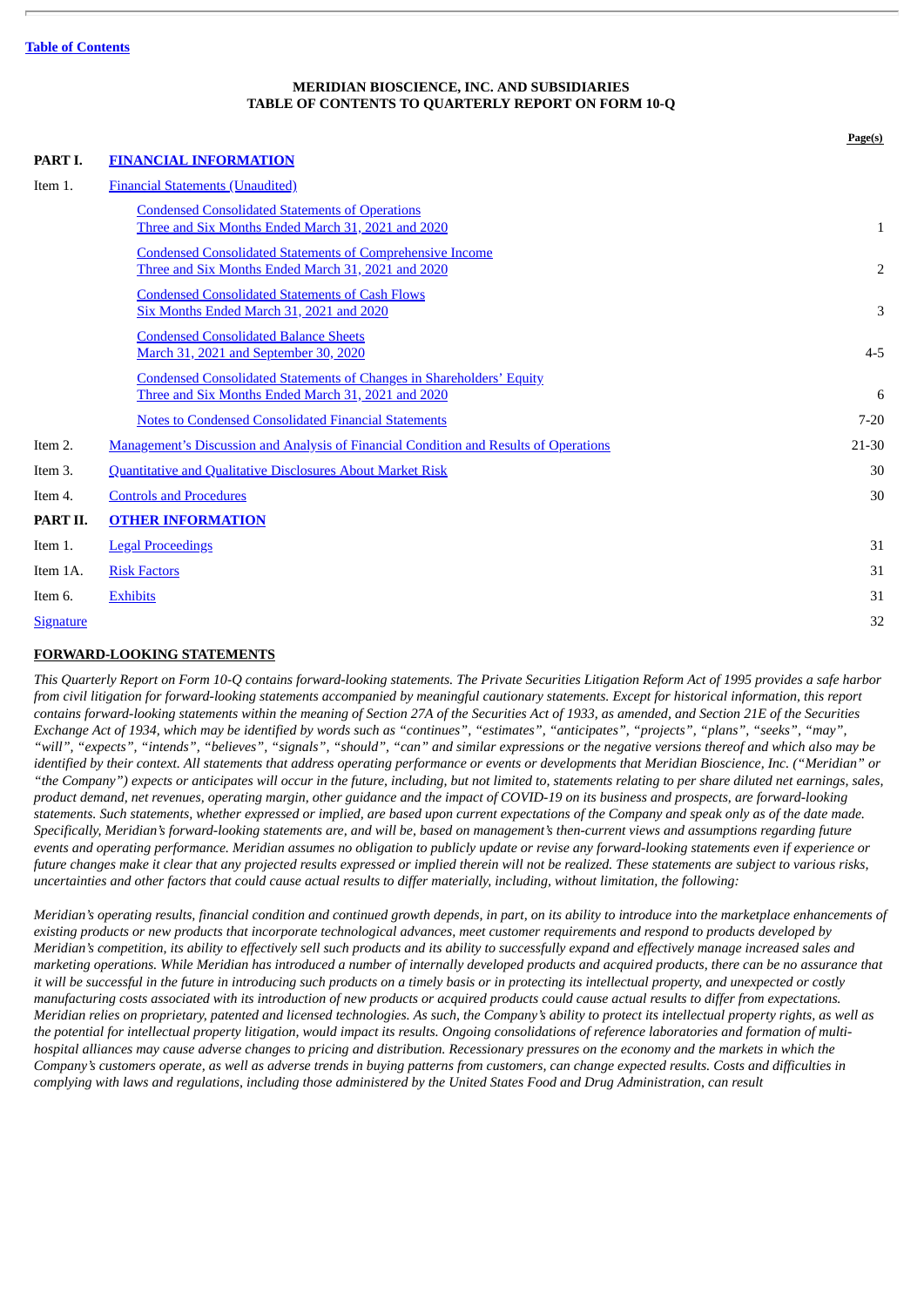in unanticipated expenses and delays and interruptions to the sale of new and existing products, as can the uncertainty of regulatory approvals and the regulatory process (including the currently ongoing study and other FDA actions regarding the Company's LeadCare products). The international scope of Meridian's operations, including changes in the relative strength or weakness of the U.S. dollar and general economic conditions in foreign countries, can impact results and make them difficult to predict. One of Meridian's growth strategies is the acquisition of companies and product lines. There can be no assurance that additional acquisitions will be consummated or that, if consummated, will be successful and the acquired businesses will be successfully integrated into Meridian's operations. There may be risks that acquisitions may disrupt operations and may pose potential difficulties in employee retention, and there may be additional risks with respect to Meridian's ability to recognize the benefits of acquisitions, including potential synergies and cost savings or the failure of acquisitions to achieve their plans and objectives. Meridian cannot predict the outcome of future goodwill impairment testing and the impact of possible goodwill impairments on Meridian's earnings and financial results. Meridian cannot predict the possible impact of U.S. health care legislation enacted in 2010 – the Patient Protection and Affordable Care Act, as amended by the Health Care and Education Reconciliation Act - and any modification or repeal of any of the provisions thereof initiated by Congress or the presidential administration, and any similar initiatives in other countries on its results of operations. Efforts to reduce the U.S. federal deficit, breaches of Meridian's information technology systems, trade wars, increased tariffs, and natural disasters and other events could have a materially adverse effect on Meridian's results of operations and net revenues. The Company can make no assurances that a material weakness in its internal control over financial reporting will not be identified in the future, which if identified and not properly corrected, could materially adversely affect its operations and result in material misstatements in its consolidated financial statements. Meridian also is subject to risks and uncertainties related to disruptions to or reductions in business operations or prospects due to pandemics, epidemics, widespread health emergencies, or outbreaks of infectious diseases such as COVID-19. In addition to the factors described in this paragraph, as well as those factors identified from time to time in the Company's filings with the Securities and Exchange Commission, Part I, Item 1A Risk Factors of the Company's most recent Annual Report on Form 10-K contains a list and description of uncertainties, risks and other matters that may affect the Company. Readers should carefully review these forward-lookina statements and risk factors, and not place undue reliance *on the Company's forward-looking statements.*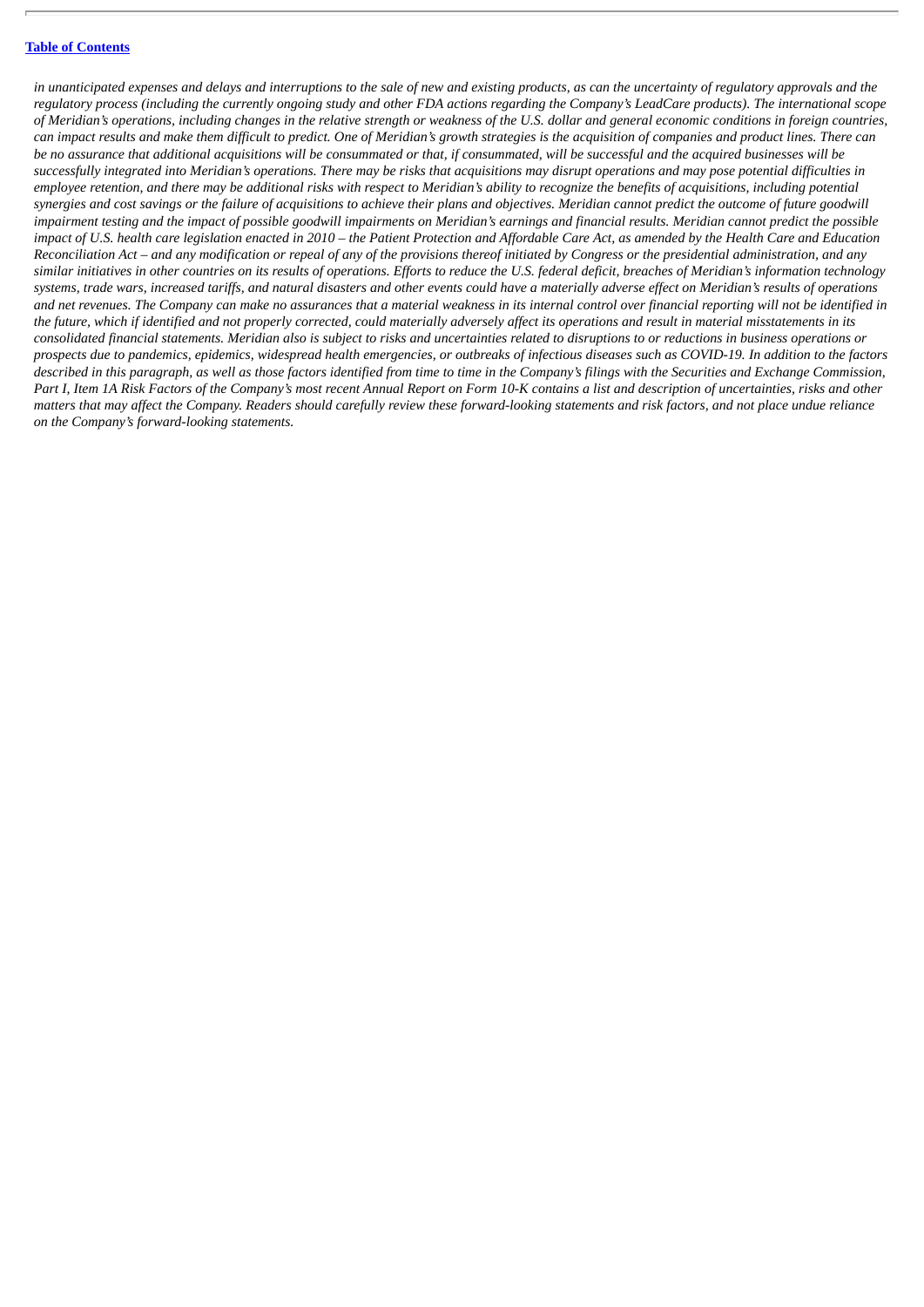#### **PART I. FINANCIAL INFORMATION Item 1. Financial Statements**

# **MERIDIAN BIOSCIENCE, INC. AND SUBSIDIARIES Condensed Consolidated Statements of Operations (Unaudited) (dollar and share amounts in thousands, except per share data)**

<span id="page-4-2"></span><span id="page-4-1"></span><span id="page-4-0"></span>

|                                                              | <b>Three Months Ended</b><br>March 31, |                      | <b>Six Months Ended</b><br>March 31, |                      |
|--------------------------------------------------------------|----------------------------------------|----------------------|--------------------------------------|----------------------|
|                                                              | 2021                                   | 2020                 | 2021                                 | 2020                 |
| <b>NET REVENUES</b>                                          | \$85,264                               | \$57,296             | \$178,181                            | \$104,717            |
| <b>COST OF SALES</b>                                         | 27,492                                 | 22,750               | 58,861                               | 42,520               |
| <b>GROSS PROFIT</b>                                          | 57,772                                 | 34,546               | 119,320                              | 62,197               |
| <b>OPERATING EXPENSES</b>                                    |                                        |                      |                                      |                      |
| Research and development                                     | 6,065                                  | 5,315                | 11,716                               | 10,078               |
| Selling and marketing                                        | 6,540                                  | 6,529                | 13,561                               | 13,257               |
| General and administrative                                   | 12,925                                 | 10,628               | 24,863                               | 19,612               |
| Acquisition-related costs                                    |                                        | 1,787                |                                      | 1,787                |
| Change in fair value of acquisition consideration            | (2,989)                                | (2, 491)             | (1, 942)                             | (1, 304)             |
| Restructuring costs                                          |                                        | 252                  |                                      | 527                  |
| Selected legal costs                                         | 1,030                                  | 735                  | 2,257                                | 1,055                |
| Total operating expenses                                     | 23,571                                 | 22,755               | 50,455                               | 45,012               |
| <b>OPERATING INCOME</b>                                      | 34,201                                 | 11,791               | 68,865                               | 17,185               |
| OTHER INCOME (EXPENSE)                                       |                                        |                      |                                      |                      |
| Interest income                                              | 6                                      | 23                   | 15                                   | 134                  |
| Interest expense                                             | (472)                                  | (532)                | (1,006)                              | (1,299)              |
| RAD <sub>x</sub> grant income                                | 200                                    |                      | 1,000                                |                      |
| Other, net                                                   | (883)                                  | 1,365                | (1,574)                              | 653                  |
| Total other income (expense)                                 | (1, 149)                               | 856                  | (1,565)                              | (512)                |
| <b>EARNINGS BEFORE INCOME TAXES</b>                          | 33,052                                 | 12,647               | 67,300                               | 16,673               |
| <b>INCOME TAX PROVISION</b>                                  | 6,750                                  | 3,288                | 14,219                               | 4,487                |
| <b>NET EARNINGS</b>                                          | \$26,302                               | \$9,359              | \$53,081                             | \$12,186             |
| <b>BASIC EARNINGS PER COMMON SHARE</b>                       | \$<br>0.61                             | $\mathbb{S}$<br>0.22 | $\mathfrak{S}$<br>1.23               | $\mathbf{s}$<br>0.28 |
| DILUTED EARNINGS PER COMMON SHARE                            | \$<br>0.60                             | 0.22<br>\$           | \$<br>1.21                           | \$<br>0.28           |
| WEIGHTED AVERAGE NUMBER OF COMMON SHARES OUTSTANDING-BASIC   | 43,244                                 | 42,830               | 43,171                               | 42,810               |
| EFFECT OF DILUTIVE STOCK OPTIONS AND RESTRICTED SHARE UNITS  | 878                                    | 138                  | 789                                  | 143                  |
| WEIGHTED AVERAGE NUMBER OF COMMON SHARES OUTSTANDING-DILUTED | 44,122                                 | 42,968               | 43,960                               | 42,953               |
| <b>ANTI-DILUTIVE SECURITIES:</b>                             |                                        |                      |                                      |                      |
| Common share options and restricted share units              | 166                                    | 1,635                | 169                                  | 1,520                |

The accompanying notes are an integral part of these condensed consolidated financial statements.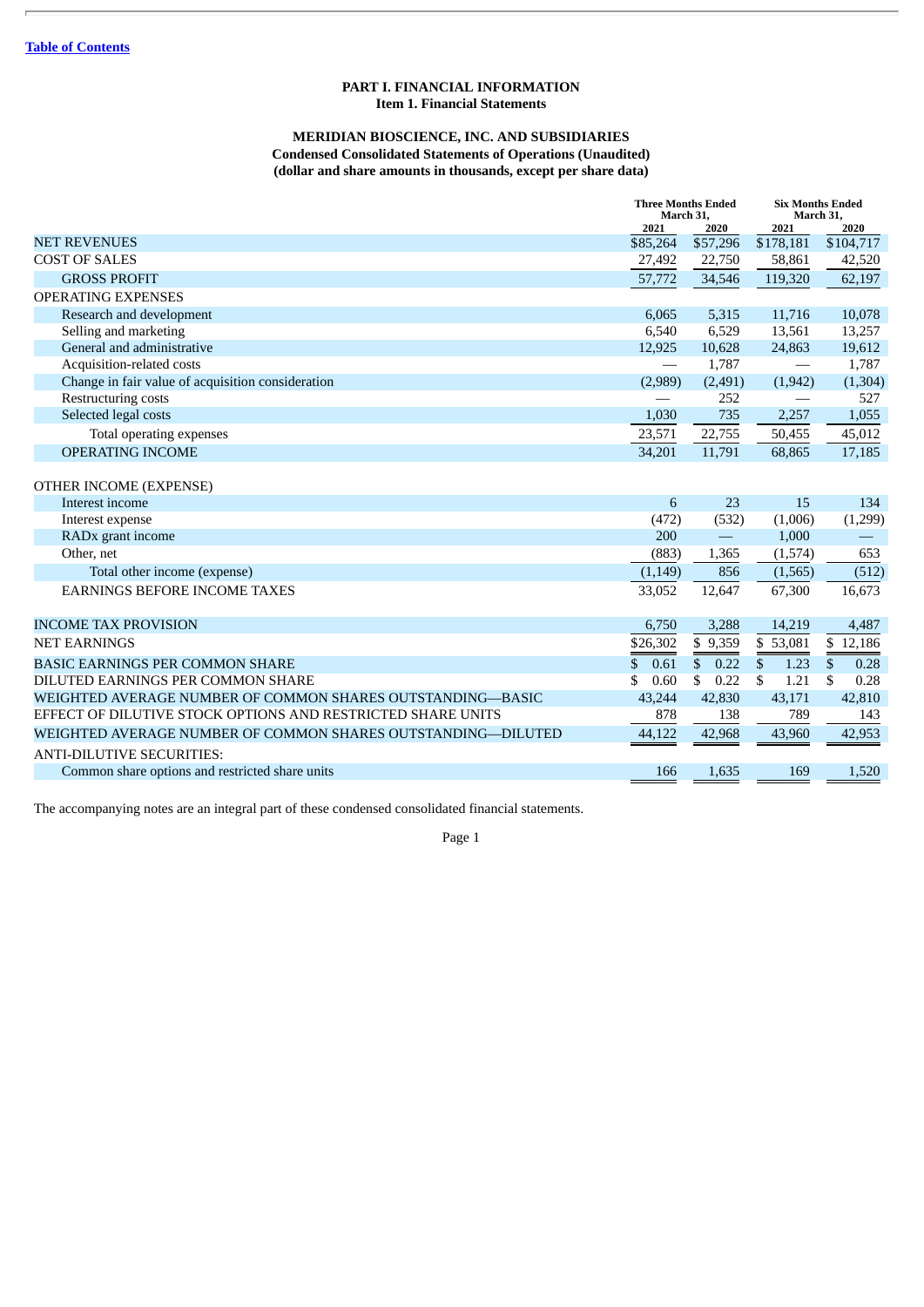#### **MERIDIAN BIOSCIENCE, INC. AND SUBSIDIARIES Condensed Consolidated Statements of Comprehensive Income (Unaudited) (dollar amounts in thousands)**

<span id="page-5-0"></span>

|                                                                    | <b>Three Months Ended</b><br>March 31. |         | <b>Six Months Ended</b><br>March 31, |          |
|--------------------------------------------------------------------|----------------------------------------|---------|--------------------------------------|----------|
|                                                                    | 2021                                   | 2020    | 2021                                 | 2020     |
| NET EARNINGS                                                       | \$26,302                               | \$9,359 | \$53,081                             | \$12,186 |
| Other comprehensive income (loss):                                 |                                        |         |                                      |          |
| Foreign currency translation adjustment                            | 79                                     | (2,786) | 3,380                                | (18)     |
| Unrealized gain (loss) on cash flow hedge                          | 439                                    | (313)   | 460                                  | (313)    |
| Reclassification of amortization of gain on cash flow hedge        | (77)                                   | (77)    | (154)                                | (154)    |
| Income taxes related to items of other comprehensive income (loss) | (80)                                   | 96      | (66)                                 | 115      |
| Other comprehensive income (loss), net of tax                      | 361                                    | (3,080) | 3,620                                | (370)    |
| <b>COMPREHENSIVE INCOME</b>                                        | \$26,663                               | \$6,279 | \$56,701                             | \$11,816 |
|                                                                    |                                        |         |                                      |          |

The accompanying notes are an integral part of these condensed consolidated financial statements.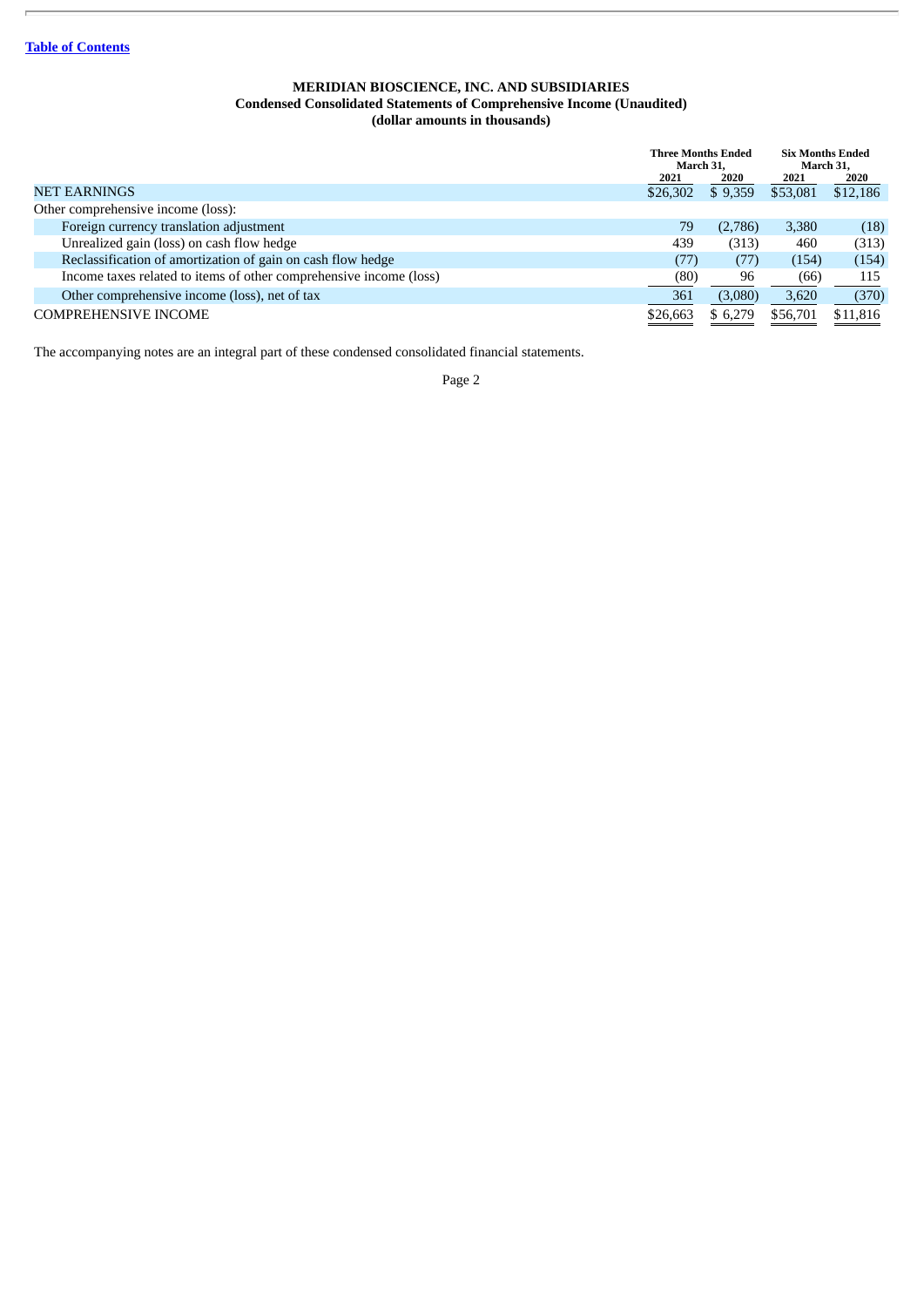#### **MERIDIAN BIOSCIENCE, INC. AND SUBSIDIARIES Condensed Consolidated Statements of Cash Flows (Unaudited) (dollar amounts in thousands)**

<span id="page-6-0"></span>

| Six Months Ended March 31,                                   | 2021      | 2020      |
|--------------------------------------------------------------|-----------|-----------|
| <b>CASH FLOWS FROM OPERATING ACTIVITIES</b>                  |           |           |
| Net earnings                                                 | \$53,081  | \$12,186  |
| Non-cash items included in net earnings:                     |           |           |
| Depreciation of property, plant and equipment                | 3,072     | 2,439     |
| Amortization of intangible assets                            | 4,363     | 3,449     |
| Stock compensation expense                                   | 2,291     | 1,759     |
| Deferred income taxes                                        | (777)     | 656       |
| Change in fair value of acquisition consideration            | (1, 942)  | (1,304)   |
| Change in the following:                                     |           |           |
| Accounts receivable                                          | (5,267)   | (4,950)   |
| Inventories                                                  | (12, 185) | (2,511)   |
| Prepaid expenses and other current assets                    | 1,440     | 1,278     |
| Accounts payable and accrued expenses                        | 77        | 1,621     |
| Income taxes payable                                         | (2,698)   | 400       |
| Other, net                                                   | 36        | 692       |
| Net cash provided by operating activities                    | 41,491    | 15,715    |
| <b>CASH FLOWS FROM INVESTING ACTIVITIES</b>                  |           |           |
| Purchase of property, plant and equipment                    | (11, 955) | (1,543)   |
| Payment of acquisition consideration holdback                | (5,000)   |           |
| Net cash used in investing activities                        | (16, 955) | (1, 543)  |
| CASH FLOWS FROM FINANCING ACTIVITIES                         |           |           |
| Payment on revolving credit facility                         | (18, 824) | (27,000)  |
| Payment of debt issuance costs                               |           | (116)     |
| Proceeds from exercise of stock options                      | 2,852     |           |
| Net cash used in financing activities                        | (15, 972) | (27, 116) |
| Effect of Exchange Rate Changes on Cash and Cash Equivalents | 1,296     | 97        |
| Net Increase (Decrease) in Cash and Cash Equivalents         | 9,860     | (12, 847) |
| Cash and Cash Equivalents at Beginning of Period             | 53,514    | 62,397    |
| Cash and Cash Equivalents at End of Period                   | \$63,374  | \$49,550  |

The accompanying notes are an integral part of these condensed consolidated financial statements.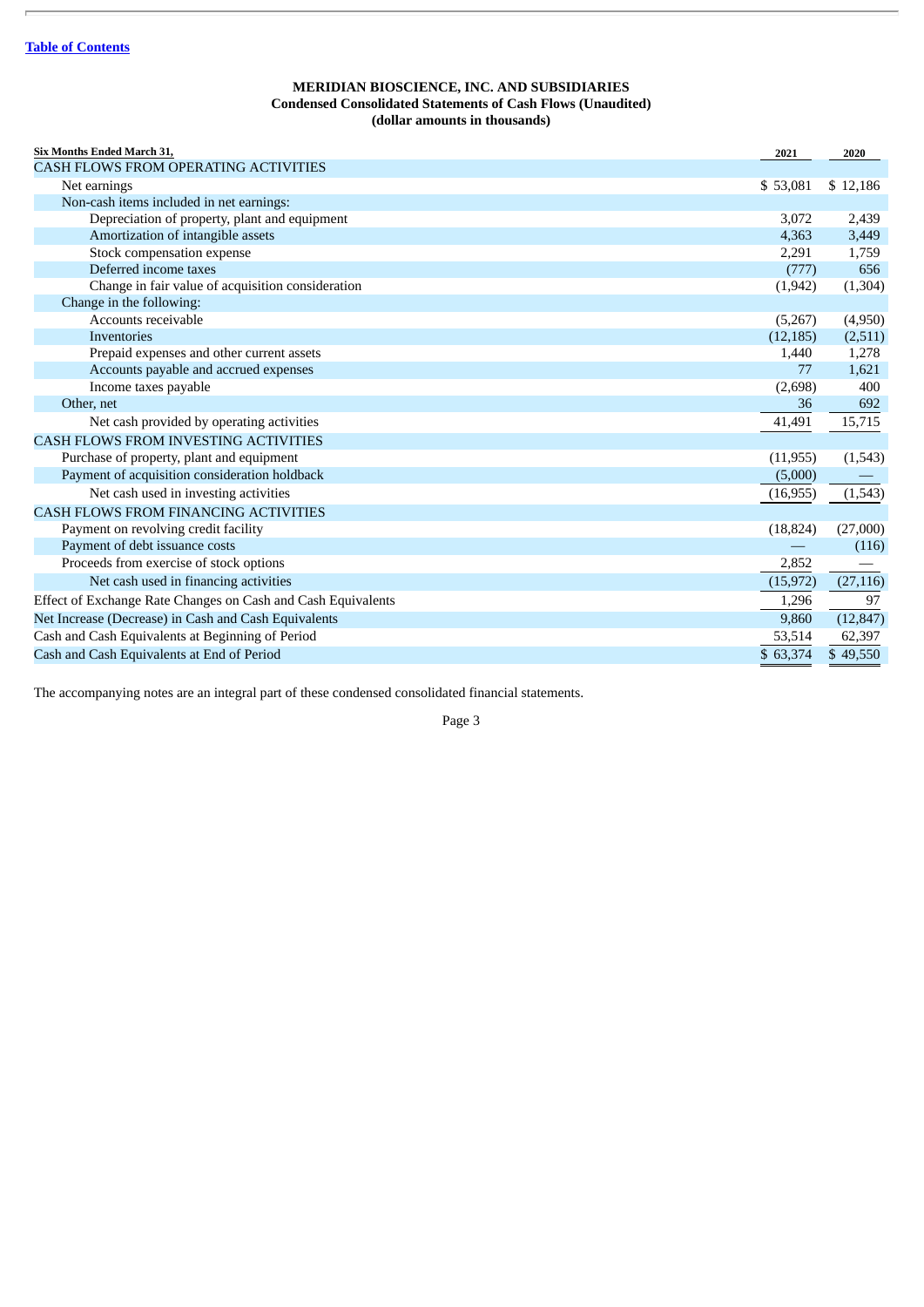#### **MERIDIAN BIOSCIENCE, INC. AND SUBSIDIARIES Condensed Consolidated Balance Sheets (dollar amounts in thousands)**

# **ASSETS**

<span id="page-7-0"></span>

|                                                                       | March 31,<br>2021<br>(Unaudited) | September 30,<br>2020 |
|-----------------------------------------------------------------------|----------------------------------|-----------------------|
| <b>CURRENT ASSETS</b>                                                 |                                  |                       |
| Cash and cash equivalents                                             | \$<br>63,374                     | \$<br>53,514          |
| Accounts receivable, less allowances of \$505 and \$513, respectively | 44,895                           | 38,512                |
| Inventories, net                                                      | 72,534                           | 61,264                |
| Prepaid expenses and other current assets                             | 7,491                            | 8,900                 |
| Total current assets                                                  | 188,294                          | 162,190               |
| PROPERTY, PLANT AND EQUIPMENT, at Cost                                |                                  |                       |
| Land                                                                  | 991                              | 991                   |
| Buildings and improvements                                            | 32,326                           | 32,188                |
| Machinery, equipment and furniture                                    | 74,173                           | 69,854                |
| Construction in progress                                              | 10,779                           | 1,200                 |
| Subtotal                                                              | 118,269                          | 104,233               |
| Less: accumulated depreciation and amortization                       | 76,303                           | 73,113                |
| Property, plant and equipment, net                                    | 41,966                           | 31,120                |
| <b>OTHER ASSETS</b>                                                   |                                  |                       |
| Goodwill                                                              | 115,296                          | 114,186               |
| Other intangible assets, net                                          | 78,834                           | 83,197                |
| Right-of-use assets, net                                              | 6,297                            | 6,336                 |
| Deferred income taxes                                                 | 8,017                            | 7,647                 |
| Other assets                                                          | 465                              | 585                   |
| Total other assets                                                    | 208,909                          | 211,951               |
| <b>TOTAL ASSETS</b>                                                   | \$439,169                        | \$<br>405,261         |

The accompanying notes are an integral part of these condensed consolidated financial statements.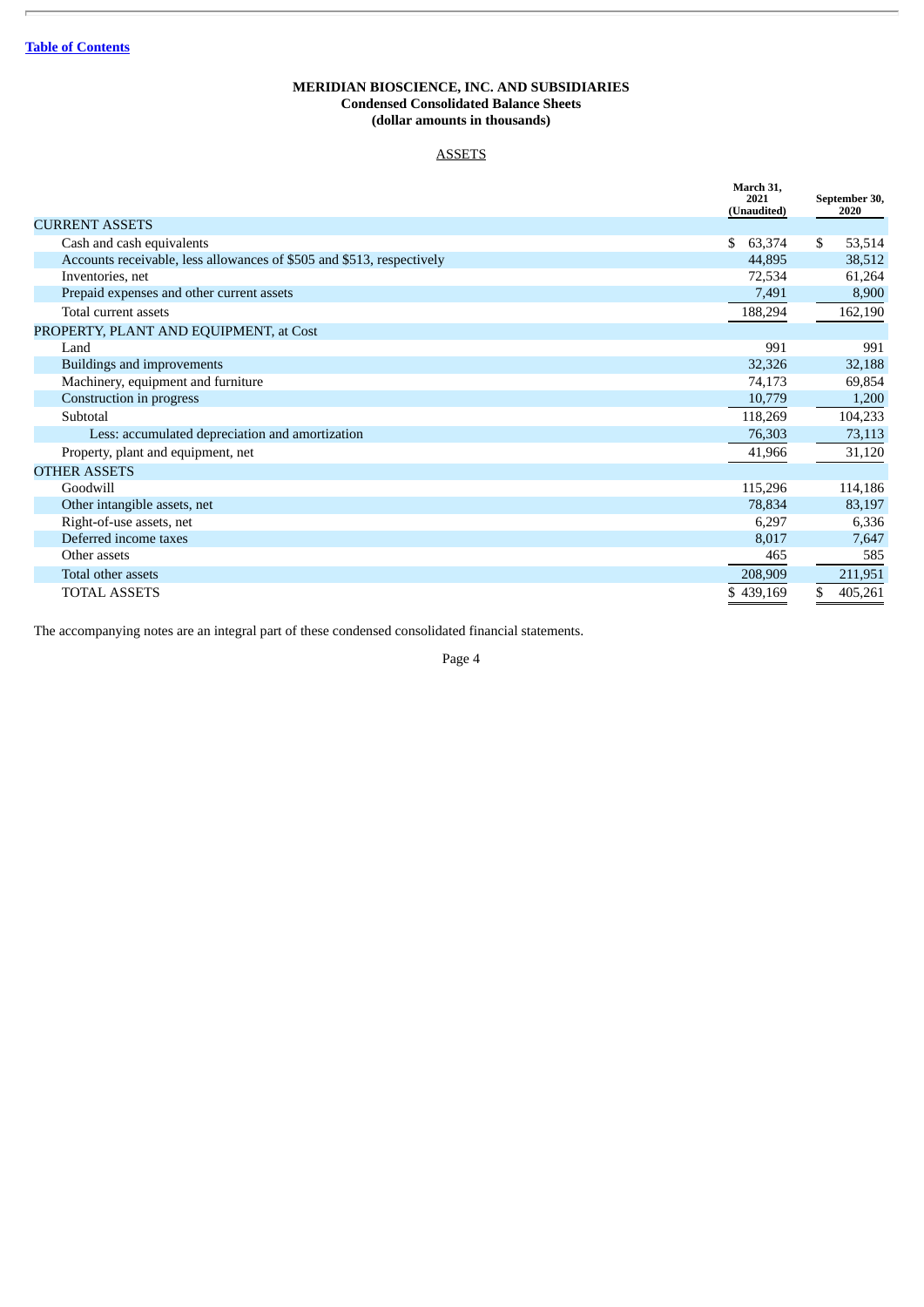#### **MERIDIAN BIOSCIENCE, INC. AND SUBSIDIARIES Condensed Consolidated Balance Sheets (dollar amounts in thousands)**

# LIABILITIES AND SHAREHOLDERS' EQUITY

|                                              | March 31.<br>2021<br>(Unaudited) | September 30,<br>2020 |
|----------------------------------------------|----------------------------------|-----------------------|
| <b>CURRENT LIABILITIES</b>                   |                                  |                       |
| Accounts payable                             | 16,714<br>\$                     | \$<br>11,969          |
| Accrued employee compensation costs          | 12,634                           | 16,661                |
| Current portion of acquisition consideration | 11,296                           | 12,619                |
| Current operating lease obligations          | 1,892                            | 1,789                 |
| Current government grant obligations         | 608                              | 600                   |
| Other accrued expenses                       | 5,664                            | 5,362                 |
| Income taxes payable                         | 1,502                            | 3,524                 |
| Total current liabilities                    | 50,310                           | 52,524                |
| <b>NON-CURRENT LIABILITIES</b>               |                                  |                       |
| Acquisition consideration                    | 7,671                            | 13,290                |
| Post-employment benefits                     | 2,429                            | 2,493                 |
| Fair value of interest rate swaps            | 254                              | 713                   |
| Long-term operating lease obligations        | 4,555                            | 4,678                 |
| Long-term debt                               | 50,000                           | 68,824                |
| Government grant obligations                 | 10,537                           | 10,524                |
| Long-term income taxes payable               | 374                              | 549                   |
| Deferred income taxes                        | 3,389                            | 3,804                 |
| Other non-current liabilities                | 177                              | 233                   |
| Total non-current liabilities                | 79,386                           | 105,108               |
| <b>COMMITMENTS AND CONTINGENCIES</b>         |                                  |                       |

# SHAREHOLDERS' EQUITY

| Preferred stock, no par value; 1,000,000 shares authorized; none issued                             |           |         |
|-----------------------------------------------------------------------------------------------------|-----------|---------|
| Common shares, no par value; 71,000,000 shares authorized, 43,329,294 and 43,068,842 shares issued, |           |         |
| respectively                                                                                        |           |         |
| Additional paid-in capital                                                                          | 145,338   | 140,195 |
| Retained earnings                                                                                   | 162,375   | 109.294 |
| Accumulated other comprehensive income (loss)                                                       | 1,760     | (1,860) |
| Total shareholders' equity                                                                          | 309,473   | 247,629 |
| TOTAL LIABILITIES AND SHAREHOLDERS' EQUITY                                                          | \$439,169 | 405,261 |
|                                                                                                     |           |         |

The accompanying notes are an integral part of these condensed consolidated financial statements.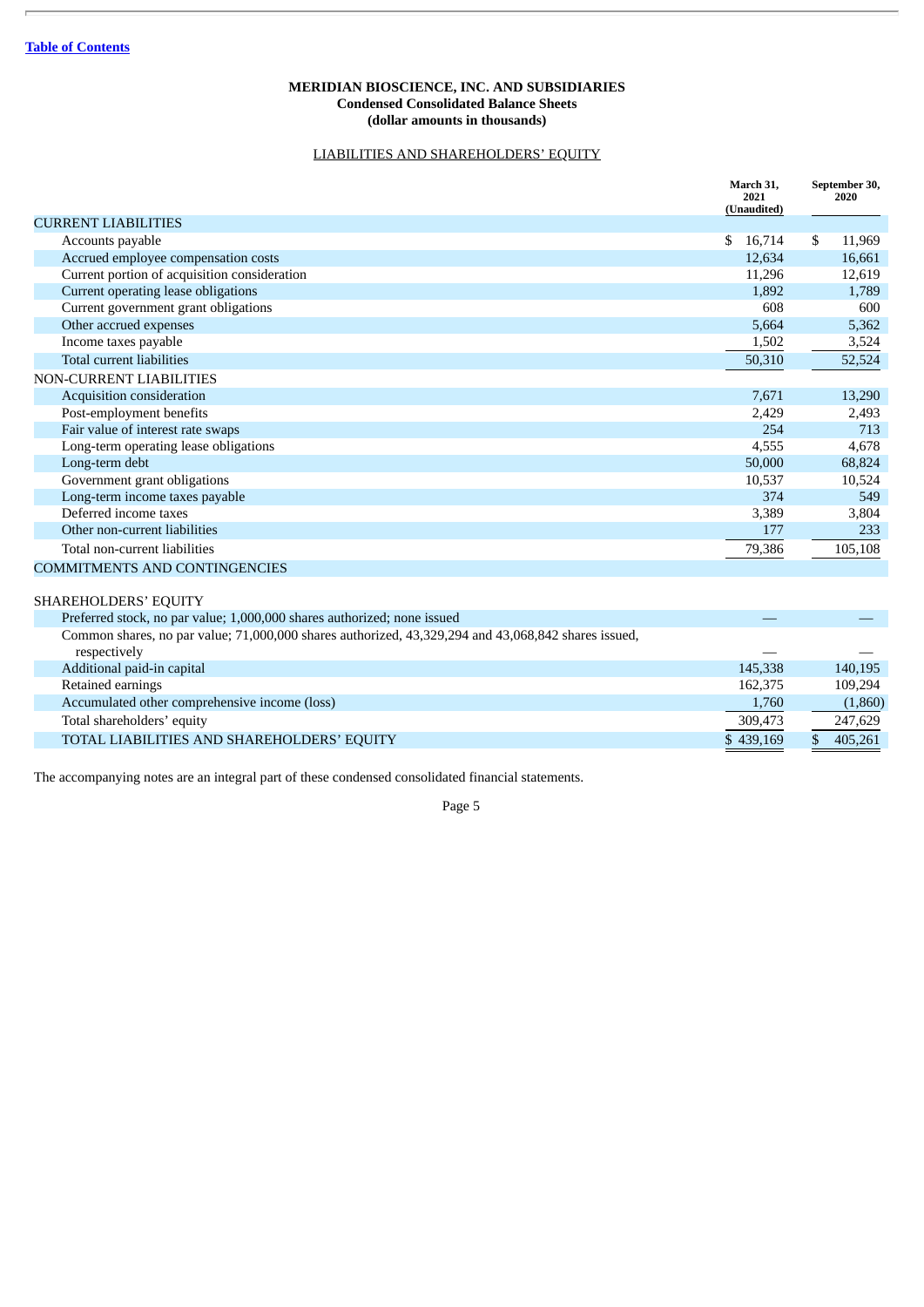#### **MERIDIAN BIOSCIENCE, INC. AND SUBSIDIARIES Condensed Consolidated Statements of Changes in Shareholders' Equity (Unaudited) (dollar and share amounts in thousands)**

<span id="page-9-0"></span>

|                                                                    | Common<br>Shares<br>Issued | Additional<br>Paid-In<br>Capital | Retained<br>Earnings | Accumulated<br>Other<br>Comprehensive<br>Income (Loss) | Total<br>Shareholders'<br>Equity |
|--------------------------------------------------------------------|----------------------------|----------------------------------|----------------------|--------------------------------------------------------|----------------------------------|
| <b>THREE MONTHS ENDED MARCH 31, 2021</b>                           |                            |                                  |                      |                                                        |                                  |
| <b>Balance at December 31, 2020</b>                                | 43,124                     | \$141,395                        | \$136,073            | \$<br>1,399                                            | 278,867<br>\$.                   |
| Conversion of restricted share units and exercise of stock options | 205                        | 2,893                            |                      |                                                        | 2,893                            |
| Stock compensation expense                                         |                            | 1,050                            |                      |                                                        | 1,050                            |
| Net earnings                                                       |                            |                                  | 26,302               |                                                        | 26,302                           |
| Foreign currency translation adjustment                            |                            |                                  |                      | 79                                                     | 79                               |
| Hedging activity, net of tax                                       |                            |                                  |                      | 282                                                    | 282                              |
| <b>Balance at March 31, 2021</b>                                   | 43,329                     | \$145,338                        | \$162,375            | \$<br>1,760                                            | \$ 309,473                       |
| <b>THREE MONTHS ENDED MARCH 31, 2020</b>                           |                            |                                  |                      |                                                        |                                  |
| <b>Balance at December 31, 2019</b>                                | 42,828                     | \$133,622                        | \$65,935             | \$<br>(2,265)                                          | 197,292<br>\$                    |
| Conversion of restricted share units and exercise of stock options | 3                          | (9)                              |                      |                                                        | (9)                              |
| Stock compensation expense                                         |                            | 971                              |                      |                                                        | 971                              |
| Net earnings                                                       |                            |                                  | 9,359                |                                                        | 9,359                            |
| Foreign currency translation adjustment                            |                            |                                  |                      | (2,786)                                                | (2,786)                          |
| Hedging activity, net of tax                                       |                            |                                  |                      | (294)                                                  | (294)                            |
| <b>Balance at March 31, 2020</b>                                   | 42,831                     | \$134,584                        | \$75,294             | \$<br>(5,345)                                          | 204,533                          |

|                                                                    | Common<br><b>Shares</b><br>Issued | Additional<br>Paid-In<br>Capital | Retained<br>Earnings | Accumulated<br>Other<br>Comprehensive<br>Income (Loss) | Total<br>Shareholders'<br>Equity |
|--------------------------------------------------------------------|-----------------------------------|----------------------------------|----------------------|--------------------------------------------------------|----------------------------------|
| <b>SIX MONTHS ENDED MARCH 31, 2021</b>                             |                                   |                                  |                      |                                                        |                                  |
| <b>Balance at September 30, 2020</b>                               | 43,069                            | \$140,195                        | \$109,294            | \$<br>(1,860)                                          | \$<br>247,629                    |
| Conversion of restricted share units and exercise of stock options | 260                               | 2,852                            |                      |                                                        | 2,852                            |
| Stock compensation expense                                         |                                   | 2,291                            |                      |                                                        | 2,291                            |
| Net earnings                                                       |                                   |                                  | 53,081               |                                                        | 53,081                           |
| Foreign currency translation adjustment                            |                                   |                                  |                      | 3,380                                                  | 3,380                            |
| Hedging activity, net of tax                                       |                                   |                                  |                      | 240                                                    | 240                              |
| <b>Balance at March 31, 2021</b>                                   | 43,329                            | \$145,338                        | \$162,375            | 1,760                                                  | \$ 309,473                       |
| <b>SIX MONTHS ENDED MARCH 31, 2020</b>                             |                                   |                                  |                      |                                                        |                                  |
| <b>Balance at September 30, 2019</b>                               | 42,712                            | \$132,834                        | \$63,108             | \$<br>(4, 975)                                         | \$<br>190,967                    |
| Conversion of restricted share units and exercise of stock options | 119                               | (9)                              |                      |                                                        | (9)                              |
| Stock compensation expense                                         |                                   | 1,759                            |                      |                                                        | 1,759                            |
| Net earnings                                                       |                                   |                                  | 12,186               |                                                        | 12,186                           |
| Foreign currency translation adjustment                            |                                   |                                  |                      | (18)                                                   | (18)                             |
| Hedging activity, net of tax                                       |                                   |                                  |                      | (352)                                                  | (352)                            |
| <b>Balance at March 31, 2020</b>                                   | 42,831                            | \$134,584                        | \$75,294             | \$<br>(5, 345)                                         | 204,533                          |

The accompanying notes are an integral part of these condensed consolidated financial statements.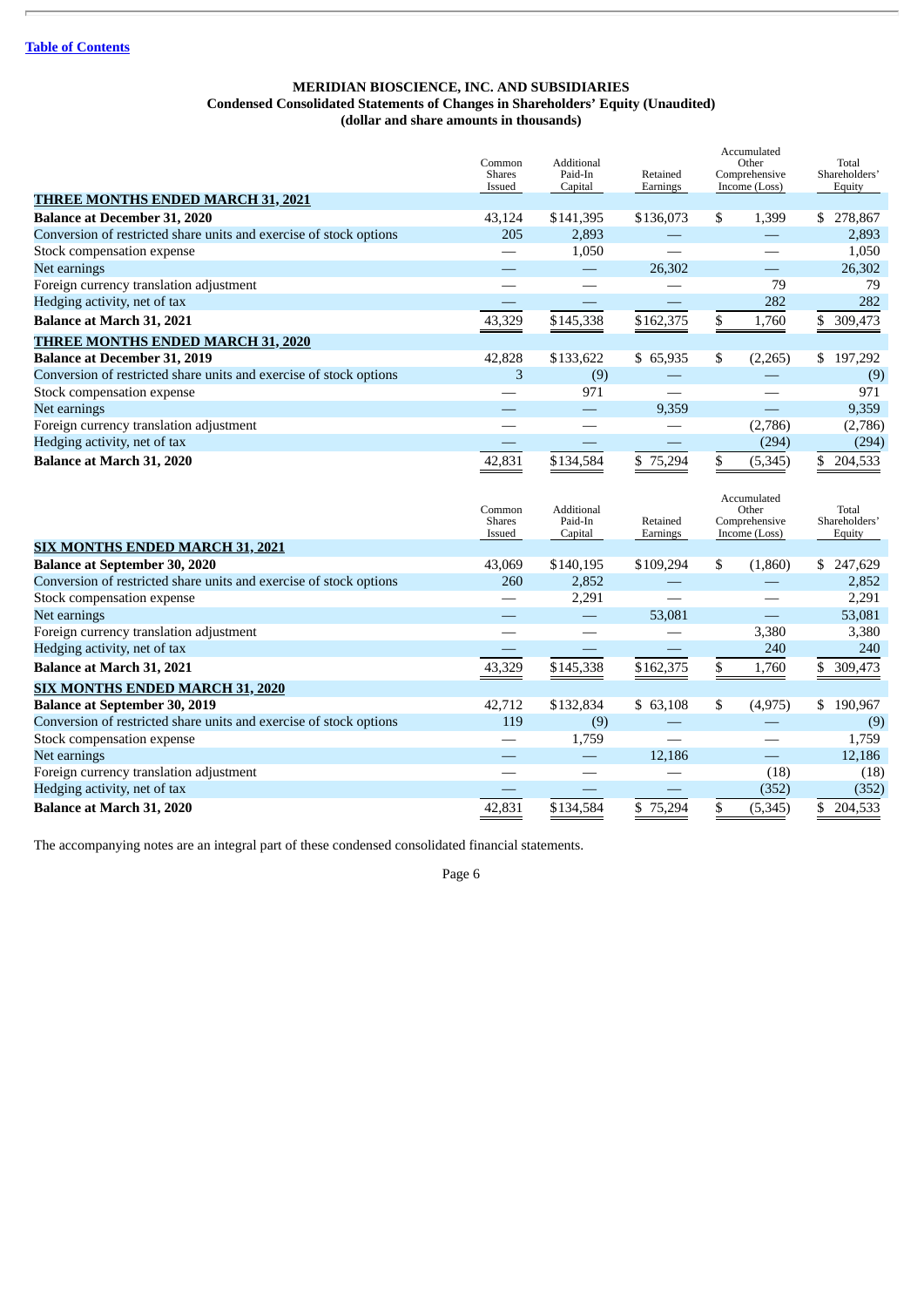#### **MERIDIAN BIOSCIENCE, INC. AND SUBSIDIARIES Notes to Condensed Consolidated Financial Statements Dollars in Thousands, Except Per Share Amounts (Unaudited)**

#### <span id="page-10-0"></span>**1. Nature of Business**

Meridian Bioscience, Inc. ("Meridian" or "the Company") was formed in 1976 and functions as a fully-integrated life science company with principal businesses in: (i) the development, manufacture, sale and distribution of diagnostic testing systems and kits, primarily for certain gastrointestinal and respiratory infectious diseases, and elevated blood lead levels; and (ii) the manufacture and distribution of bulk antigens, antibodies, immunoassay blocking reagents, various Polymerase Chain Reaction ("PCR") master mixes, and bioresearch reagents used by other diagnostic manufacturers and researchers.

Our reportable segments are Diagnostics and Life Science. The Diagnostics segment consists of: (i) manufacturing operations for infectious disease products in Cincinnati, Ohio; Quebec City, Canada; and Modi'in, Israel; (ii) manufacturing operations for blood chemistry products in Billerica, Massachusetts (near Boston); and (iii) the sale and distribution of diagnostics products domestically and abroad. This segment's products are used by hospitals, reference labs and physician offices to detect infectious diseases and elevated lead levels in blood.

The Life Science segment consists of: (i) manufacturing operations in Memphis, Tennessee; Boca Raton, Florida; London, England; and Luckenwalde, Germany; and (ii) the sale and distribution of bulk antigens, antibodies, PCR/qPCR reagents, nucleotides, and bioresearch reagents domestically and abroad, including a sales and business development facility, with outsourced distribution capabilities, in Beijing, China to pursue revenue opportunities in Asia. This segment's products are used by manufacturers and researchers in a variety of applications (e.g., in-vitro medical device manufacturing, microRNA detection, next-generation sequencing, plant genotyping, and mutation detection, among others).

#### **2. Basis of Presentation**

The Condensed Consolidated Financial Statements are unaudited and are prepared in accordance with United States ("U.S.") generally accepted accounting principles ("GAAP") for interim financial information, and the rules and regulations of the Securities and Exchange Commission ("SEC"). Certain information and footnote disclosures normally included in financial statements prepared in accordance with GAAP have been condensed or omitted pursuant to such rules and regulations. In the opinion of Management, the Condensed Consolidated Financial Statements include all normal adjustments and disclosures necessary to present fairly the Company's financial position as of March 31, 2021 and the results of its operations, cash flows and shareholders' equity for the three- and six-month periods ended March 31, 2021 and 2020. These Condensed Consolidated Financial Statements should be read in conjunction with the audited consolidated financial statements and footnotes thereto included in the Company's fiscal 2020 Annual Report on Form 10-K filed with the SEC on November 23, 2020.

It should be noted that the terms revenue and/or revenues are utilized throughout these notes to the Condensed Consolidated Financial Statements to indicate net revenue and/or net revenues.

The results of operations for interim periods are not necessarily indicative of the results to be expected for the year. In December 2019, the SARS-CoV-2 virus emerged in Wuhan, China and spread to other parts of the world. In March 2020, the World Health Organization ("WHO") designated COVID-19 (the disease caused by SARS-CoV-2) a global pandemic. In April 2021, the U.S. Department of Health and Human Services extended the public health emergency declaration for COVID-19. During the past year, governments around the world have implemented lockdown and shelter-in-place orders, requiring many non-essential businesses to shut down operations, many of which remain in effect as of the date of this filing. Our business, however, was deemed "essential" and we have continued to operate, manufacture and distribute products to customers globally.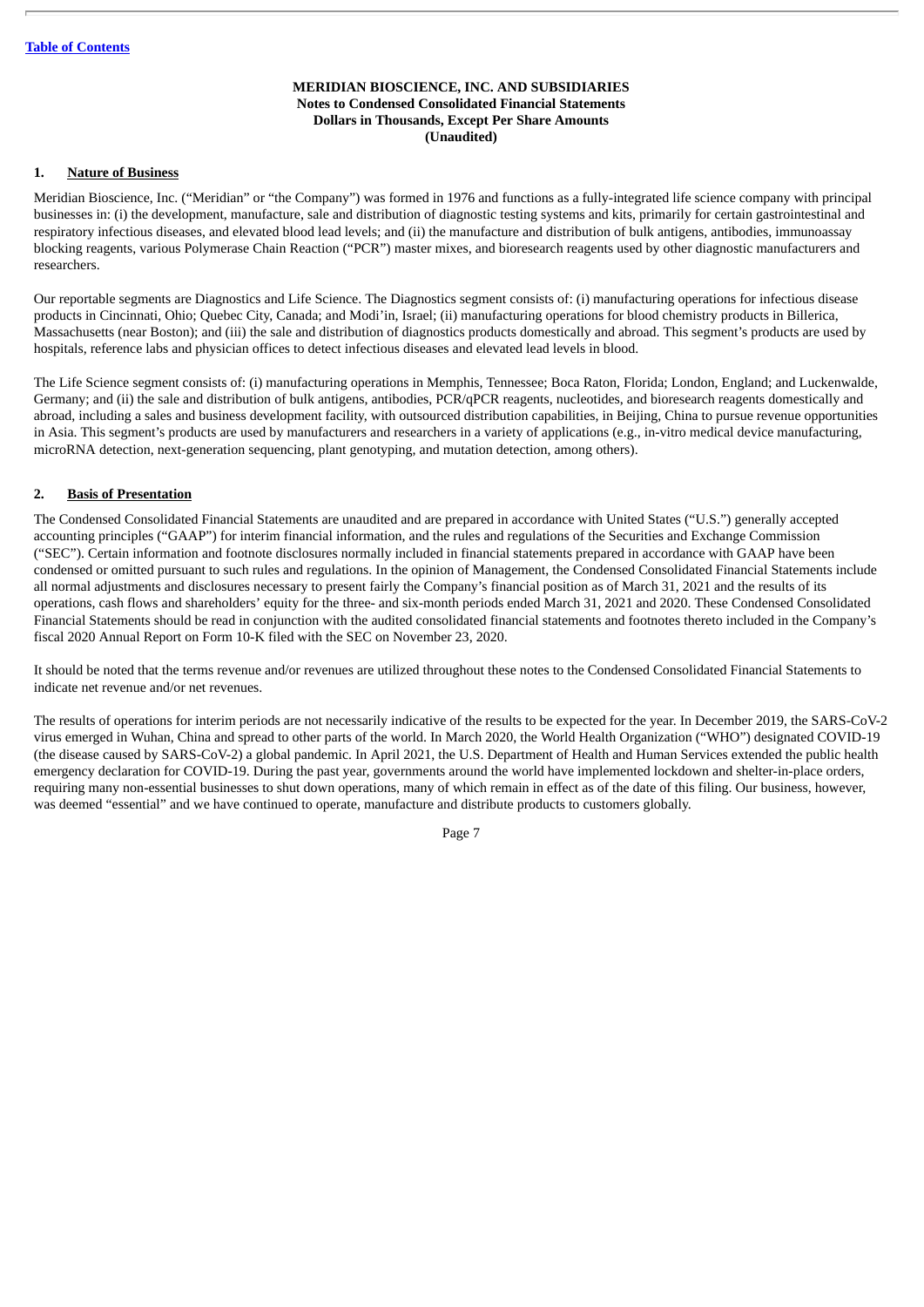While revenues within our Life Science segment have been positively impacted by the COVID-19 pandemic, to date, the negative impacts of COVID-19 on the Company have been limited to decreased demand for most of our Diagnostics segment's products and the pausing and/or slowing of clinical trials for new product development programs, as diagnostics testing over the last year has focused primarily on COVID-19 and critical care ailments. For the second half of our fiscal 2021, we expect demand for our Life Science segment's reagent products used in COVID-19 tests will be lower than that experienced during the six months ended March 31, 2021, as health care systems transition to more asymptomatic testing versus the predominant symptomatic testing we have seen over the last year. However, this varies by country based on their individual COVID-19 case statistics. Due to the many uncertainties surrounding the COVID-19 pandemic, we can provide no assurances with respect to our views of the longevity, severity or impacts to our financial condition of the COVID-19 pandemic. See Management's Discussion and Analysis of Financial Condition and Results of Operations included herein for additional discussion of the effects of the COVID-19 pandemic on the Company and its results of operations.

The preparation of these Condensed Consolidated Financial Statements in conformity with GAAP requires the Company to make estimates and assumptions that affect the reported amounts of assets and liabilities, and disclosure of contingent assets and liabilities, at the date of the Condensed Consolidated Financial Statements and the reported amounts of revenues and expenses during the period. Actual results could differ from those estimates.

#### **3. Significant Accounting Policies**

A summary of the Company's significant accounting policies is included in Note 1 to the audited consolidated financial statements of the Company's fiscal 2020 Annual Report on Form 10-K filed with the SEC on November 23, 2020 and should be referred to for a description of the Company's significant accounting policies.

#### *(a) Recent Accounting Pronouncements –*

#### Pronouncements Adopted

On October 1, 2020, the Company adopted Financial Accounting Standards Board ("FASB") Accounting Standards Update ("ASU") 2016-13, *Measurement of Credit Losses on Financial Instruments*, which changed the impairment model used to measure credit losses for most financial assets. Use of the new forward-looking expected credit loss model for our accounts receivable valuation, rather than the previously utilized incurred credit loss model, resulted in an immaterial impact on the Condensed Consolidated Financial Statements.

#### Pronouncements Issued but Not Yet Adopted as of March 31, 2021

In March 2020, the FASB issued ASU 2020-04, Reference Rate Reform (Topic 848): Facilitation of the Effects of Reference Rate Reform on Financial *Reporting*, to provide temporary optional guidance relating to reference rate reform, particularly as it relates to easing the potential burden resulting from the expected discontinuation of the LIBOR rate. The guidance provides practical expedients and exceptions for applying GAAP to contracts, hedging relationships and other transactions affected by reference rate reform if certain criteria are met, which may be applied through December 31, 2022. The Company continues to evaluate the impacts of this guidance but does not expect its application to have a material impact on the Condensed Consolidated Financial Statements.

In December 2019, the FASB issued ASU 2019-12, *Income Taxes (Topic 740): Simplifying the Accounting for Income Taxes* ("ASU 2019-12"). ASU 2019-12 clarifies and simplifies accounting for income taxes by eliminating certain exceptions for intraperiod tax allocation principles, the methodology for calculating income tax rates in an interim period, and recognition of deferred taxes for outside basis differences in an investment, among other updates. ASU 2019-12 will be effective for the Company's fiscal year beginning on October 1, 2021. The Company is currently evaluating the impact of ASU 2019-12 but does not expect its application to have a material impact on the Condensed Consolidated Financial Statements.

# *(b) Reclassifications –*

Certain reclassifications have been made to the prior year Condensed Consolidated Financial Statements to conform to the current year presentation. Such reclassifications had no impact on net earnings or shareholders' equity.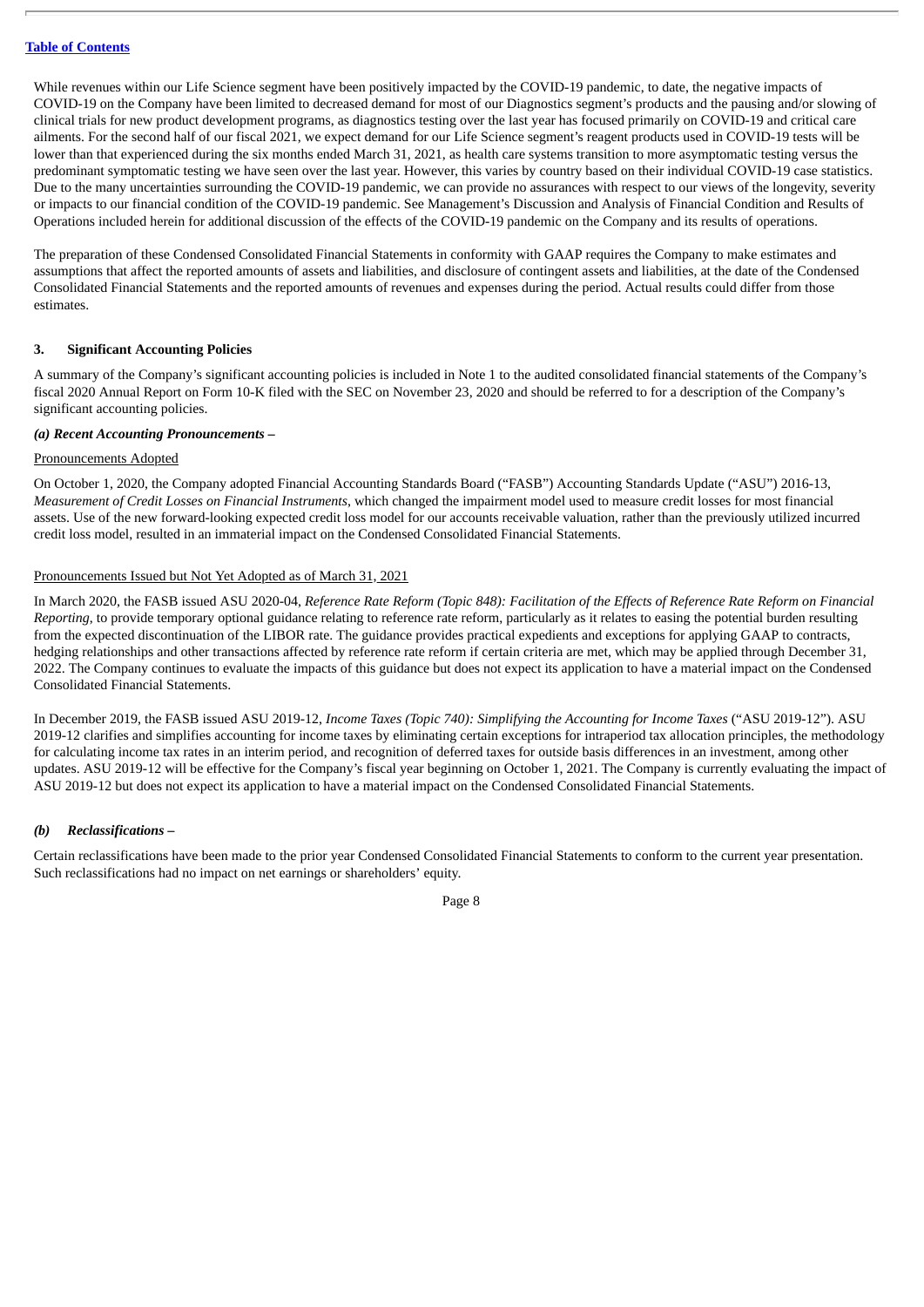#### **4. Revenue Recognition**

#### **Overview**

Revenue from contracts with customers is recognized in an amount that reflects the consideration we expect to receive in exchange for products when obligations under such contracts are satisfied. Revenue is generally recognized at a point-in-time when products are shipped, and control has passed to the customer. Such contracts can include various combinations of products that are generally accounted for as distinct performance obligations. Revenue is reduced in the period of sale for fees paid to distributors, which are inseparable from the distributor's purchase of our product and for which we receive no goods or services in return. Revenue for the Diagnostics segment is reduced at the date of sale for product price adjustments payable to certain distributors under local contracts.

# Revenue Disaggregation

The following tables present our revenues disaggregated by major geographic region, major product platform and disease state (Diagnostics segment only):

# **Revenue by Reportable Segment & Geographic Region**

|                           |               | <b>Three Months Ended March 31.</b> |           |           | <b>Six Months Ended March 31.</b> |           |  |
|---------------------------|---------------|-------------------------------------|-----------|-----------|-----------------------------------|-----------|--|
|                           | 2021          | 2020                                | Inc (Dec) | 2021      | 2020                              | Inc (Dec) |  |
| Diagnostics-              |               |                                     |           |           |                                   |           |  |
| Americas                  | 25,290<br>\$  | \$27,670                            | (9)%      | \$48,824  | \$55,405                          | (12)%     |  |
| <b>EMEA</b>               | 6,071         | 6,777                               | $(10)\%$  | 12.101    | 13,277                            | (9)%      |  |
| <b>ROW</b>                | 588           | 495                                 | 19%       | 1,345     | 1,051                             | 28%       |  |
| <b>Total Diagnostics</b>  | 31,949        | 34,942                              | (9)%      | 62,270    | 69,733                            | (11)%     |  |
| Life Science-             |               |                                     |           |           |                                   |           |  |
| Americas                  | 13,550        | 4,612                               | 194%      | 32.296    | 8.623                             | 275%      |  |
| <b>EMEA</b>               | 21,773        | 9,946                               | 119%      | 54.066    | 14,907                            | 263%      |  |
| <b>ROW</b>                | 17,992        | 7,796                               | 131%      | 29,549    | 11,454                            | 158%      |  |
| <b>Total Life Science</b> | 53,315        | 22,354                              | 139%      | 115,911   | 34,984                            | 231%      |  |
| Consolidated              | 85,264<br>\$. | \$57,296                            | 49%       | \$178.181 | \$104,717                         | 70%       |  |

# **Revenue by Product Platform/Type**

|                           | <b>Three Months Ended March 31,</b> |          |           | Six Months Ended March 31, |          |           |
|---------------------------|-------------------------------------|----------|-----------|----------------------------|----------|-----------|
|                           | 2021                                | 2020     | Inc (Dec) | 2021                       | 2020     | Inc (Dec) |
| Diagnostics-              |                                     |          |           |                            |          |           |
| Molecular assays          | 4,395                               | \$7,238  | (39)%     | 8,985<br>S                 | \$14,077 | $(36)\%$  |
| Non-molecular assays      | 27,554                              | 27,704   | (1)%      | 53,285                     | 55,656   | (4)%      |
| <b>Total Diagnostics</b>  | 31,949                              | \$34,942 | (9)%      | \$62,270                   | \$69,733 | (11)%     |
| Life Science-             |                                     |          |           |                            |          |           |
| Molecular reagents        | 37,752<br>\$.                       | \$11,534 | 227%      | \$83,776                   | \$16,902 | 396%      |
| Immunological reagents    | 15,563                              | 10,820   | 44%       | 32,135                     | 18,082   | 78%       |
| <b>Total Life Science</b> | 53,315                              | \$22,354 | 139%      | \$115,911                  | \$34,984 | 231%      |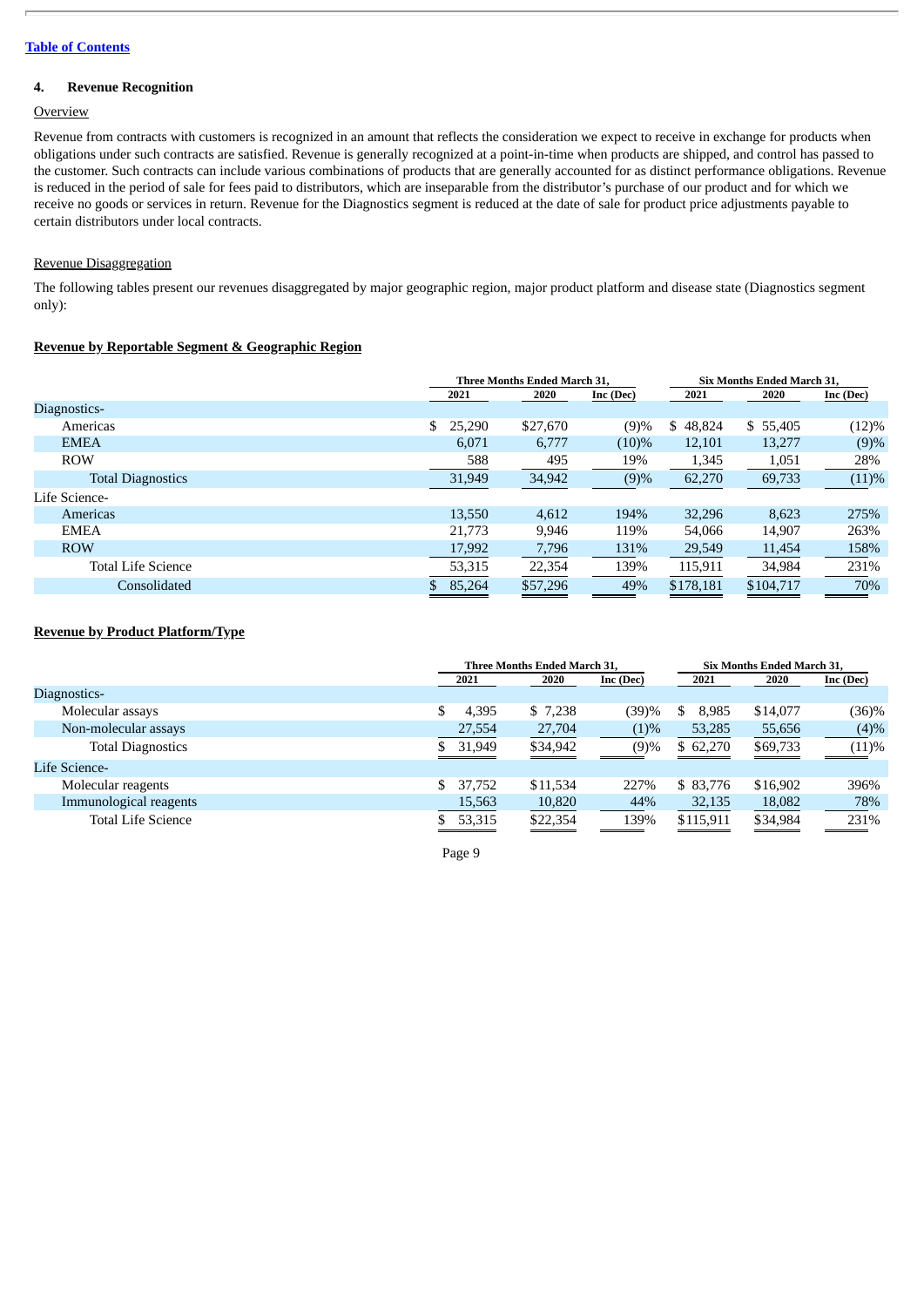#### **Revenue by Disease State (Diagnostics segment only)**

|                            |          | <b>Three Months Ended March 31.</b> |           |          | Six Months Ended March 31. |           |  |
|----------------------------|----------|-------------------------------------|-----------|----------|----------------------------|-----------|--|
|                            | 2021     | 2020                                | Inc (Dec) | 2021     | 2020                       | Inc (Dec) |  |
| Diagnostics-               |          |                                     |           |          |                            |           |  |
| Gastrointestinal assays    | \$15,666 | \$14,014                            | 12%       | \$31,118 | \$30,060                   | 4%        |  |
| Respiratory illness assays | 3,686    | 10,863                              | (66)%     | 8,492    | 18,612                     | (54)%     |  |
| Blood chemistry assays     | 4,358    | 4.194                               | 4%        | 8.753    | 9.142                      | (4)%      |  |
| Other                      | 8,239    | 5,871                               | 40%       | 13,907   | 11,919                     | 17%       |  |
| <b>Total Diagnostics</b>   | \$31,949 | \$34,942                            | (9)%      | \$62,270 | \$69,733                   | (11)%     |  |

#### Royalty Income

Royalty income received from DiaSorin, which primarily related to sales of *H. pylori* products, totaled approximately \$2,845 and \$1,280 in the three months ended March 31, 2021 and 2020, respectively, and \$3,705 and \$2,205 in the six months ended March 31, 2021 and 2020, respectively. Such revenue is included as part of Non-molecular assays and Other within the Revenue by Product Platform/Type and Revenue by Disease State tables, respectively, above.

#### Reagent Rental Arrangements

Revenue allocated to the lease elements of Reagent Rental arrangements totaled approximately \$900 and \$1,125 in the three months ended March 31, 2021 and 2020, respectively, and \$1,780 and 2,250 in the six months ended March 31, 2021 and 2020, respectively. Such revenue is included as part of net revenues in our Condensed Consolidated Statements of Operations.

#### **5. Fair Value Measurements**

Certain assets and liabilities are recorded at fair value in accordance with Accounting Standards Codification ("ASC") 820, *Fair Value Measurements and Disclosures* ("ASC 820"). ASC 820 defines fair value as the price that would be received to sell an asset or would be paid to transfer a liability in an orderly transaction between market participants at the measurement date. ASC 820 establishes a three-level hierarchy, which prioritizes the inputs to valuation techniques used to measure fair value. The hierarchy level assigned to each asset and liability is based on the assessment of the transparency and reliability of the inputs used in the valuation of such items at the measurement date based on the lowest level of input that is significant to the fair value measurement. The hierarchy gives the highest priority to unadjusted quoted prices in active markets for identical assets or liabilities (Level 1 measurements) and the lowest priority to unobservable inputs (Level 3 measurements).

Assets and liabilities measured and reported at fair value are classified and disclosed in one of the following categories based on inputs:

Level 1

Unadjusted quoted prices in active markets that are accessible at the measurement date for identical, unrestricted assets or liabilities

Level 2

Quoted prices in markets that are not active and financial instruments for which all significant inputs are observable, either directly or indirectly

Level 3

Prices or valuations that require inputs that are both significant to the fair value measurement and unobservable

To limit exposure to volatility in the LIBOR interest rate, the Company has entered into interest rate swap agreements, which effectively convert the variable interest rate on \$50,000 of the outstanding revolving credit facility discussed in Note 11 to a fixed rate. The fair values of the interest rate swap agreements were determined by reference to a third-party valuation and is considered a Level 2 input within the fair value hierarchy of valuation techniques.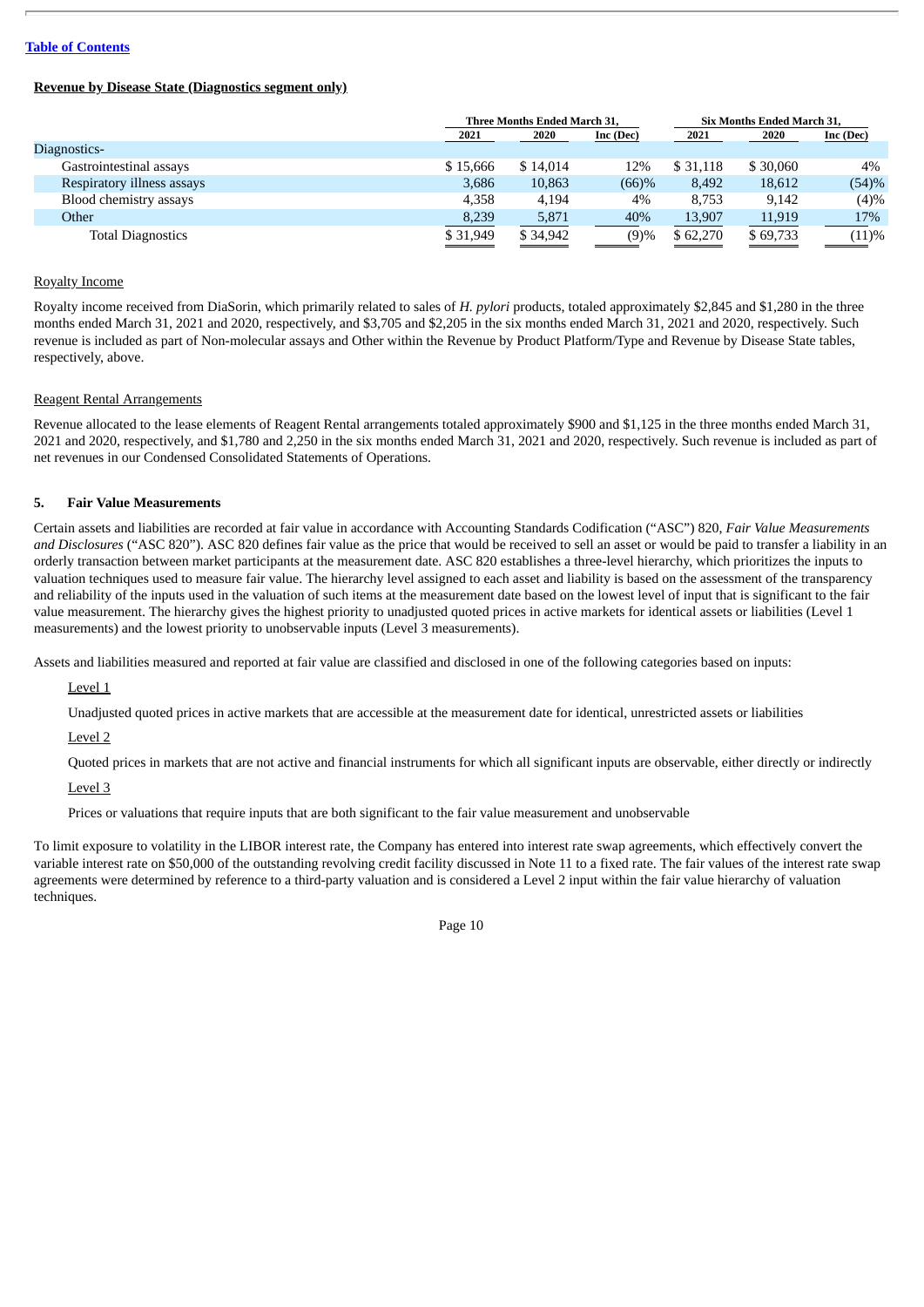As described in Note 6, we acquired Exalenz Bioscience Ltd. ("Exalenz") in fiscal 2020. The fair values of the acquired accounts receivable, inventories, property, plant and equipment, and other current assets and the fair values of the assumed accounts payable and accrued expenses were valued using Level 2 inputs, which included data points that were observable, such as appraisals or established values of comparable assets (market approach). Intangible assets were valued using Level 3 inputs, which are unobservable by nature, and included internal estimates of future cash flows (income approach). Significant increases (decreases) in any of those unobservable inputs, as of the date of the acquisition, in isolation would result in a significantly lower (higher) fair value measurement. Management engaged a third-party valuation firm to assist in the determination of the preliminary purchase accounting fair values, and specifically those considered Level 3 measurements. Management ultimately oversees the third-party valuation firm to ensure that the transaction-specific assumptions are appropriate for the Company.

In connection with the acquisition of the business of GenePOC, Inc. ("GenePOC") in fiscal 2019 and subsequent amendments to modify certain terms of the agreement related to contingent consideration achievement levels and milestone dates, the Company is required to make contingent consideration payments of up to \$64,000 (originally \$70,000 at the acquisition date), comprised of up to \$14,000 for achievement of product development milestones (originally \$20,000 at the acquisition date) and up to \$50,000 for achievement of certain financial targets. The fair value for the contingent consideration recognized upon the acquisition as part of the purchase price allocation was \$27,202. The fair value of the product development milestone payments is estimated by discounting the probability-weighted contingent payments to present value. Assumptions used in the calculations include probability of success, duration of the earn-out and discount rate, and such calculations were updated for the effect of the previously noted amendments to the contingent consideration achievement levels and milestone dates. The fair value of the financial performance target payments was determined using a Monte Carlo simulation-based model. Assumptions used in these calculations include expected revenues, probability of certain developments, expected expenses and discount rate. The ultimate settlement of contingent consideration could deviate significantly from the current Level 3 measurement estimates, based on the actual results of these financial measures.

The following table provides information by level for financial assets and liabilities that are measured at fair value on a recurring basis:

|                            |                          |                |                | <b>Fair Value Measurements Using</b><br><b>Inputs Considered as</b> |  |
|----------------------------|--------------------------|----------------|----------------|---------------------------------------------------------------------|--|
|                            | Carrying<br><b>Value</b> | <b>Level 1</b> | <b>Level 2</b> | <b>Level 3</b>                                                      |  |
| Interest rate swaps -      |                          |                |                |                                                                     |  |
| As of March 31, 2021       | (254)                    |                | \$(254)        |                                                                     |  |
| As of September 30, 2020   | (713)<br>$\mathbb{S}$    | $s =$          | \$(713)        |                                                                     |  |
| Contingent consideration - |                          |                |                |                                                                     |  |
| As of March 31, 2021       | \$(18,967)               |                |                | \$ (18,967)                                                         |  |
| As of September 30, 2020   | \$(20,909)               |                |                | \$ (20,909)                                                         |  |

#### **6. Business Combinations**

On April 30, 2020 ("the acquisition date"), we acquired 100% of the outstanding common shares and voting interest of Exalenz, a Modi'in, Israel based provider of the BreathID ® Breath Test Systems ("BreathID"), a breath test platform for the detection of *Helicobacter pylori.* Cash consideration totaled 168.6 million New Israeli Shekels ("NIS"), which equated to \$48,237 at the date of closing. Including debt assumed and repaid shortly after closing, the total consideration transferred was \$56,305. To finance the acquisition, the Company utilized cash and cash equivalents on hand and proceeds drawn from our revolving credit facility (see Note 11). In anticipation of the transaction, we executed forward currency contracts to acquire the NIS required for the acquisition. As a result, the net cash outlay for the transaction prior to the repayment of debt was \$47,392.

As a result of total consideration exceeding the preliminary fair value of the net assets acquired, goodwill in the amount of \$24,827 was recorded in connection with this acquisition, none of which will be deductible for U.S. tax purposes. The goodwill results largely from our ability to market and sell the BreathID platform through our established customer base and distribution channels.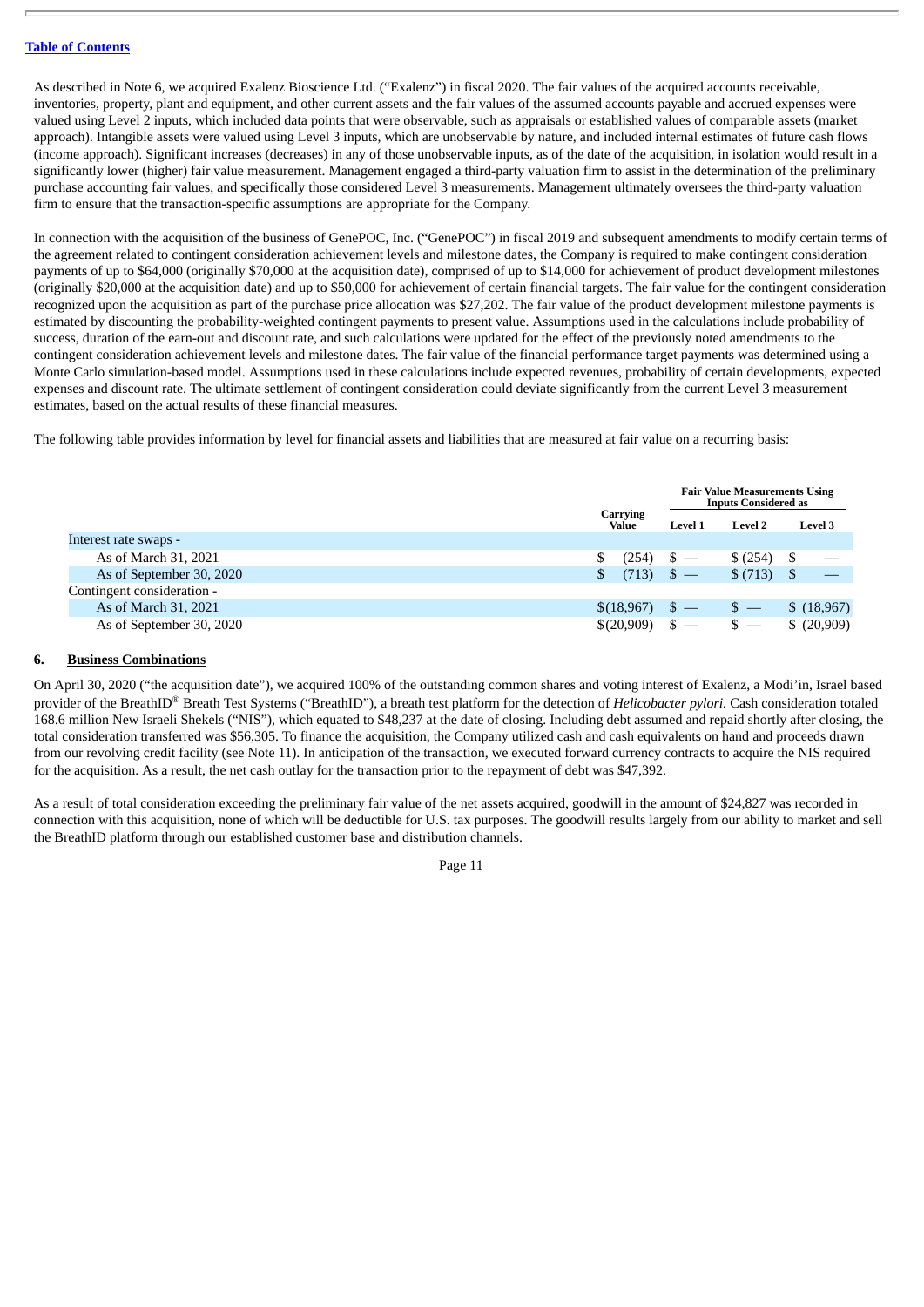The Company's consolidated results for the three and six months ended March 31, 2021 include the following from Exalenz:

|              |   | Three<br><b>Months Ended</b><br>March 31,<br>2021 |    |            |
|--------------|---|---------------------------------------------------|----|------------|
| Net revenues | S | 2,784                                             | \$ | 5,882      |
| Net loss     | S | (947)                                             |    | .739)<br>. |

These results for the three and six months ended March 31, 2021, which are reported as part of the Diagnostics segment, include \$720 and \$1,520, respectively, of amortization expense related to specific identifiable assets recorded in the preliminary purchase price allocation, including a non-compete agreement, trade name, technology and customer relationships.

The recognized preliminary amounts of identifiable assets acquired and liabilities assumed in the acquisition of Exalenz are as follows:

|                                                  | <b>PRELIMINARY</b>                              |                                             |                                    |  |  |
|--------------------------------------------------|-------------------------------------------------|---------------------------------------------|------------------------------------|--|--|
|                                                  | April 30,<br>2020<br>(as initially<br>reported) | Measurement<br>Period<br><b>Adjustments</b> | April 30,<br>2020<br>(as adjusted) |  |  |
| Fair value of assets acquired -                  |                                                 |                                             |                                    |  |  |
| Cash                                             | \$.<br>5,006                                    | \$                                          | \$<br>5,006                        |  |  |
| Accounts receivable                              | 637                                             |                                             | 637                                |  |  |
| Inventories                                      | 4,329                                           | (296)                                       | 4,033                              |  |  |
| Other current assets                             | 851                                             | 1,825                                       | 2,676                              |  |  |
| Property, plant and equipment                    | 544                                             | (16)                                        | 528                                |  |  |
| Goodwill                                         | 29,288                                          | (4, 461)                                    | 24,827                             |  |  |
| Other intangible assets (estimated useful life): |                                                 |                                             |                                    |  |  |
| Non-compete agreement (5 years)                  | 120                                             | (10)                                        | 110                                |  |  |
| Trade name (10 years)                            | 3,540                                           | 320                                         | 3,860                              |  |  |
| Technology (15 years)                            | 5,590                                           | 530                                         | 6,120                              |  |  |
| Customer relationships (10 years)                | 19,370                                          | 1,270                                       | 20,640                             |  |  |
| Right-of-use assets                              | 1,358                                           | (47)                                        | 1,311                              |  |  |
| Deferred tax assets, net                         | 5,566                                           | 1,178                                       | 6,744                              |  |  |
|                                                  | 76,199                                          | 293                                         | 76.492                             |  |  |

| Fair value of liabilities assumed -                                    |        |     |        |
|------------------------------------------------------------------------|--------|-----|--------|
| Accounts payable and accrued expenses (including current portion       |        |     |        |
| of lease and government grant obligations)                             | 7,757  | 251 | 8,008  |
| Long-term lease obligations                                            | 1,054  | 42  | 1,096  |
| Long-term government grant obligations                                 | 10,792 |     | 10,792 |
| Other non-current liabilities                                          | 291    |     | 291    |
|                                                                        | 19,894 | 293 | 20,187 |
| Total consideration paid (including \$8,068 to pay off long-term debt) | 56,305 |     | 56,305 |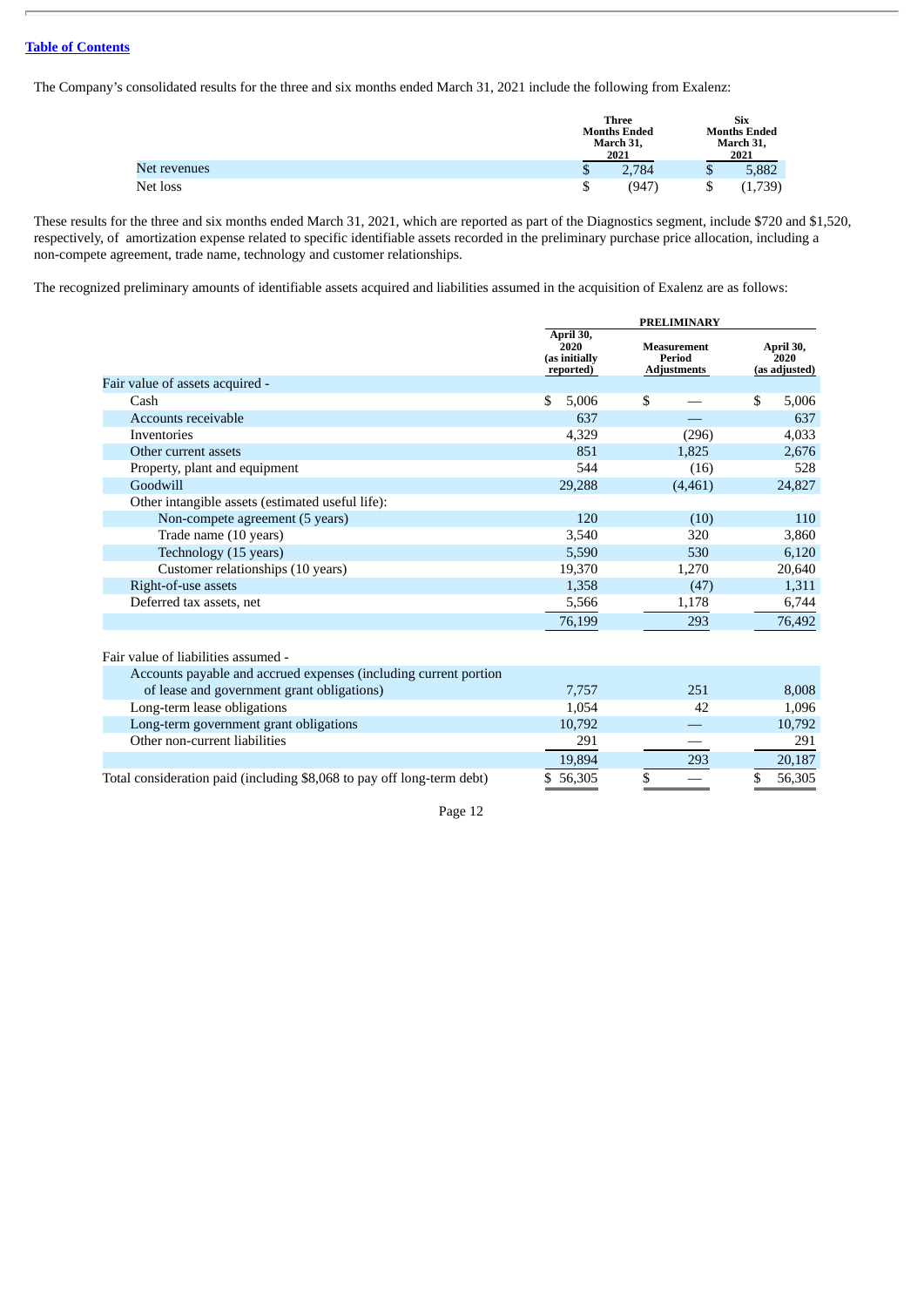As indicated, the allocation of the purchase price is preliminary, pending final completion of valuations. As a result of further refining its estimates and assumptions since the date of the acquisition, the Company recorded measurement period adjustments to the initial opening balance sheet as shown in the table above. Adjustments were primarily made to other current assets, goodwill, other intangible assets, and deferred tax assets. There were no measurement period adjustments materially impacting net earnings that would have been recorded in previous reporting periods if the adjustments had been recognized as of the acquisition date. Currently, we are primarily assessing the results of the valuation of intangible assets and the tax implications thereon. Upon completion of these analyses, any required adjustments are expected to result in an amount being reclassified among goodwill, other intangible assets and deferred taxes, as applicable.

#### *Pro Forma Information*

The following table provides the unaudited condensed consolidated pro forma results for the periods presented as if Exalenz had been acquired as of the beginning of fiscal 2020 (October 1, 2019). Pro forma results do not include the effect of any synergies achieved or anticipated to be achieved from the acquisition, and accordingly, are not necessarily indicative of the results that would have occurred if the acquisition had occurred on the date indicated or that may result in the future.

|              | Three Months |                        |  |          | Six Months             |           |  |           |
|--------------|--------------|------------------------|--|----------|------------------------|-----------|--|-----------|
|              |              | <b>Ended March 31.</b> |  |          | <b>Ended March 31.</b> |           |  |           |
|              |              | 2021                   |  | 2020     |                        | 2021      |  | 2020      |
| Net revenues |              | 85,264                 |  | \$60,701 |                        | \$178.181 |  | \$111,895 |
| Net earnings |              | 26,302                 |  | \$8.064  |                        | \$ 53,081 |  | 9.246     |

These unaudited pro forma amounts have been calculated by including the results of Exalenz and adjusting the results to give effect to the following, as if the acquisition had been consummated on October 1, 2019, together with the consequential tax effects thereon:

|                                                              | <b>Three Months</b><br>Ended March 31, |             | <b>Six Months Ended</b><br>March 31, |           |  |
|--------------------------------------------------------------|----------------------------------------|-------------|--------------------------------------|-----------|--|
|                                                              | 2021                                   | 2020        | 2021                                 | 2020      |  |
| Adjustments to net revenues                                  |                                        |             |                                      |           |  |
| Exalenz pre-acquisition net revenues                         |                                        | \$ 3,405    | $S-$                                 | \$7,178   |  |
| Adjustments to net earnings                                  |                                        |             |                                      |           |  |
| Exalenz pre-acquisition net loss                             | \$                                     | (752)<br>S. |                                      | \$(1,504) |  |
| Pro forma adjustments:                                       |                                        |             |                                      |           |  |
| Remove net impact of non-continuing personnel, locations     |                                        |             |                                      |           |  |
| or                                                           |                                        |             |                                      |           |  |
| activities                                                   |                                        | 490         |                                      | 591       |  |
| Incremental depreciation and amortization                    |                                        | (911)       |                                      | (1,824)   |  |
| Incremental interest costs, net                              |                                        | (381)       |                                      | (772)     |  |
| Tax effects of pro forma adjustments and recognizing benefit |                                        |             |                                      |           |  |
| on                                                           |                                        |             |                                      |           |  |
| resulting Exalenz losses                                     |                                        | 259         |                                      | 569       |  |
| Total adjustments to net earnings                            |                                        | \$(1,295)   |                                      | \$(2,940) |  |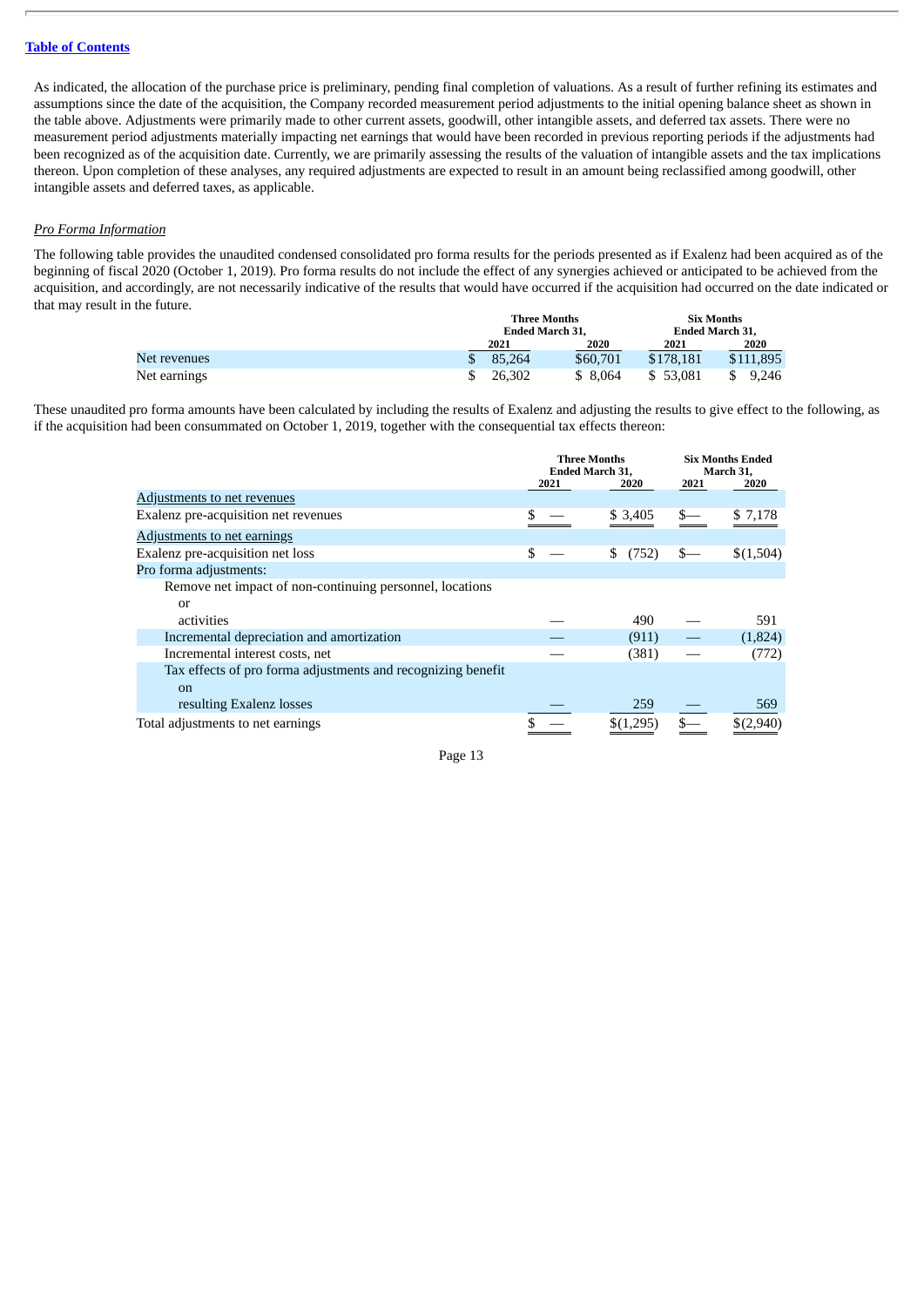### **7. Cash and Cash Equivalents**

Cash and cash equivalents include the following:

|                                  | March 31.<br>2021 | September 30,<br>2020 |
|----------------------------------|-------------------|-----------------------|
| Institutional money market funds | 1.017             | 1.017                 |
| Cash on hand, unrestricted       | 62,357            | 52,497                |
| Total                            | \$63,374          | 53.514                |

# **8. Inventories, Net**

Inventories, net are comprised of the following:

|                                    | March 31,<br>2021 | September 30,<br>2020 |
|------------------------------------|-------------------|-----------------------|
| Raw materials                      | \$18,706          | 11,966                |
| Work-in-process                    | 22,987            | 19.477                |
| Finished goods - instruments       | 1,933             | 1.594                 |
| Finished goods - kits and reagents | 28,908            | 28,227                |
| Total                              | \$72,534          | 61.264                |

#### **9. Leasing Arrangements**

The Company is party to a number of operating leases, the majority of which are related to office, warehouse and manufacturing space. The related operating lease assets and obligations are reflected within right-of-use assets, net, current operating lease obligations and long-term operating lease obligations on the Condensed Consolidated Balance Sheets. Lease expense for these leases is recognized on a straight-line basis over the lease term, with variable lease payments recognized in the period those payments are incurred.

The lease costs for these operating leases reflected in our Condensed Consolidated Statements of Operations for the three and six months ended March 31, 2021 and 2020, as well as the right-of-use assets, net obtained during these periods in exchange for operating lease liabilities, are as follows:

|                                                                               | <b>Ended March 31.</b> | <b>Three Months</b> | <b>Six Months</b><br><b>Ended March 31.</b> |       |
|-------------------------------------------------------------------------------|------------------------|---------------------|---------------------------------------------|-------|
|                                                                               | 2021                   | 2020                | 2021                                        | 2020  |
| Lease costs within cost of sales                                              | \$198                  | \$130               | \$ 356                                      | \$259 |
| Lease costs within operating expenses                                         | 387                    | 292                 | 761                                         | 559   |
| Right-of-use assets, net obtained in exchange for operating lease liabilities | 612                    | 222                 | 692                                         | 222   |

In addition, the Company periodically enters into other short-term operating leases, generally with an initial term of twelve months or less. These leases are not recorded on the Condensed Consolidated Balance Sheets and the related lease expense is immaterial for the three and six months ended March 31, 2021 and 2020.

The Company often has options to renew lease terms, with the exercise of lease renewal options generally at the Company's sole discretion. In addition, certain lease arrangements may be terminated prior to their original expiration date at our discretion. We evaluate renewal and termination options at the lease commencement date to determine if we are reasonably certain to exercise the option on the basis of economic factors. The discount rate implicit within our leases is generally not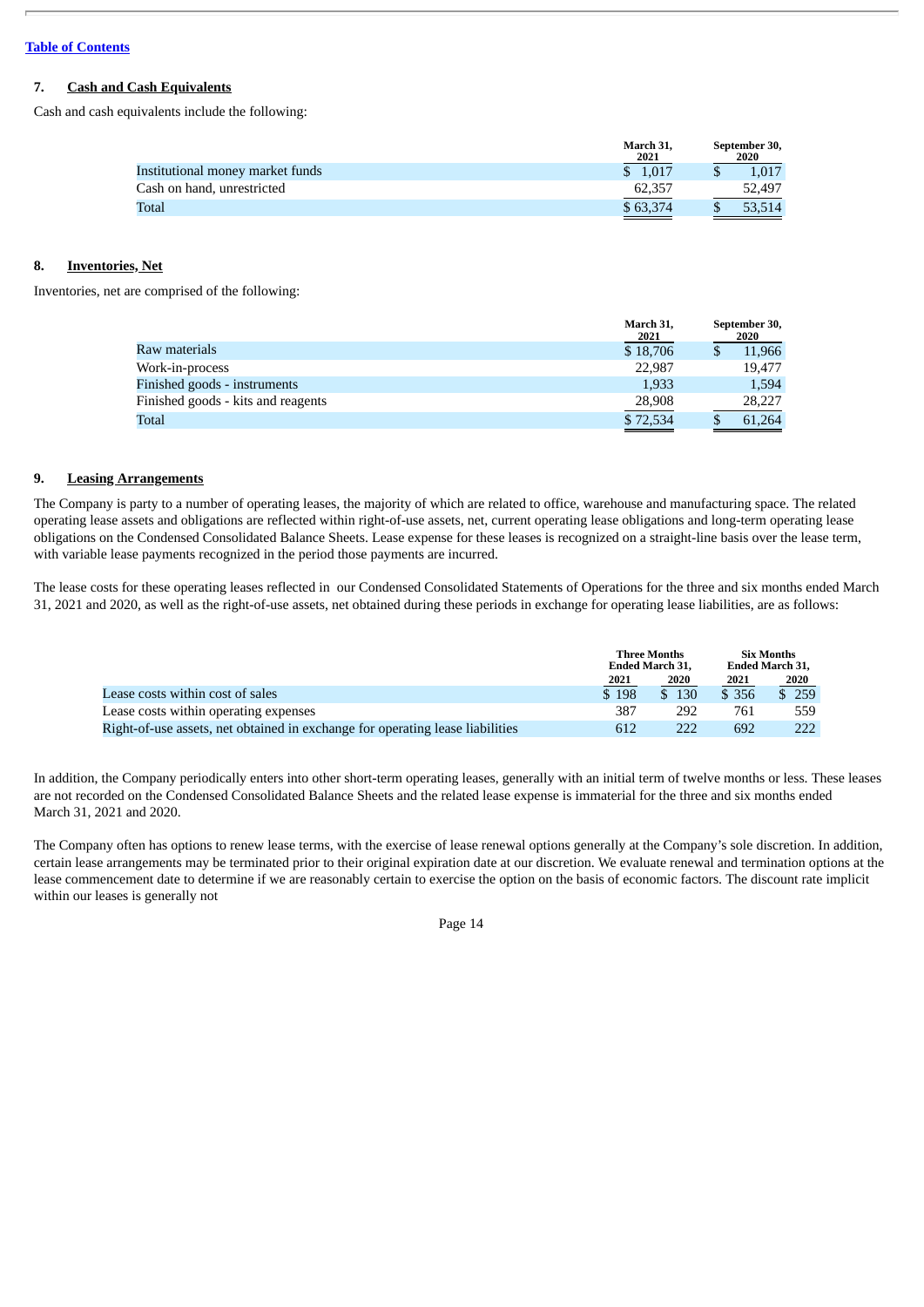determinable and, therefore, the Company uses its incremental borrowing rate as the basis for its discount rate. The weighted average remaining lease term for our operating leases and the weighted average discount rate used to measure our operating leases as of March 31, 2021 and September 30, 2020 were as follows:

|                                       | March 31.<br>2021 | September 30,<br>2020 |
|---------------------------------------|-------------------|-----------------------|
| Weighted average remaining lease term | 3.8 years         | 4.2 years             |
| Average discount rate                 | $3.4\%$           | 3.7%                  |

Maturities of lease liabilities by fiscal year for the Company's operating leases were as follows as of March 31, 2021:

| 2021 (represents remainder of fiscal year)          | \$1,108 |
|-----------------------------------------------------|---------|
| 2022                                                | 2,016   |
| 2023                                                | 1,482   |
| 2024                                                | 1,108   |
| 2025                                                | 806     |
| Thereafter                                          | 331     |
| Total lease payments                                | 6,851   |
| Less amount of lease payments representing interest | (404)   |
| Total present value of lease payments               | \$6,447 |

Supplemental cash flow information related to the Company's operating leases are as follows:

| Six Months Ended March 31.<br>Cash paid for amounts included in the measurement of lease liabilities: | 2021            | 2020              |
|-------------------------------------------------------------------------------------------------------|-----------------|-------------------|
| Operating cash flows from operating leases                                                            | \$1,072<br>____ | \$778<br>$\equiv$ |

#### **10. Goodwill and Other Intangible Assets, Net**

During the six months ended March 31, 2021, goodwill increased \$1110, reflecting: (i) an additional \$361 acquisition measurement period adjustment related to Exalenz (Diagnostics segment; see Note 6); (ii) a \$67 increase from the currency translation adjustment on goodwill in the Diagnostics segment; and (iii) a \$682 increase from the currency translation adjustment on goodwill in the Life Science segment.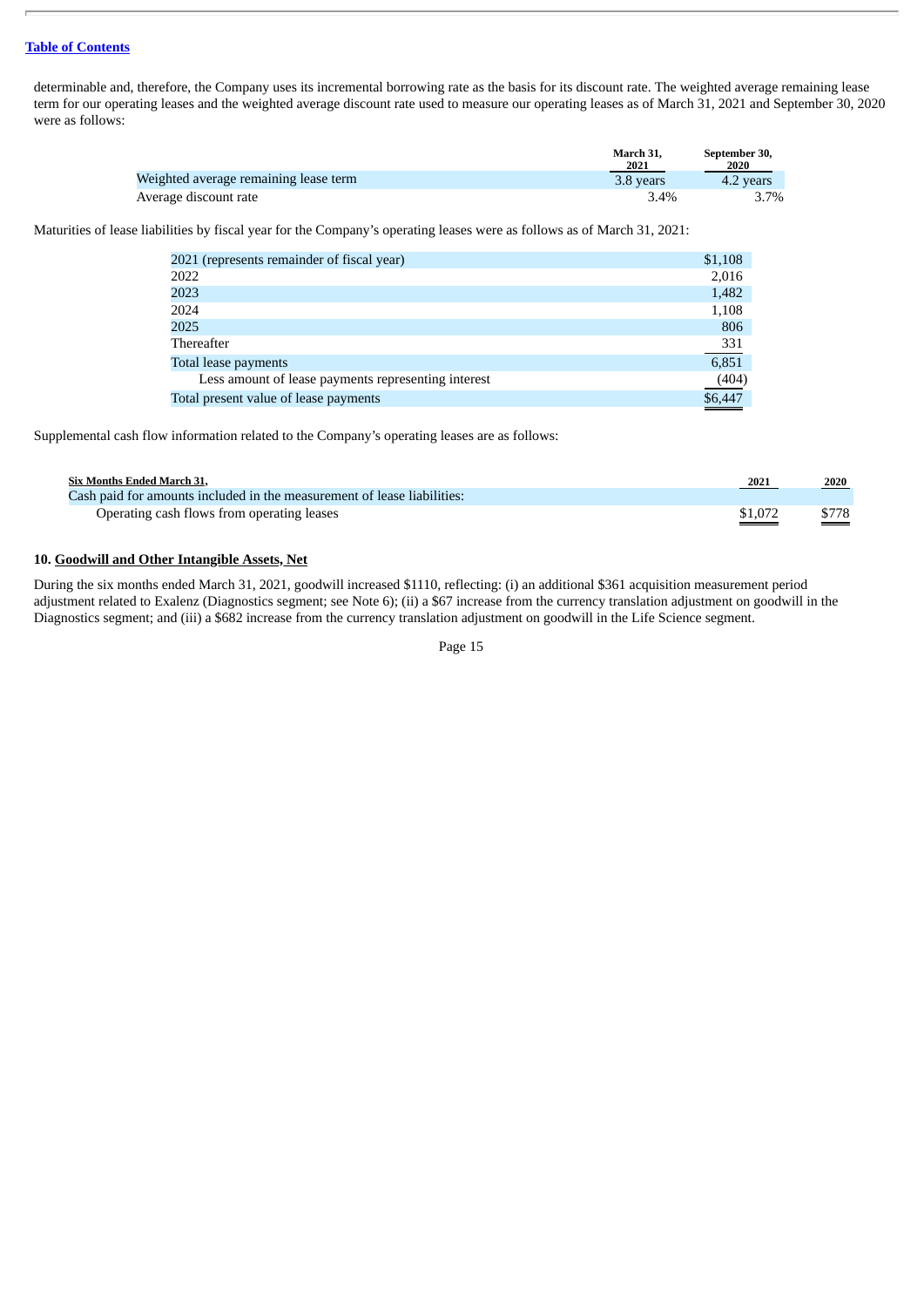A summary of other intangible assets, net subject to amortization is as follows:

|                                                              |                                                                                                                                    | March 31, 2021              |                            | <b>September 30, 2020</b>          |
|--------------------------------------------------------------|------------------------------------------------------------------------------------------------------------------------------------|-----------------------------|----------------------------|------------------------------------|
|                                                              | Gross<br>Carrying<br>Value                                                                                                         | Accumulated<br>Amortization | Gross<br>Carrying<br>Value | <b>Accumulated</b><br>Amortization |
| Manufacturing technologies, core products and cell lines     | \$62,446                                                                                                                           | 20,756<br>S                 | \$62,363                   | 18,750<br>$\mathbf{E}$             |
| Trade names, licenses and patents                            | 18,524                                                                                                                             | 8.813                       | 18.425                     | 7.801                              |
| Customer lists, customer relationships and supply agreements | 45.287                                                                                                                             | 17.944                      | 45,071                     | 16,210                             |
| Government grants                                            | 858                                                                                                                                | 858                         | 810                        | 810                                |
| Non-compete agreements                                       | 110                                                                                                                                | 20                          | 110                        |                                    |
| Total                                                        | \$127,225<br><u> Tanzania de la contenentación de la contenentación de la contenentación de la contenentación de la contenenta</u> | 48.391                      | \$126,779                  | 43,582                             |

The aggregate amortization expense for these other intangible assets was \$2,142 and \$1,727 for the three months ended March 31, 2021 and 2020, respectively, and \$4,363 and \$3,449 for the six months ended March 31, 2021 and 2020, respectively. The estimated aggregate amortization expense for these other intangible assets for each of the fiscal years through fiscal 2026 is as follows: remainder of fiscal 2021 – \$4,210, fiscal 2022 – \$8,000, fiscal 2023 – \$7,975, fiscal 2024 – \$7,975, fiscal 2025 – \$7,950, and fiscal 2026 – \$7,300.

## **11. Bank Credit Arrangements**

In anticipation of the acquisition of the business of GenePOC, on May 24, 2019, the Company entered into a credit facility agreement with a commercial bank. The Company amended the credit facility agreement on February 19, 2020, in anticipation of the Company's acquisition of Exalenz (see Note 6). The credit facility expires in May 2024, and as amended makes available to the Company a revolving credit facility in an aggregate principal amount not to exceed \$160,000 (originally \$125,000), with outstanding principal amounts bearing interest at a fluctuating rate tied to, at the Company's option, either the federal funds rate or LIBOR, resulting in an effective interest rate of 2.60% and 4.15% on the revolving credit facility during the three months ended March 31, 2021 and 2020, respectively, and 2.57% and 4.04% during the six months ended March 31, 2021 and 2020, respectively. Since entering into the revolving credit facility, three draws totaling \$125,824 have been made on the credit facility, with principal repayments in January 2020, September 2020, December 2020 and February 2021 of \$27,000, \$30,000, \$10,000 and \$8,824, respectively, resulting in an outstanding principal balance of \$50,000 and \$68,824 at March 31, 2021 and September 30, 2020, respectively. The proceeds from these draws were used to: (i) repay and settle the outstanding principal and interest due on our previously existing \$60,000 five-year term loan; and (ii) along with cash on-hand, fund the Exalenz and GenePOC acquisitions. In light of the interest being determined on a variable rate basis, the fair value of the borrowings under the revolving credit facility at both March 31, 2021 and September 30, 2020, approximates the current carrying value reflected in the Condensed Consolidated Balance Sheets.

The revolving credit facility is collateralized by the business assets of the Company's U.S. subsidiaries and requires compliance with financial covenants that limit the amount of debt obligations and require a minimum level of coverage of fixed charges, as defined in the revolving credit facility agreement. As of March 31, 2021, the Company was in compliance with all covenants.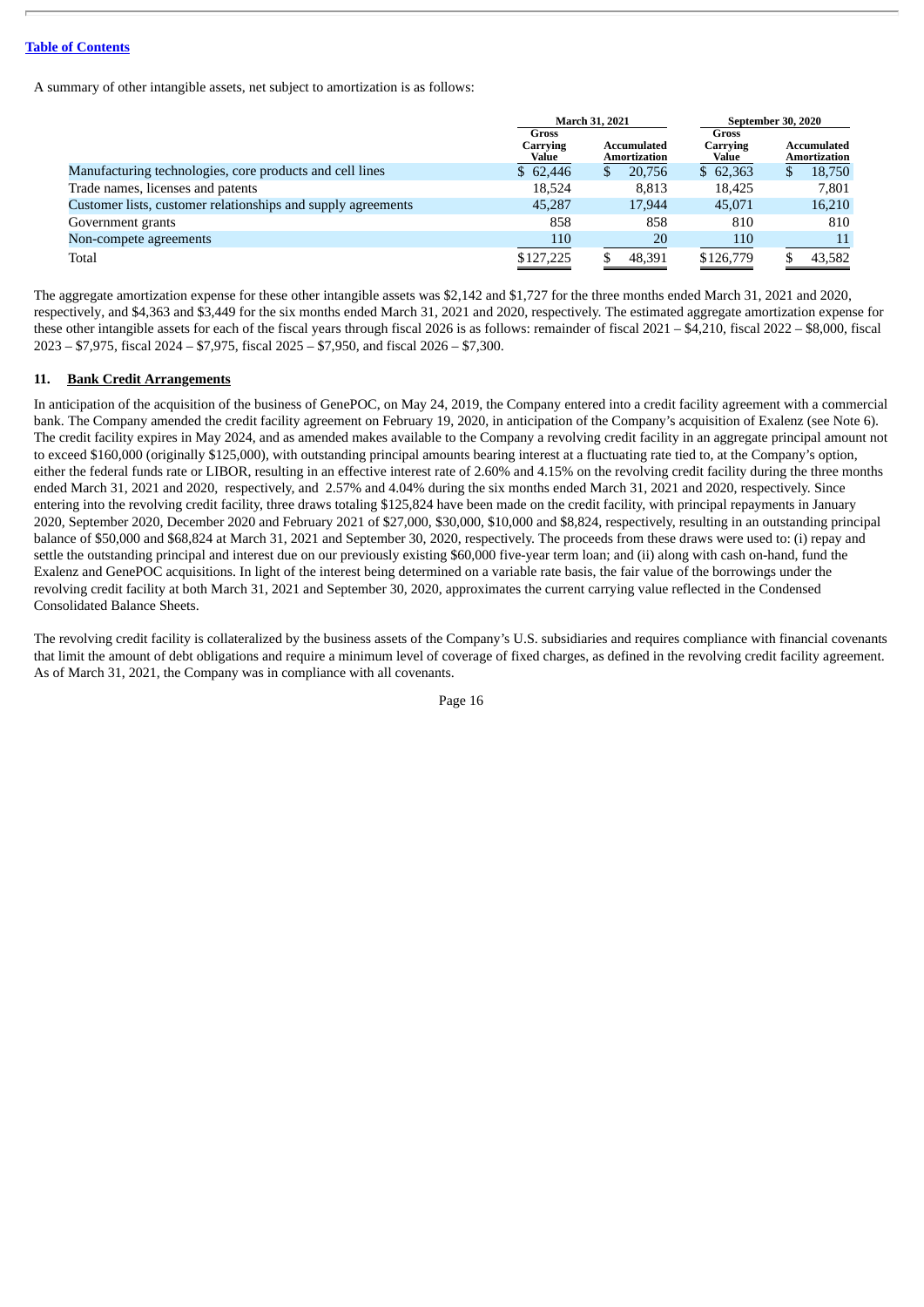#### **12. Contingent Obligations and Non-Current Liabilities**

In connection with the acquisition of Exalenz (see Note 6), the Company assumed several Israeli government grant obligations. The repayment of the grants, along with interest incurred at varying stated fixed rates based on LIBOR at the time each grant was received (ranging from 0.58% to 6.60%), is not dictated by an established repayment schedule. Rather, the grants and related interest are required to be repaid using 3% of the revenues generated from the sales of BreathID products, with the timing of repayment contingent upon the level and timing of such revenues. In addition, the grants have no collateral or financial covenant provisions generally associated with traditional borrowing instruments. These obligation amounts total \$11,145 and \$11,124 as of March 31, 2021 and September 30, 2020, respectively, and are reflected in the Condensed Consolidated Balance Sheets as follows:

|                            | March 31.<br>2021 | September 30.<br>2020 |
|----------------------------|-------------------|-----------------------|
| <b>Current liabilities</b> | 608               | 600                   |
| Non-current liabilities    | \$10,537          | 10.524                |

Additionally, the Company has provided certain post-employment benefits to its former Chief Executive Officer, and these obligations total \$1,748 and \$1,840 at March 31, 2021 and September 30, 2020, respectively. In addition, the Company is required by the governments of certain foreign countries in which we operate to maintain a level of accruals for potential future severance indemnity. These accruals total \$853 and \$814 at March 31, 2021 and September 30, 2020, respectively.

#### **13. National Institutes of Health Contracts**

In December 2020, the Company entered into a sub-award grant contract with the University of Massachusetts Medical School as part of the National Institutes of Health Rapid Acceleration of Diagnostics ("RADx") initiative to support the Company's research and development of its diagnostic test for the SARS-CoV-2 antigen. During the three and six months ended March 31, 2021, the Company recorded \$200 and \$1,000, respectively, under the grant contract for reimbursement of eligible research and development expenditures. These amounts are included within other income (expense) in the Condensed Consolidated Statements of Operations.

Effective February 1, 2021, the Company entered into a second grant contract under the RADx initiative, the purpose of which is to support the Company's manufacturing production scale-up and expansion to meet the demand for COVID-19 testing. The contract is a twelve-month term service contract, with payment of up to \$5,500 being made based on the Company achieving key milestones related to increasing its capacity to produce COVID-19 tests. No amounts related to this contract are reflected within the Condensed Consolidated Financial Statements.

#### **14. Reportable Segment and Major Customers Information**

During the three and six months ended March 31, 2021, products related to COVID-19 accounted for approximately 58% and 64%, respectively, of Life Science segment revenues, and 37% and 41%, respectively, of consolidated revenues. In addition, during the three and six months ended March 31, 2021 and 2020, no individual Diagnostics or Life Science segment customer accounted for 10% or more of consolidated revenues.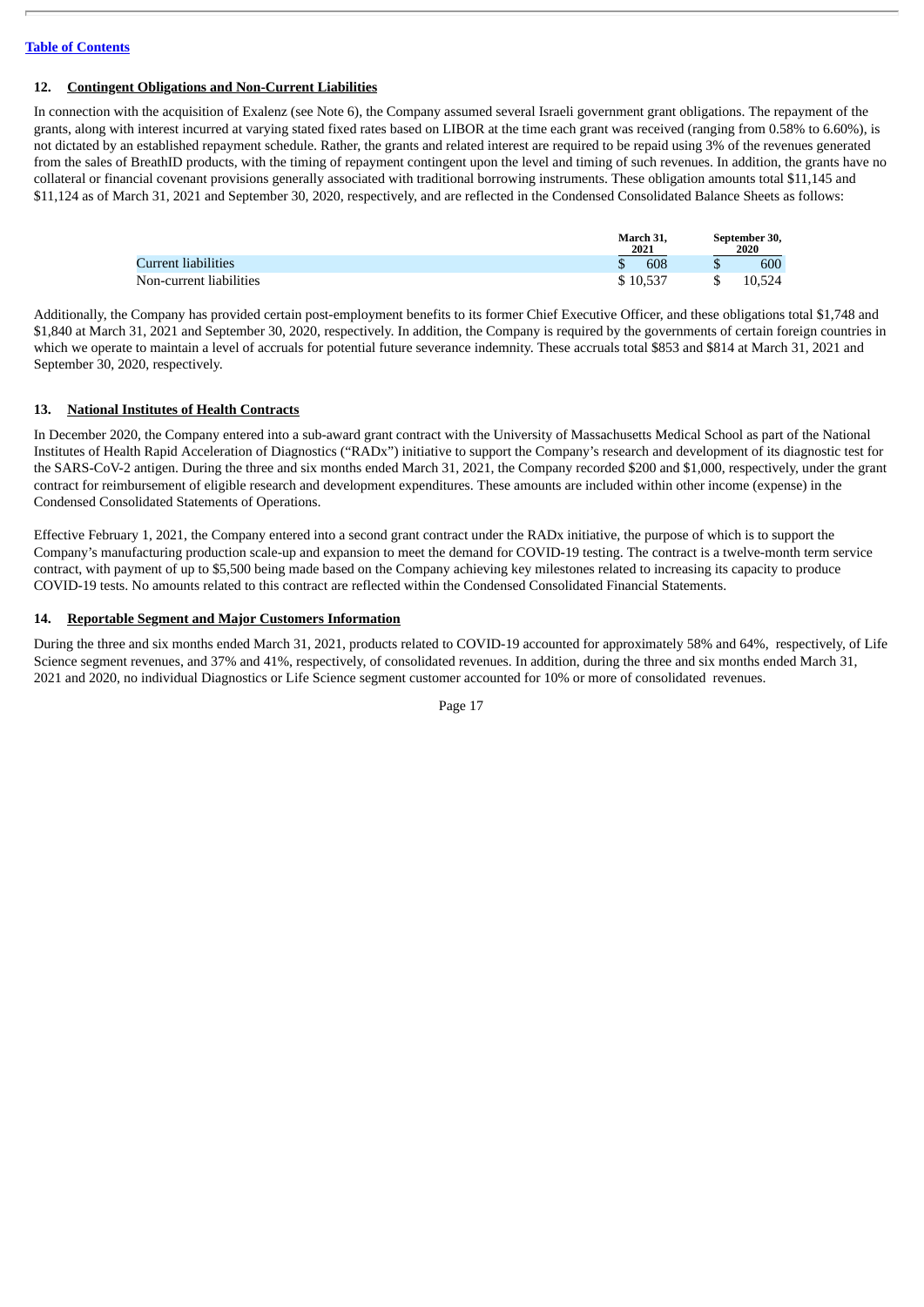Individual Diagnostics or Life Science segment customers, including their affiliates, comprising 10% or more of reportable segment revenues during any of the three- and six-month periods ended March 31, 2021 and 2020 were as follows:

| $\sim$             |      | <b>Three Months</b><br><b>Ended March 31,</b> | <b>Six Months</b><br><b>Ended March 31,</b> |      |  |
|--------------------|------|-----------------------------------------------|---------------------------------------------|------|--|
|                    | 2021 | 2020                                          | 2021                                        | 2020 |  |
| <b>Diagnostics</b> |      |                                               |                                             |      |  |
| Customer A         | 10%  | 9%                                            | 11%                                         | 11%  |  |
| Customer B         | 10%  | 13%                                           | 10%                                         | 14%  |  |
| Customer C         | 11%  | 5%                                            | 11%                                         | 5%   |  |
| Life Science       |      |                                               |                                             |      |  |
| Customer D         | 9%   | 13%                                           | 6%                                          | 11%  |  |
| Customer E         | 9%   | 5%                                            | 14%                                         | 4%   |  |

In addition, during both the three and six months ended March 31, 2021, the Life Science segment's ten largest customers, including their affiliates, accounted for approximately 48% and 30% of Life Science segment revenues and consolidated revenues, respectively.

Two Life Science segment customers accounted for the following significant percentages of consolidated accounts receivable:

|            | March 31,<br>2021 | September 30,<br>2020 |
|------------|-------------------|-----------------------|
| lustomer D | 10%               | 8%                    |
| lustomer E | 3%                | 15%                   |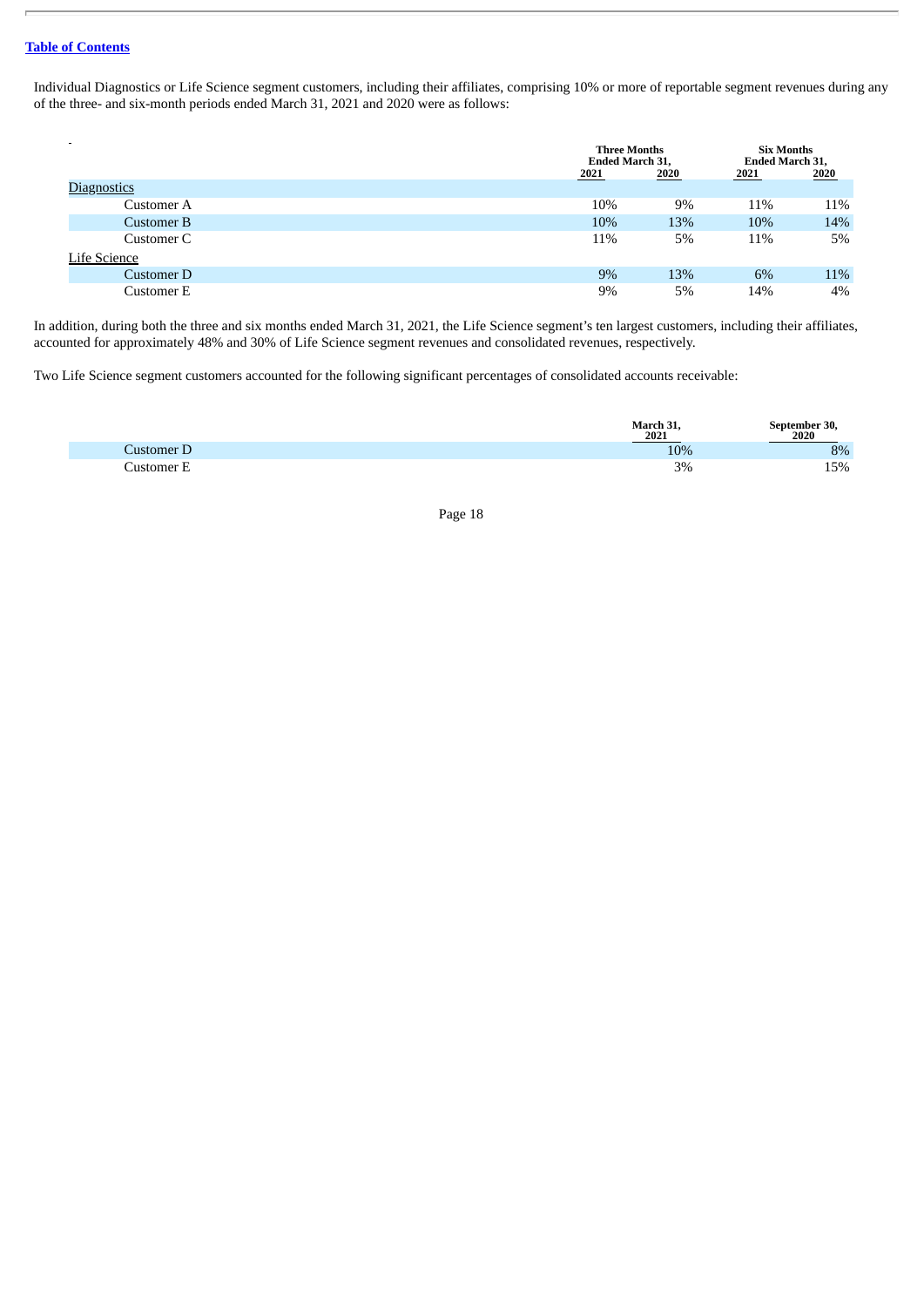Reportable segment information for the interim periods is as follows:

|                                                   | <b>Diagnostics</b> | <b>Life Science</b>      | Corporate <sup>(1)</sup> | Eliminations <sup>(2)</sup>                    |           |
|---------------------------------------------------|--------------------|--------------------------|--------------------------|------------------------------------------------|-----------|
| <b>Three Months Ended March 31, 2021</b>          |                    |                          |                          |                                                |           |
| Net revenues -                                    |                    |                          |                          |                                                |           |
| Third-party                                       | \$ 31,949          | 53,315<br>$\mathbb{S}^-$ | \$                       | \$                                             | \$85,264  |
| Inter-segment                                     | 116                | 91                       |                          | (207)                                          |           |
| Operating income                                  | 2,421              | 36,089                   | (4,325)                  | 16                                             | 34,201    |
| Goodwill (March 31, 2021)                         | 95,283             | 20,013                   |                          | $\overline{\phantom{0}}$                       | 115,296   |
| Other intangible assets, net (March 31, 2021)     | 78,832             | $\overline{2}$           |                          |                                                | 78,834    |
| Total assets (March 31, 2021)                     | 313,271            | 125,947                  |                          | (49)                                           | 439,169   |
| Three Months Ended March 31, 2020                 |                    |                          |                          |                                                |           |
| Net revenues -                                    |                    |                          |                          |                                                |           |
| Third-party                                       | \$34,942           | 22,354<br>$\mathbb{S}^-$ | \$                       | $\mathfrak{s}$                                 | \$57,296  |
| Inter-segment                                     | 81                 | 55                       |                          | (136)                                          |           |
| Operating income                                  | 4,729              | 9,931                    | (2,896)                  | 27                                             | 11,791    |
| Goodwill (September 30, 2020)                     | 94,855             | 19,331                   |                          | $\qquad \qquad$                                | 114,186   |
| Other intangible assets, net (September 30, 2020) | 83,179             | 18                       |                          |                                                | 83,197    |
| Total assets (September 30, 2020)                 | 306,812            | 98,483                   |                          | (34)                                           | 405,261   |
| <b>Six Months Ended March 31, 2021</b>            |                    |                          |                          |                                                |           |
| Net revenues -                                    |                    |                          |                          |                                                |           |
| Third-party                                       | \$62,270           | \$115,911                | \$                       | $\boldsymbol{\mathsf{S}}$<br>$\qquad \qquad -$ | \$178,181 |
| Inter-segment                                     | 185                | 109                      |                          | (294)                                          |           |
| Operating income                                  | 1,239              | 75,886                   | (8, 288)                 | 28                                             | 68,865    |
| Six Months Ended March 31, 2020                   |                    |                          |                          |                                                |           |
| Net revenues -                                    |                    |                          |                          |                                                |           |
| Third-party                                       | \$69,733           | 34,984<br>\$             | \$                       | \$                                             | \$104,717 |
| Inter-segment                                     | 178                | 120                      |                          | (298)                                          |           |
| Operating income                                  | 9,870              | 12,259                   | (4,983)                  | 39                                             | 17,185    |

(1) Includes selected legal costs of \$1,030 and \$2,257 in the three and six months ended March 31, 2021, respectively, and restructuring costs and selected legal costs of \$685 and \$1,055 in the three and six months ended March 31, 2020, respectively.

(2) Eliminations consist of inter-segment transactions.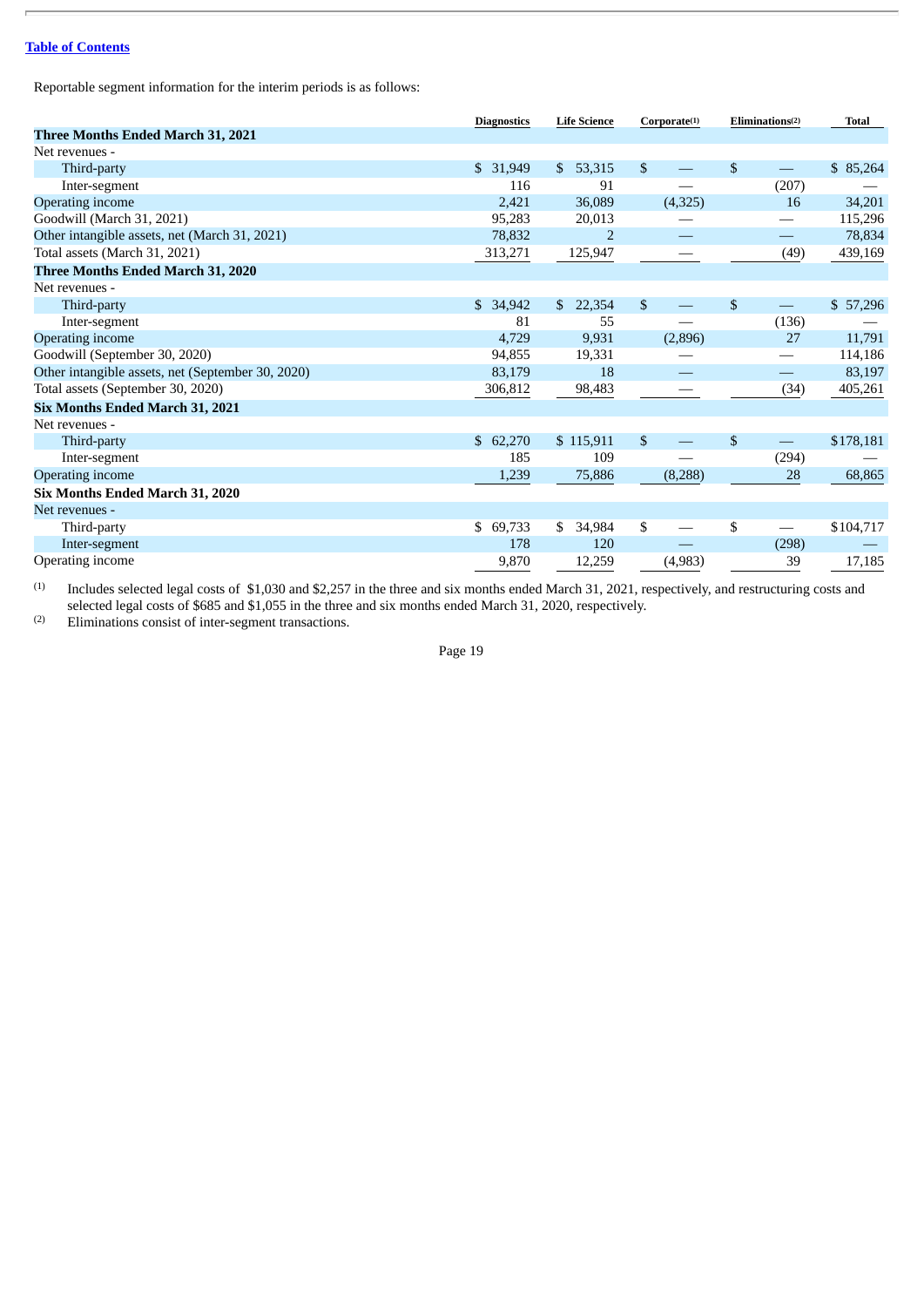A reconciliation of reportable segment operating income to consolidated earnings before income taxes for the interim periods is as follows:

| 2021     | 2020     | 2021                                   | 2020                                 |
|----------|----------|----------------------------------------|--------------------------------------|
|          |          |                                        |                                      |
| \$2,421  | \$4,729  | \$1,239                                | \$9,870                              |
| 36,089   | 9,931    | 75,886                                 | 12,259                               |
| 16       | 27       | 28                                     | 39                                   |
| 38,526   | 14,687   | 77,153                                 | 22,168                               |
| (4,325)  | (2,896)  | (8, 288)                               | (4,983)                              |
| 6        | 23       | 15                                     | 134                                  |
| (472)    | (532)    | (1,006)                                | (1,299)                              |
| 200      |          | 1.000                                  |                                      |
| (883)    | 1,365    | (1,574)                                | 653                                  |
| \$33,052 | \$12,647 | \$67,300                               | \$16,673                             |
|          |          | <b>Three Months Ended</b><br>March 31, | <b>Six Months Ended</b><br>March 31, |

Transactions between reportable segments are accounted for at established intercompany prices for internal and management purposes, with all intercompany amounts eliminated in consolidation.

## **15. IncomeTaxes**

The effective rate for income taxes was 20% and 21% for the three and six months ended March 31, 2021, respectively, and 26% and 27% for the three and six months ended March 31, 2020. The lower fiscal 2021 effective tax rates result primarily from the combined effects of the following: (i) a significantly higher percentage of earnings before income taxes being generated in foreign jurisdictions with tax rates lower than the U.S., particularly the United Kingdom ("U.K."); (ii) the non-deductibility of a significant portion of the acquisition-related costs related to Exalenz; and (iii) the tax impact of restricted share unit lapses and stock option exercises occurring on dates when the share price of Company stock was significantly higher than the share price on the date such equity awards were granted.

# **16. LitigationMatters**

On April 17, 2018, Magellan received a subpoena from the U.S. Department of Justice ("DOJ") regarding its LeadCare® product line. The subpoena outlines documents to be produced, and the Company is cooperating with the DOJ in this matter. The Company maintains rigorous policies and procedures to promote compliance with applicable regulatory agencies and requirements and is working with the DOJ to promptly respond to the subpoena, including responding to additional information requests. The Company has executed tolling agreements to extend the statute of limitations. The Company cannot predict when the investigation will be resolved, the outcome of the investigation, or its potential impact on the Company. Approximately \$1,030 and \$725 of expense for attorneys' fees related to this matter is included within the Condensed Consolidated Statements of Operations for the three months ended March 31, 2021 and 2020, respectively, and approximately \$2,257 and \$1,005 for the six months ended March 31, 2021 and 2020, respectively.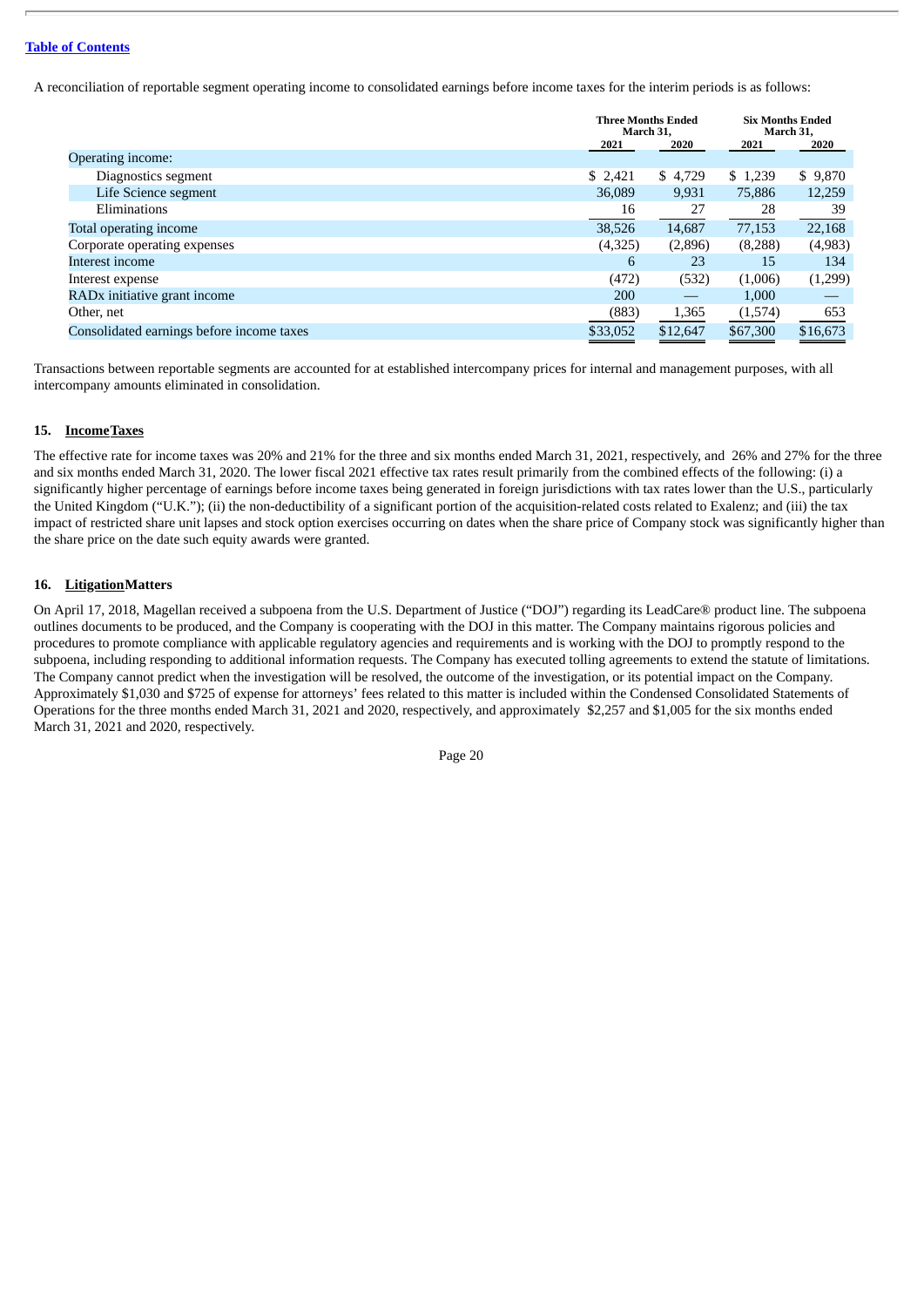#### <span id="page-24-0"></span>ITEM 2. MANAGEMENT'S DISCUSSION AND ANALYSIS OF FINANCIAL CONDITION AND RESULTS OF OPERATIONS

Refer to "Forward-Looking Statements" following the Table of Contents in front of this Form 10-Q. In the discussion that follows, all dollar amounts *are in thousands (both tables and text), except per share data.*

The purpose of Management's Discussion and Analysis is to provide an understanding of the financial condition, changes in financial condition and results of operations of Meridian Bioscience, Inc. ("Meridian", the "Company", "We"). This discussion should be read in conjunction with the Condensed Consolidated Financial Statements and notes. It should be noted that the terms revenue and/or revenues are utilized throughout the Management's Discussion and Analysis of Financial Condition and Results of Operations ("MD&A") to indicate net revenue and/or net revenues. In addition, throughout the MD&A, we refer to certain product tradenames and trademarks, which are protected under applicable intellectual property laws and are our property. Solely for convenience, these tradenames and trademarks are referred to without the *®* or ™ symbols, but such references are not intended to indicate in any way that we will not assert, to the fullest extent of the law, our rights to these tradenames and trademarks.

#### **Reportable Segments**

Our reportable segments are Diagnostics and Life Science. The Diagnostics segment consists of manufacturing operations for infectious disease products in Cincinnati, Ohio; Quebec City, Canada; and Modi'in, Israel; and manufacturing operations for blood chemistry products in Billerica, Massachusetts (near Boston). These diagnostic test products are sold and distributed in the countries comprising North and Latin America (the "Americas"); Europe, Middle East and Africa ("EMEA"); and other countries outside of the Americas and EMEA (rest of the world, or "ROW"). The Life Science segment consists of manufacturing operations in Memphis, Tennessee; Boca Raton, Florida; London, England; and Luckenwalde, Germany, and the sale and distribution of bulk antigens, antibodies, immunoassay blocking reagents, various Polymerase Chain Reaction ("PCR") master mixes, and bioresearch reagents domestically and abroad, including a sales and business development facility, with outsourced distribution capabilities, in Beijing, China to further pursue growing revenue opportunities in Asia.

#### **Impact of COVID-19 Pandemic**

In December 2019, the SARS-CoV-2 virus emerged in Wuhan, China and spread to other parts of the world. In March 2020, the World Health Organization ("WHO") designated COVID-19 (the disease caused by SARS-CoV-2) a global pandemic. In April 2021, the United States ("U.S.") Department of Health and Human Services extended the public health emergency declaration for COVID-19. During the past year, governments around the world have implemented lockdown and shelter-in-place orders, requiring many non-essential businesses to shut down operations, many of which remain in effect as of the date of this filing. Our business, however, was deemed "essential" and we have continued to operate, manufacture and distribute products to customers globally. We have developed a comprehensive plan that enables us to maintain operational continuity with an emphasis on manufacturing, product distribution and new product development during this crisis. We continually assess COVID-19 related developments and adjust risk mitigation planning and business continuity activities in real-time as needed.

The COVID-19 pandemic has had both positive and negative effects on our businesses. Our Life Science segment's products were well positioned to respond to in-vitro device ("IVD") manufacturers' needs for reagents for molecular, rapid antigen and serology tests. Consequently, our Life Science segment grew its revenues over 100% in fiscal 2020 and delivered record operating income and margin, demonstrating what this segment could achieve at a much larger scale. This higher-than-historical level of growth continued into the first half of fiscal 2021 for the Life Science segment, with revenue for the three and six months ended March 31, 2021 exceeding the comparable fiscal 2020 periods by approximately 140% and 230%, respectively. Our Diagnostics segment, on the other hand, reported decreased year-over-year revenues in the both the first and second quarters of fiscal 2021, a continuation of the trends experienced in the third and fourth quarters of fiscal 2020, as health systems focus on SARS-CoV-2 testing over traditional infectious disease and blood-chemistry testing. Following signs of a recovery in our Diagnostics segment late in fiscal 2020, as evidenced by a 38% sequential quarter increase in the fourth quarter of fiscal 2020, and which continued throughout the early part of the first quarter of fiscal 2021, the recent volatility in COVID-19 infection rates has resulted in sequential quarter growth in Diagnostic segment revenues of only 2% and 5% in the first and second quarters of fiscal 2021, respectively.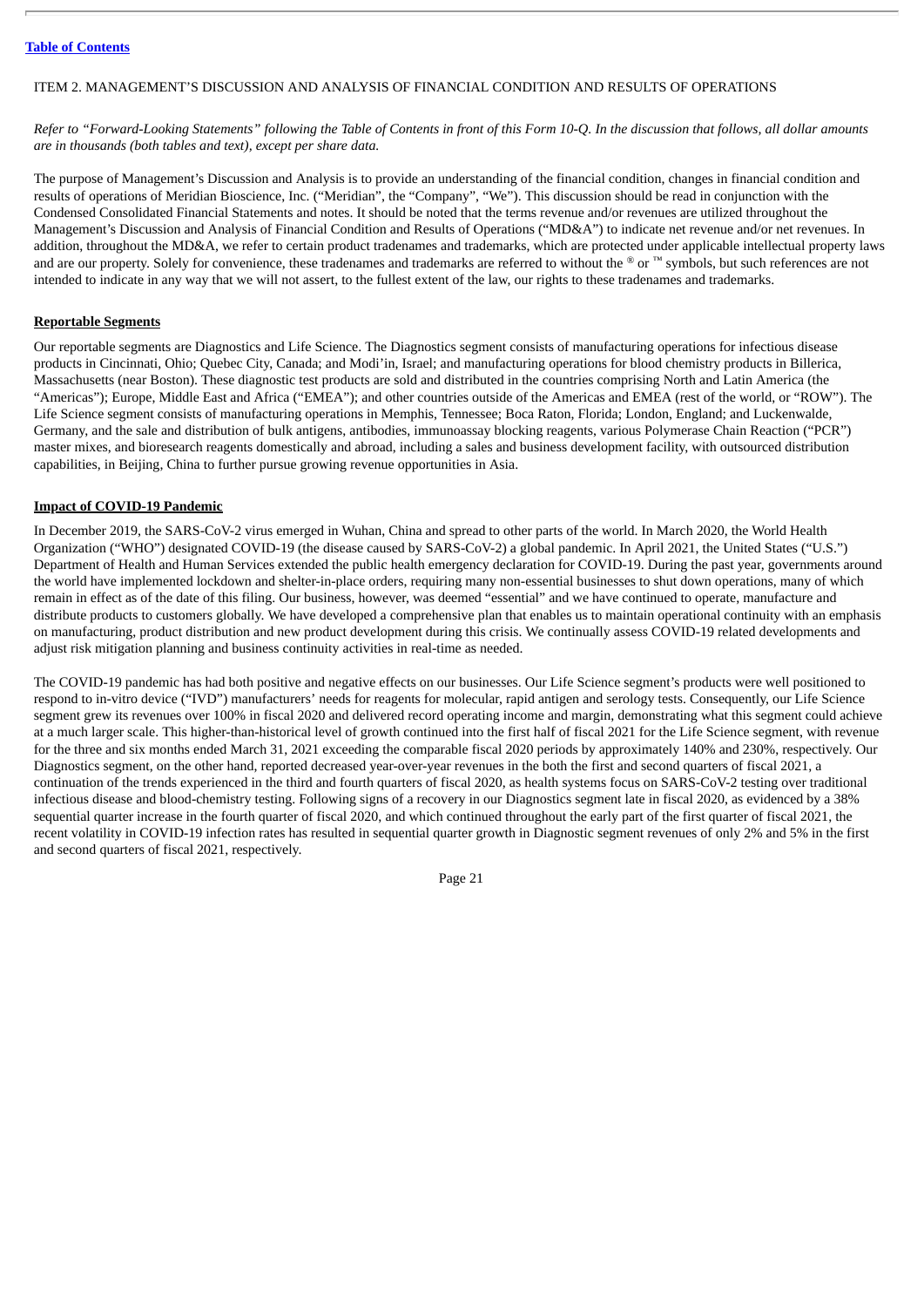#### Employee Safety

We have implemented work-from-home processes on a site-by-site basis for employees whose on-site presence is designated as non-essential to the ongoing functions of our manufacturing sites, distribution centers, and new product development facilities. We continue to utilize this work-from-home process as needed on a site-by-site basis. We also implemented enhanced cleaning and sanitizing procedures and provided additional personal hygiene supplies at all our sites. We implemented policies for employees to adhere to the Centers for Disease Control and Prevention ("CDC") guidelines on social distancing, and similar guidelines by authorities outside the U.S., and any employees experiencing any symptoms of COVID-19 are required to stay home and encouraged to seek medical attention. Any employee who tests positive for COVID-19 is required to quarantine and is not allowed to return to our facilities without a physician's release, including a negative active infection test result. Access to our facilities by outside persons not critical to continuing our operations continues to be limited. To date, we have been able to manufacture and distribute products globally, and all our sites continue to operate with little, if any, impact on shipments to customers to date. As the pandemic continues, along with continuing governmental restrictions which vary by locale and jurisdiction, there is an increased risk of employee absenteeism, which could materially impact our operations at one or more sites. To date, the steps we have taken, including our work-from-home processes, have not materially impacted the Company's financial reporting systems, internal controls over financial reporting or disclosure controls.

#### Supply Chains

Supply chains supporting our products remain intact, providing access to sufficient inventory of the key materials needed for manufacturing. To date, delays and allocations for certain raw materials of higher demand have been limited and have not had a material impact on our results of operations. We regularly communicate with suppliers, third-party partners, customers, health care providers and government officials in order to respond rapidly to issues as they arise. The longer the current situation continues, it is more likely that we may experience some sort of interruption to our supply chains, and such an interruption could materially affect our ability to timely manufacture and distribute our products and unfavorably impact our results of operations.

#### Clinical Trial Delays

As a result of the pandemic, certain of our clinical trials which were underway or scheduled to begin were temporarily placed on hold. While we are continuing to see "re-starts" for certain clinical trials, the trials are being conducted at a slower pace than normal, as the prevalence of certain infectious diseases (e.g., bacterial gastrointestinal) has been much lower than normal during the pandemic. Such delays continue to impact our timing for filing applications for product clearances with the FDA, as well as related timing of FDA clearances of such filings. Additionally, the ongoing COVID-19 pandemic has and could continue to slow down our efforts to expand our product portfolio through acquisitions and distribution opportunities, impacting the speed with which we are able to bring additional products to market.

#### Product Demand

Our Life Science segment manufactures, markets and sells a number of molecular and immunological reagents to IVD customers, including those who are making both molecular and immunoassay COVID-19 tests. Since late in the second quarter of fiscal 2020, we have experienced unprecedented demand for certain of our molecular reagents (e.g., ribonucleic acid ("RNA") master mixes and nucleotides). For the second half of our fiscal 2021, we expect demand for reagent products used in COVID-19 tests will be lower than we experienced in our second quarter of fiscal 2021, as health care systems transition to more asymptomatic testing versus the predominant symptomatic testing we have seen over the last year. However, this varies by country based on their individual COVID-19 case statistics, infection rates and vaccine programs. We believe that our reagent products for COVID-19 have applications in many alternative, non-hospital-based channels (e.g., airports, schools, etc.). Our products are used in over 100 approved COVID-19 related assays around the world. COVID-19 related reagent revenues totaled approximately \$31,000 and \$74,000 in the three and six months ended March 31, 2021, respectively, following approximately \$71,500 during full year fiscal 2020.

Our Diagnostics segment manufactures, markets and sells a number of molecular, immunoassay, blood chemistry and urea breath tests for various infectious diseases and blood-lead levels. Sales volumes for a number of these assays have been adversely affected by the COVID-19 pandemic over the past year, as such assays are often used in non-critical care settings. The COVID-19 pandemic also has continued to affect our instrument placements. The launch of our Curian platform has been slower than expected, as diagnostic testing sites have turned their attention to critical care testing. On the other hand, as a result of announcing the development of a SARS-CoV-2 assay (the "Revogene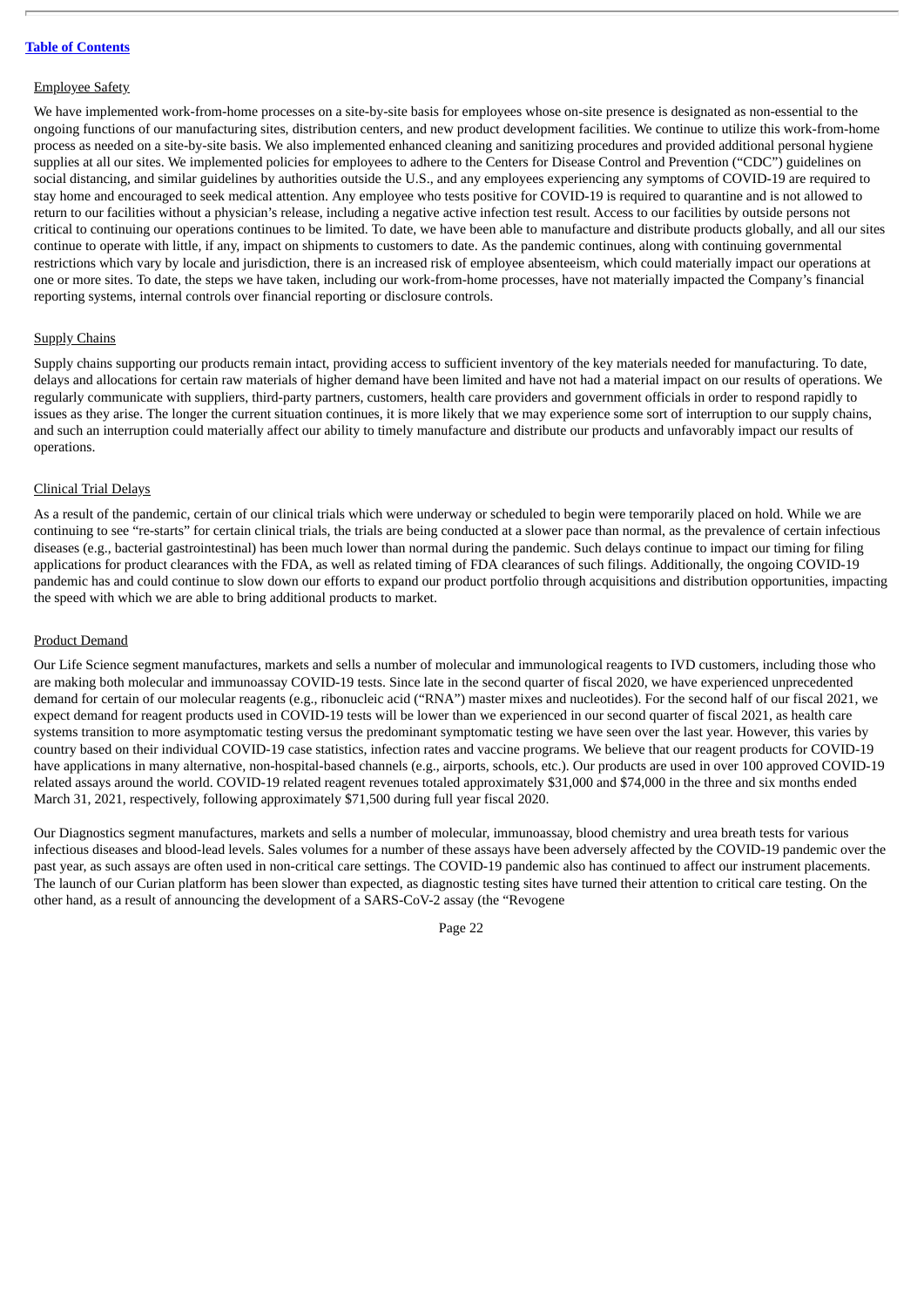COVID-19 assay") and subsequently submitting an application for the test to the FDA on December 7, 2020 under its emergency use authorization ("EUA") program, beginning in our fiscal 2020 fourth quarter and continuing through the first quarter of fiscal 2021, we experienced an acceleration in Revogene instrument orders and placements. However, based upon a mid-February 2021 discussion with the FDA related to certain information contained within the EUA application, on February 23, 2021, we announced our withdrawal of the EUA application and our intention to conduct a Limit-of-Detection bridging study and an updated clinical validation study, with the intention of re-submitting an EUA application for the Revogene COVID-19 assay, which we expect to occur in June 2021. We will not resume shipments of the Revogene COVID-19 assay until FDA EUA clearance. Understandably, these events resulted in a slow-down in orders for the Revogene system that were related to the anticipated COVID-19 assay. We believe this slow-down to be temporary, as potential customers take a "wait and see" approach while we work toward re-submission of our EUA application. In response to the high level of demand we have experienced since announcing development of the test, we are in the process of increasing our capacity to produce these tests, as well as other tests on the Revogene system. Specifically, we are: (i) adding a second production line at our Quebec City, Canada manufacturing facility; and (ii) installing two additional production lines in a leased facility near our corporate headquarters in Cincinnati, Ohio. It is expected that these expansion efforts will be completed during fiscal 2021 at a total cost of approximately \$18,000, which is expected to be partially offset by the \$5,500 RADx grant entered into on February 1, 2021 (see Note 13 of the Condensed Consolidated Financial Statements).

#### Critical Accounting Estimates

For the three and six months ended March 31, 2021, there were no significant changes to our critical accounting estimates, as outlined in our Annual Report on Form 10-K as of and for the year ended September 30, 2020.

#### **Impact of Brexit**

The United Kingdom ("U.K.") left the European Union ("EU") on January 31, 2020. While all EU rules and laws continued to apply to the U.K. through the transition period, which ended December 31, 2020, the U.K. and the EU reached a free trade agreement on December 24, 2020, which was ratified on April 28, 2021 and goes into effect on May 1, 2021. The agreement includes regulatory and customs cooperation mechanisms, as well as provisions supporting open and fair competition. Under the trade agreement, the U.K. is free to set its own trade policy and can negotiate with other countries that do not currently have free trade deals with the EU. Although the full impact of the trade agreement is uncertain, it is possible that the recent changes to the trading relationship between the U.K. and the EU due to the trade agreement could result in increased cost of goods imported into and exported from the U.K., which may decrease the profitability of our operations. Additional currency volatility could drive a weaker British pound, which could increase the cost of goods imported into the U.K. and may decrease the profitability of our operations. A weaker British pound versus the U.S. dollar may also cause local currency results of our operations to be translated into fewer U.S. dollars during a reporting period. Given the lack of comparable precedent, it is unclear what financial, trade, regulatory and legal implications the trade agreement will have on our business; however, Brexit and its related effects could potentially have an adverse impact on our financial position and results of operations.

The U.K.'s withdrawal from the EU could also adversely impact the operations of our vendors and of our other partners. Our management team has evaluated a range of possible outcomes, identified areas of concerns, and implemented strategies to help mitigate these concern. It is possible that these strategies may not be adequate to mitigate any adverse impacts of Brexit, and that these impacts could further adversely affect our business and results of operations.

#### **RESULTS OF OPERATIONS**

#### **Three and Six Months Ended March 31, 2021**

Net earnings for the second quarter of fiscal 2021 increased 181% to \$26,302, or \$0.60 per diluted share, from net earnings for the second quarter of fiscal 2020 of \$9,359, or \$0.22 per diluted share. Net earnings for the six-month period ended March 31, 2021 increased 336% to \$53,081, or \$1.21 per diluted share, from net earnings for the comparable fiscal 2020 period of \$12,186, or \$0.28 per diluted share. The level of net earnings in the second quarter ("QTD") and first six months ("YTD") of fiscal 2021 were affected by several factors, including most notably the combined effects of the following (amounts presented on a pre-tax basis) and a lower effective tax rate resulting in large part from a greater percentage of pre-tax earnings being generated in lower tax jurisdictions: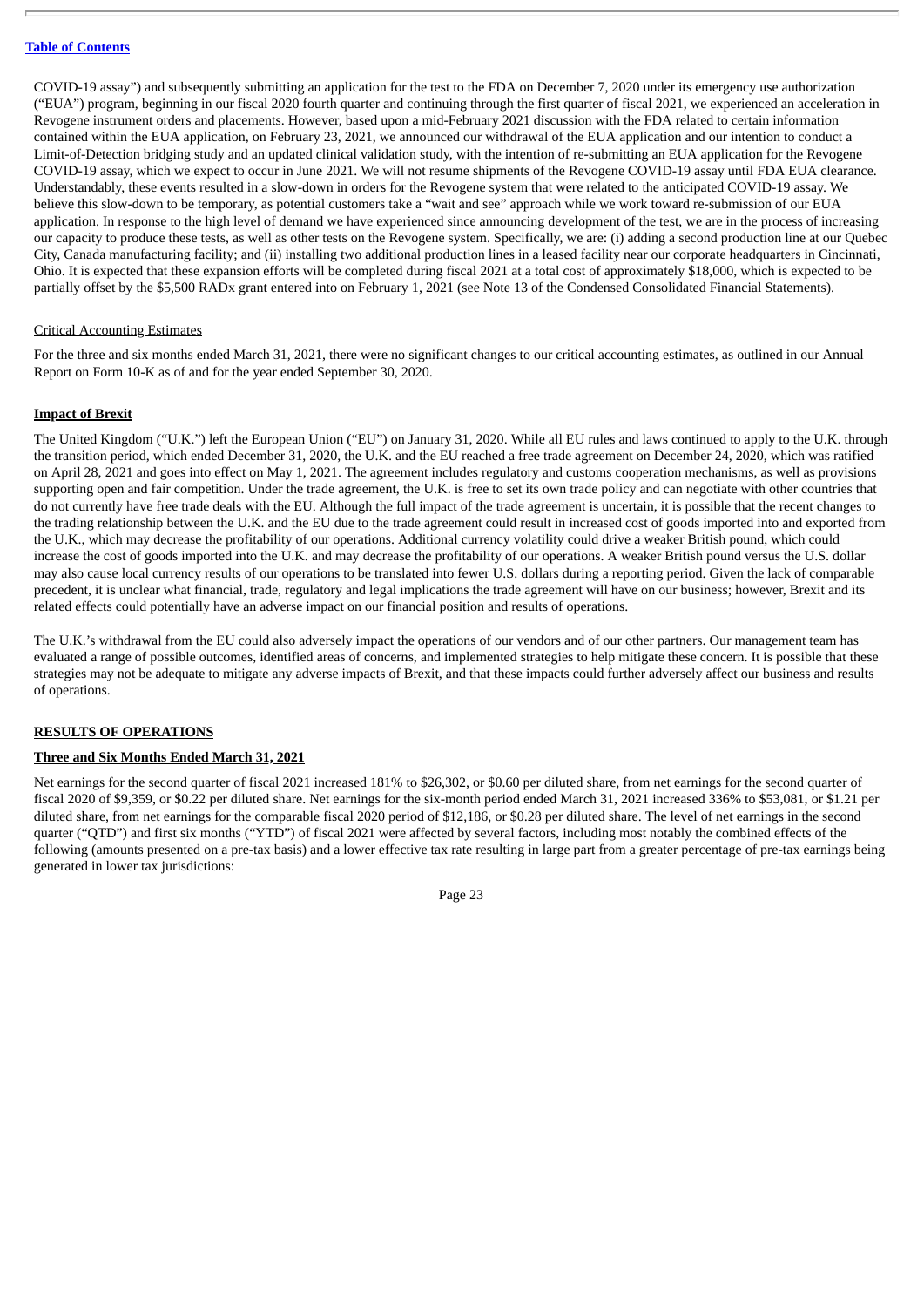- (i) significantly higher revenue in the Life Science segment, due to supplying key reagents to diagnostic test manufacturers for use in COVID-19 related PCR and immunoassay tests (up \$30,961 QTD; up \$80,927 YTD);
- (ii) higher research and development spending in the Diagnostics segment (up \$745 QTD; up \$1,640 YTD) under new product development programs;
- (iii) increased intangible asset amortization, primarily resulting from intangible amortization related to the acquisition of Exalenz in April 2020 (up \$491 QTD; up \$990 YTD);
- (iv) decreased acquisition-related costs, as compared to those related to the Exalenz transaction in April 2020 (down \$1,787 both QTD and YTD);
- (v) increased legal expenses related primarily to the DOJ matter at the Billerica, Massachusetts facility (up \$295 QTD; up \$1,202 YTD);
- (vi) the fiscal 2021 periods including grant income related to the National Institutes of Health RADx initiative (\$200 QTD; \$1,000 YTD) (see Note 13 of the Condensed Consolidated Financial Statements); and
- (vii) the change from net currency gains in the fiscal 2020 periods to net currency losses in the fiscal 2021 periods (\$2,286 change QTD; \$2,250 change YTD), resulting primarily from movement in the British pound exchange rate.

Consolidated revenues for the second quarter of fiscal 2021 totaled \$85,264, an increase of 49% compared to the second quarter of fiscal 2020 (45% increase on a constant-currency basis).

Revenues from the Diagnostics segment for the second quarter of fiscal 2021 decreased 9% compared to the second quarter of fiscal 2020 (10% decrease on a constant-currency basis), comprised of a 39% decrease in molecular assay products and a 1% decrease in non-molecular assay products. Reflecting the factors noted in the Product Demand section above, our Revogene system installed based totaled 325 at March 31, 2021, as compared to 288 at December 31, 2020.

With a 227% increase in revenues from molecular reagents products and a 44% increase in revenues from immunological reagents products, revenues for our Life Science segment increased 139% during the second quarter of fiscal 2021 compared to the second quarter of fiscal 2020. On a constantcurrency basis, revenues for the Life Science segment increased 129%. Life Science segment revenues reflect a significant increase in the sales of key molecular components such as RNA master mixes and deoxyribonucleotide triphosphates ("dNTPs") to diagnostic test manufacturers for use in COVID-19 related PCR tests. Also contributing to the increased revenue levels during the second quarter of fiscal 2021 were sales of monoclonal antibody pairs used in COVID-19 antigen tests and, to a lesser degree, recombinant antigens used in COVID-19 antibody tests. In addition, our core Life Science segment business (other than COVID-19 contributions) experienced growth of approximately \$5,000, or approximately 32%, compared to the second quarter of 2020. This growth, including an approximate 83% increase in revenues from sales into China, resulted in large part from obtaining business from COVID-19 customers who are now using our products for other non-COVID related purposes, as well as a rebound in volumes in core immunological products.

Consolidated revenues increased 70% to \$178,181 for the first six months of fiscal 2021 compared to the same period of the prior year (67% increase on a constant-currency basis). On a reportable segment basis, Diagnostics segment revenues decreased 11% (12% decrease on a constant-currency basis) and Life Science segment revenues increased 231% (222% increase on a constant-currency basis). The drivers of the fiscal year-to-date revenue levels are consistent with the drivers that resulted in the quarterly revenue levels, as detailed above and within the Revenue Overview section below.

#### **Lead Testing Matters**

On April 17, 2018, Magellan received a subpoena from the U.S. Department of Justice ("DOJ") regarding its LeadCare product line, which outlined documents to be produced. Since that time, we have received and responded to additional related information requests and executed tolling agreements to extend the statute of limitations. In March and April 2021, DOJ issued two subpoenas calling for witnesses to testify before a federal grand jury related to this matter. The March 2021 subpoena was issued to a former employee of Magellan, and the April 2021 subpoena was issued to a current employee of Magellan. At this time, we do not know the outcome of this matter, however, we continue to cooperate with the DOJ.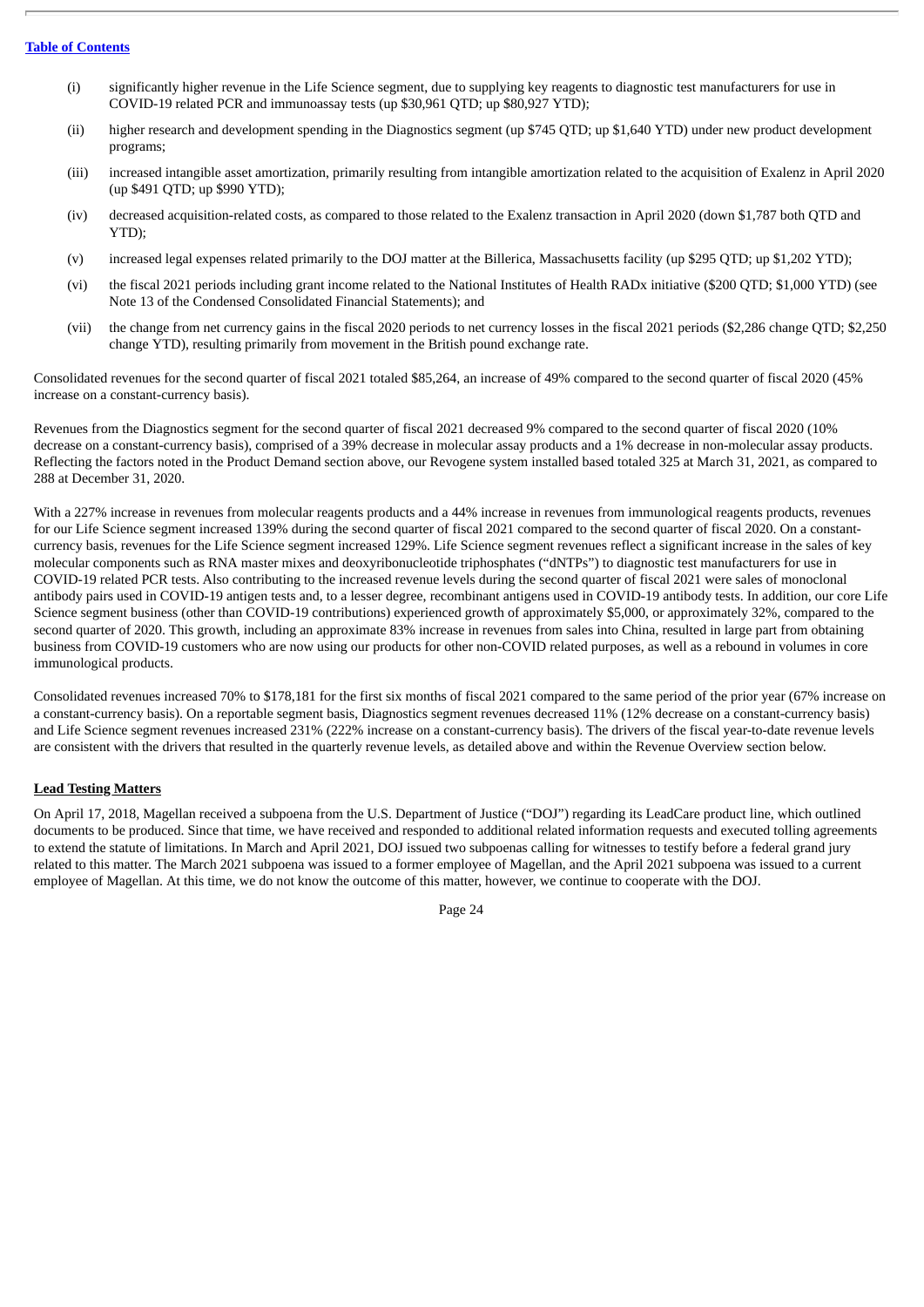Magellan submitted 510(k) applications in December 2018, seeking to reinstate venous blood sample-types for its LeadCare II, LeadCare Plus and LeadCare Ultra testing systems. In the second fiscal quarter of 2019 the FDA informed Magellan that each of these 510(k) applications had been put on Additional Information hold. On July 15, 2019, we provided responses to the FDA's requests for Additional Information. These 510(k) applications have since expired and are no longer under FDA review. Further, while Magellan's LeadCare testing systems remain cleared for marketing by the FDA and permitted for use with capillary blood samples, the FDA advised that it has commissioned a third-party study of Magellan's LeadCare testing systems using both venous and capillary blood samples. According to the FDA, the results of the field study will be used in conjunction with other information to determine whether further action by the FDA or the CDC is necessary to protect the public health. Meridian intends to fully cooperate with the FDA as the third-party study is completed.

During October 2019, the FDA performed a follow-up inspection of Magellan's manufacturing facility. The FDA issued five Form FDA 483 observations. On March 18, 2020, we participated in a regulatory meeting with the FDA at the FDA's request to further discuss the Form FDA 483 observations and our remediation efforts. Over the last year, we have submitted a number of written responses to the FDA regarding the five Form FDA 483 observations issued in the October 2019 inspection, and have worked diligently to execute a remediation plan. During October 2020, the FDA issued Establishment Inspection Reports which closed out the inspections from June 2017 and October 2019 under 21 C.F.R.20.64 (d) (3). The Warning Letter issued in October 2017 remains outstanding, pending a future FDA inspection. While we remain committed to strengthening Magellan's quality system and ensuring that all aspects of the system are in full compliance, we can provide no assurance that our remediation efforts will be successful to a degree acceptable by the FDA.

In the course of remediation, we may encounter additional matters that warrant notifications to the FDA and/or customers regarding the use of our products. At this time, we do not believe that any such notifications would impact the ability to use the LeadCare systems with capillary blood samples. While we remain confident in the performance of the Magellan LeadCare testing systems using capillary samples, we do not expect that the FDA will reinstate our venous blood claims. We can provide no assurance that the ongoing investigation and study of the DOJ and FDA, respectively, or future exercise of their respective enforcement, regulatory, discretionary or other powers will not result in findings or alleged violations of federal laws that could lead to enforcement actions, proceedings or litigation, and/or the imposition of damages, fines, penalties, restitution, other monetary liabilities, sanctions, injunctions, settlements or changes to our business practices, product offerings or operations that could have a material adverse effect on our business, financial condition or results of operations; or eliminate altogether our ability to operate our lead testing business on terms substantially similar to those on which we currently operate.

#### **REVENUE OVERVIEW**

Below are analyses of the Company's revenues, provided for each of the following:

- By Reportable Segment & Geographic Region
- By Product Platform/Type

#### **Revenue Overview- By Reportable Segment & Geographic Region**

Revenues for the Diagnostics segment, in the normal course of business, may be affected from quarter to quarter by buying patterns of major distributors, seasonality and severity of seasonal diseases and outbreaks (including the COVID-19 pandemic), and foreign currency exchange rates. Revenues for the Life Science segment, in the normal course of business, may be affected from quarter to quarter by buying patterns of major IVD manufacturing customers, severity of disease outbreaks and foreign currency exchange rates. The severity of the COVID-19 pandemic contributed approximately \$71,500 of new revenue for our Life Science segment during fiscal 2020, and approximately \$31,000 and \$74,000 during the second quarter and first six months of fiscal 2021, respectively.

See the "Revenue Disaggregation" section of Note 4, *"Revenue Recognition"* of the Condensed Consolidated Financial Statements for detailed revenue disaggregation information.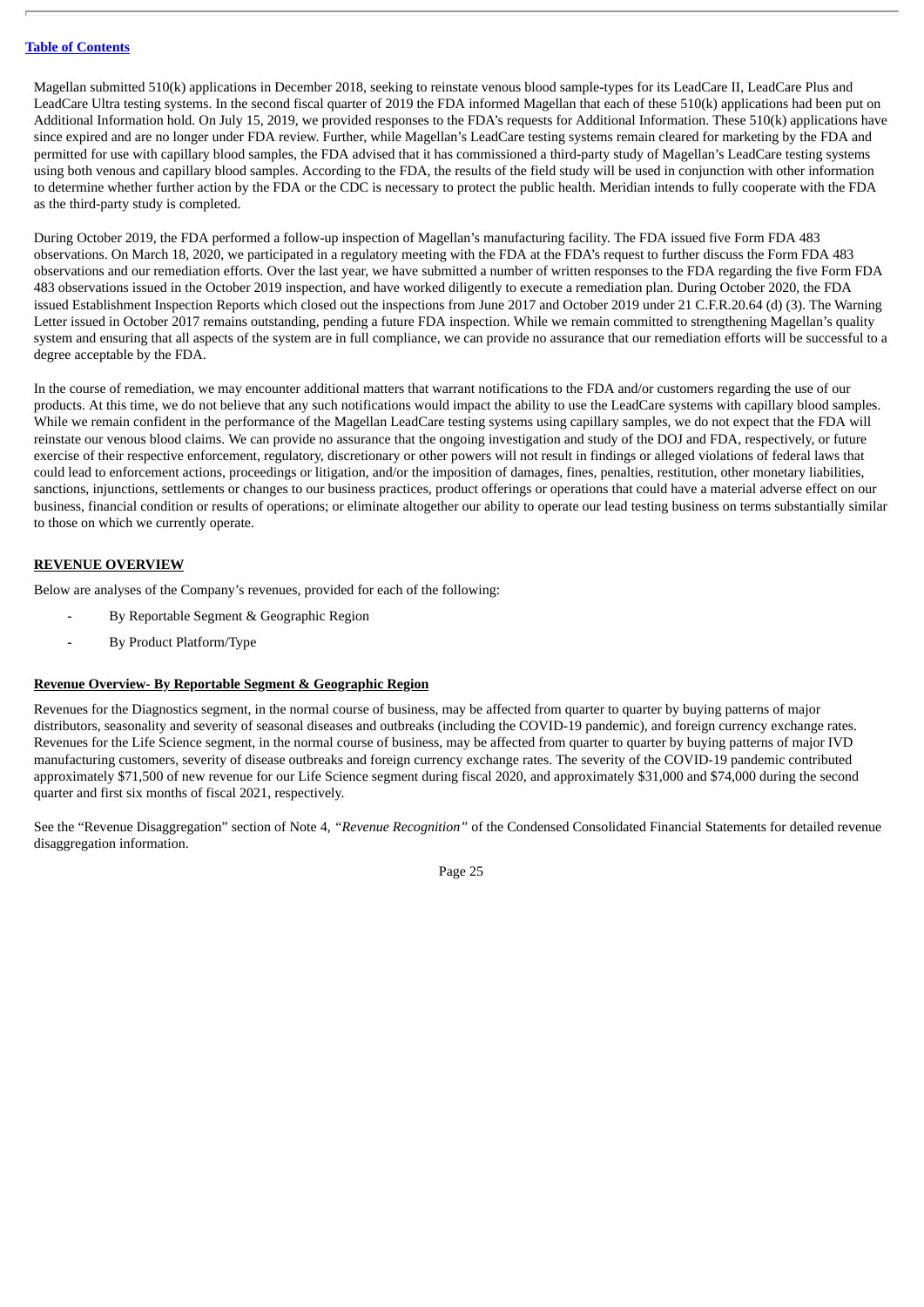Following is a discussion of the revenues generated by these product platforms/types and/or disease states:

#### **Diagnostics Segment Products**

The acquisitions of the Revogene molecular diagnostics platform and the BreathID breath test system, the development of the Curian immunoassay platform, and the expansion of the related assay-menu for each of these platforms are important steps in addressing competitive pressures in our gastrointestinal and respiratory illness assay families. We continue to convert our existing Alethia install base to the Revogene platform for the *C. difficile*, Group A *Streptococcus* ("Group A Strep") and Group B *Streptococcus* ("Group B Strep") assays. Reflecting the factors noted in the Product Demand section above, our Revogene system installed based totaled 325 at March 31, 2021, as compared to 288 at December 31, 2020.

In March 2020, we received clearance from the FDA for the Curian immunoassay diagnostics instrument and its first assay, a test for *H. pylori* antigen in stool. We began clinical trials for the Curian *C. difficile* Common Antigen and Toxins A and B test during the second quarter of fiscal 2021 and submitted a 510(k) pre-market notification to the FDA for marketing clearance of Curian Campylobacter on March 31, 2021. We believe the advantages of the Curian analyzer will help protect our existing rapid test accounts, and in the case of the *C. difficile* test, provide meaningful revenue growth opportunities.

#### *Gastrointestinal, Respiratory Illness and Blood Chemistry Assays*

As previously noted, the ongoing COVID-19 pandemic has had a negative impact on revenue levels from sales of our gastrointestinal, respiratory illness and blood chemistry products. Comprised of tests for Group A Strep, Mycoplasma pneumonia, Influenza, and Pertussis, among others, the respiratory illness category in particular continues to experience significantly lower sales activity relative to the prior year, with revenues from sales of such products decreasing 66% and 54% during the second quarter and first six months of fiscal 2021, respectively. However, during the second quarter of fiscal 2021, we began to experience an increase in sales activity for gastrointestinal and blood chemistry products, with revenues from each of these product categories increasing as follows compared to the second quarter of fiscal 2020: (i) gastrointestinal products, which include tests for *C. difficile*, *H. pylori* and certain foodborne pathogens, among others, increased 12% to \$15,666; and (ii) blood chemistry products, which test for elevated levels of lead in blood, increased 4% to \$4,358. During the first six months of fiscal 2021, gastrointestinal product revenues increased 4% over the prior year period to \$31,118, and blood chemistry product revenues decreased 4% to \$8,753. The increases in the *H. pylori* component of our gastrointestinal family of products include contributions from the BreathID urea breath platform acquired in the Exalenz acquisition on April 30, 2020.

In order to combat certain of the pricing and volume pressures we face within the gastrointestinal product category, we have executed on a number of measures including: (i) entering into a strategic collaboration with DiaSorin to sell *H. pylori* tests; (ii) executing supply agreements with our two largest reference laboratory customers for *H. pylori* tests to secure volume, albeit at lower selling prices; and (iii) upon FDA clearance in March 2020, launching Curian HpSA, our first assay on the Curian platform, which we expect will help protect our existing customer base using lateral flow tests. We also expect the acquisition of the Exalenz BreathID platform to combat competitive pressures, as we believe that we are now the only company with FDA-cleared, non-invasive assays for both stool antigen and urea breath samples, providing physicians a choice in test format from a single supplier. We are unable to provide assurances that we will be successful with any strategy or that any strategy will prevent an adverse effect on our future results of operations and liquidity, including revenues and gross profit.

#### **Life Science Segment Products**

During the second quarter of fiscal 2021, revenues from our Life Science segment increased 139%, with revenues from molecular reagent sales increasing 227% from the comparable fiscal 2020 quarter and revenues from immunological reagent sales increasing 44%. Life Science segment revenues increased 231% for the first six months of fiscal 2021, reflecting a 396% increase from molecular reagent sales and a 78% increase in immunological reagent sales. Our Life Science segment's revenue performance was nominally impacted by the movement in currency exchange rates since the fiscal 2020 reporting periods, with revenues increasing 129% and 222% on a constant-currency basis over the second quarter and first six months of fiscal 2020, respectively. The increase in revenues was primarily attributable to sales of key molecular components such as RNA master mixes and dNTPs to diagnostic test manufacturers for use in COVID-19 related PCR tests, as well as sales of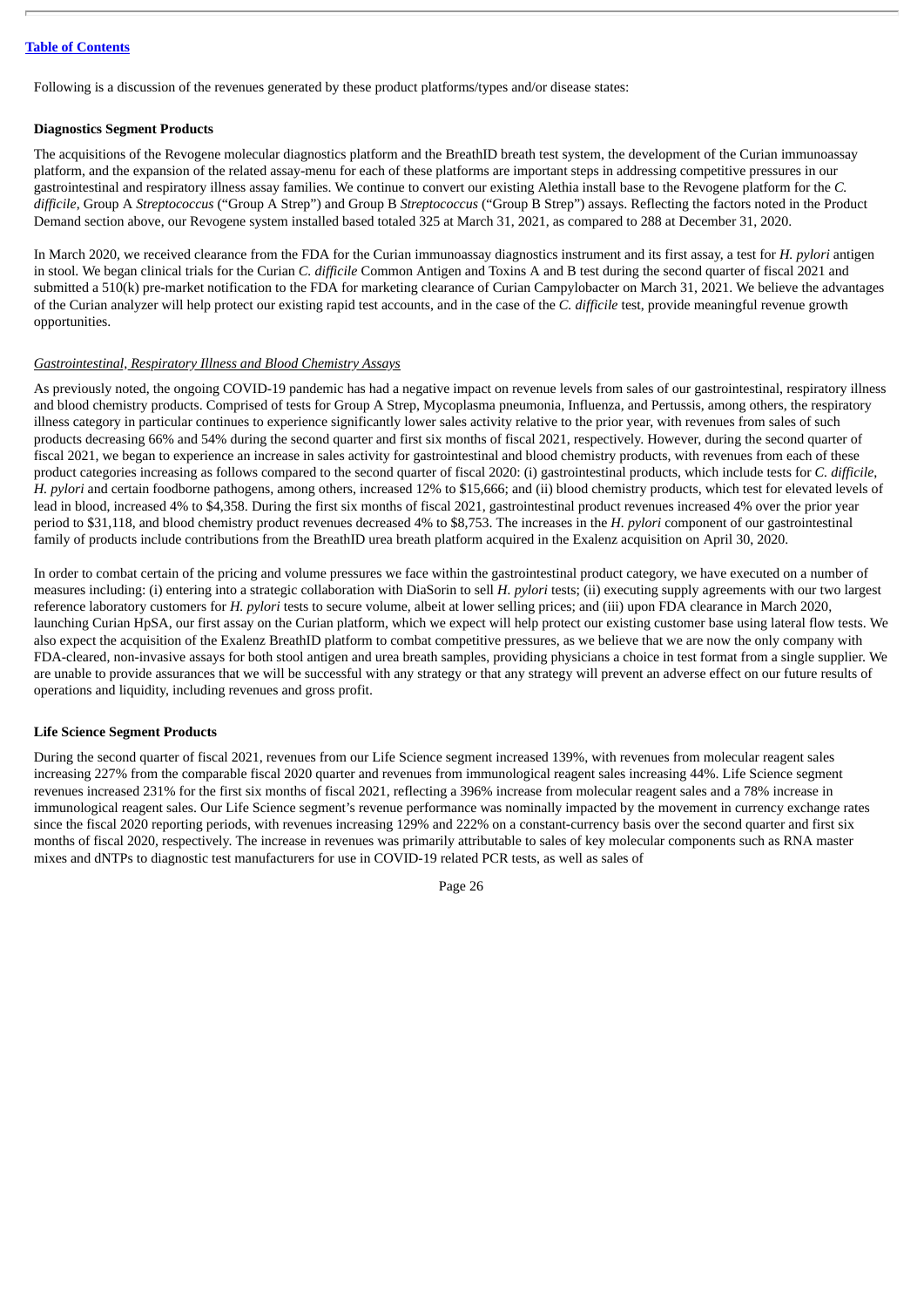monoclonal antibody pairs used in antigen tests and to a lesser degree, recombinant antigens used in COVID-19 antibody tests. COVID-related reagent revenues totaled approximately \$31,000 and \$74,000 during the second quarter and first six months of fiscal 2021, respectively.

During the second quarter of fiscal 2021, revenue from our core Life Science segment business (other than COVID-19 contributions) grew approximately 32% over the second quarter of fiscal 2020 to approximately \$22,000. During the first six months of fiscal 2021, such revenue grew approximately 42% over the comparable fiscal 2020 period to approximately \$41,600. This growth, including an approximate 83% and 85% increase in revenue from sales into China during the quarter and fiscal year-to-date period, respectively, resulted in large part from obtaining business from COVID-19 customers who are now using our products for non-COVID related purposes, as well as a rebound in volumes of core immunological product sales.

#### *Significant Customers*

Revenue concentrations related to certain customers within our Diagnostics and Life Science segments are set forth in Note 14 of the Condensed Consolidated Financial Statements.

#### **Gross Profit**

|                     |          | <b>Three Months Ended March 31.</b> |          | Six Months Ended March 31. |          |          |
|---------------------|----------|-------------------------------------|----------|----------------------------|----------|----------|
|                     | 2021     | 2020                                | Change   | 2021                       | 2020     | Change   |
| Gross profit        | \$57,772 | \$34,546                            |          | 67% \$119,320              | \$62,197 | 92%      |
| Gross profit margin | 68%      | 60%                                 | 8 points | 67%                        | 59%      | 8 points |

The increase in gross profit margin during the second quarter and first six months of fiscal 2021 results primarily from the overall shift in sales mix the Company has experienced, largely as a result of the COVID-19 pandemic. During the second quarter and first six months of fiscal 2021, approximately 44% and 47%, respectively, of consolidated revenues relate to sales of molecular reagent products by our Life Science segment, which are some of our higher margin products, as compared to sales of such products comprising approximately 20% and 16% of consolidated revenues during the second quarter and first six months of fiscal 2020, respectively.

#### **Operating Expenses – Segment Detail**

|                                      | <b>Three Months Ended March 31.</b> |                                                                   |                |                                        |              |        |                     |                                           |        |
|--------------------------------------|-------------------------------------|-------------------------------------------------------------------|----------------|----------------------------------------|--------------|--------|---------------------|-------------------------------------------|--------|
|                                      |                                     | Research &<br>Selling &<br><b>Marketing</b><br><b>Development</b> |                | <b>General &amp;</b><br>Administrative |              | Other  |                     | <b>Total Operating</b><br><b>Expenses</b> |        |
| <b>Fiscal 2020:</b>                  |                                     |                                                                   |                |                                        |              |        |                     |                                           |        |
| Diagnostics                          | \$                                  | 4,733                                                             | S.             | 5.401                                  | \$           | 5.645  | \$<br>(505)         | \$                                        | 15,274 |
| Life Science                         |                                     | 582                                                               |                | 1,128                                  |              | 2,772  | 103                 |                                           | 4,585  |
| Corporate                            |                                     |                                                                   |                |                                        |              | 2,211  | 685                 |                                           | 2,896  |
| <b>Total Expenses (2020 Quarter)</b> |                                     | 5,315                                                             | $\mathbb{S}$   | 6,529                                  | S            | 10,628 | $\mathbb{S}$<br>283 |                                           | 22,755 |
| <b>Fiscal 2021:</b>                  |                                     |                                                                   |                |                                        |              |        |                     |                                           |        |
| <b>Diagnostics</b>                   | \$                                  | 5,478                                                             | $\mathbb{S}^-$ | 5.220                                  | $\mathbb{S}$ | 6,553  | \$(2,989)           | \$                                        | 14,262 |
| Life Science                         |                                     | 587                                                               |                | 1,320                                  |              | 3,077  |                     |                                           | 4,984  |
| Corporate                            |                                     |                                                                   |                |                                        |              | 3,295  | 1,030               |                                           | 4,325  |
| <b>Total Expenses (2021 Quarter)</b> |                                     | 6,065                                                             | \$             | 6,540                                  |              | 12,925 | \$(1,959)           | ה.                                        | 23,571 |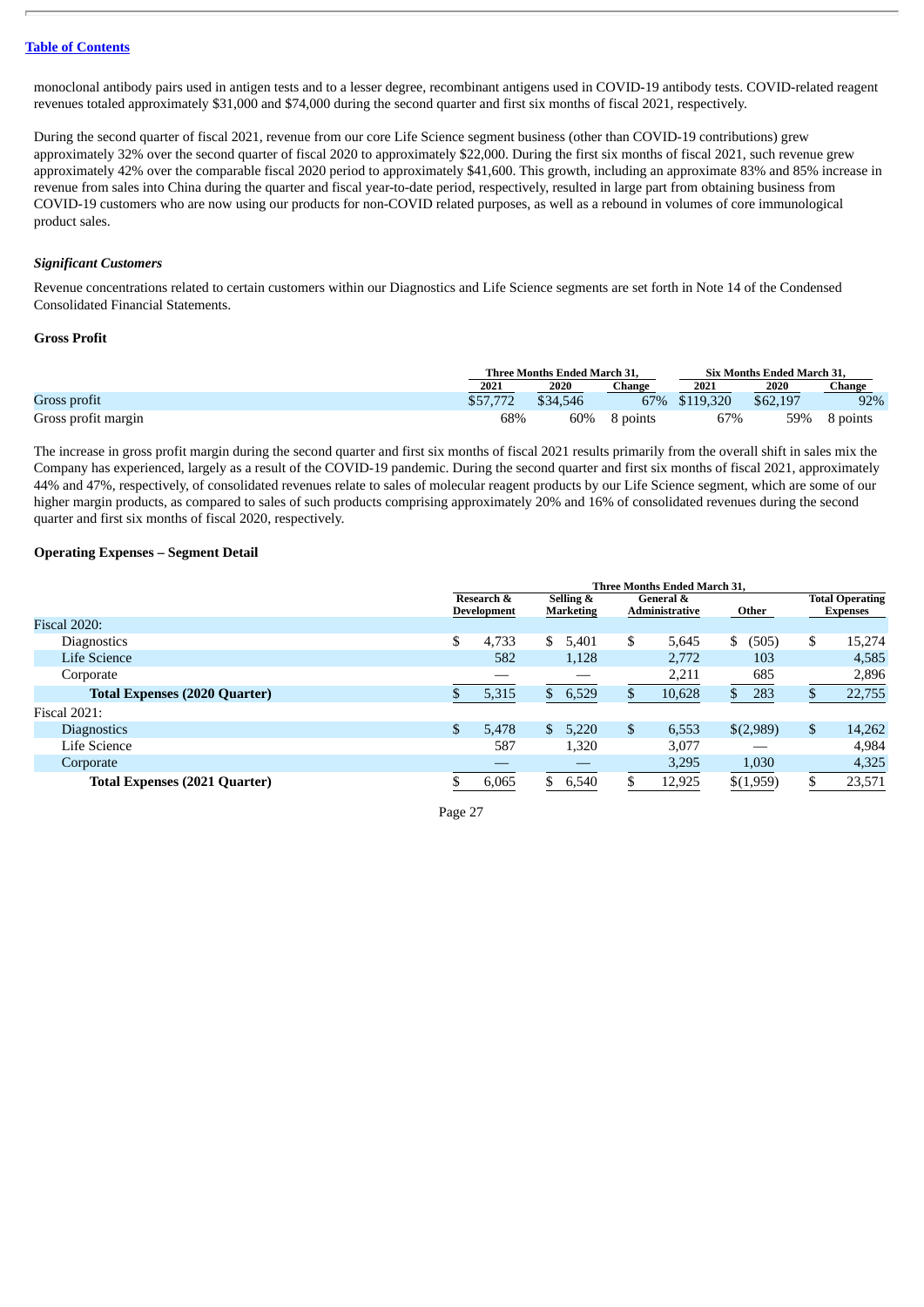|                                    | <b>Six Months Ended March 31.</b> |        |                                                                                |    |        |           |    |                                           |
|------------------------------------|-----------------------------------|--------|--------------------------------------------------------------------------------|----|--------|-----------|----|-------------------------------------------|
|                                    | Research &<br>Development         |        | Selling &<br><b>General &amp;</b><br><b>Administrative</b><br><b>Marketing</b> |    | Other  |           |    | <b>Total Operating</b><br><b>Expenses</b> |
| <b>Fiscal 2020:</b>                |                                   |        |                                                                                |    |        |           |    |                                           |
| <b>Diagnostics</b>                 | \$                                | 8.908  | \$10,797                                                                       | \$ | 10.574 | \$<br>812 | \$ | 31,091                                    |
| Life Science                       |                                   | 1,170  | 2,460                                                                          |    | 5,110  | 198       |    | 8,938                                     |
| Corporate                          |                                   |        |                                                                                |    | 3,928  | 1,055     |    | 4,983                                     |
| Total Expenses (2020 Year-to-Date) |                                   | 10,078 | \$13,257                                                                       |    | 19,612 | \$2,065   | J. | 45,012                                    |
| <b>Fiscal 2021:</b>                |                                   |        |                                                                                |    |        |           |    |                                           |
| <b>Diagnostics</b>                 |                                   | 10,548 | \$10,948                                                                       | \$ | 12,301 | \$(1,942) | \$ | 31,855                                    |
| Life Science                       |                                   | 1,168  | 2,613                                                                          |    | 6,531  |           |    | 10,312                                    |
| Corporate                          |                                   |        |                                                                                |    | 6,031  | 2,257     |    | 8,288                                     |
| Total Expenses (2021 Year-to-Date) |                                   | 11,716 | \$13,561                                                                       | £. | 24,863 | 315<br>\$ |    | 50,455                                    |

**Operating Expenses – Comparisons to Prior Year Periods**

|                                    |  | Three Months Ended March 31, |    |                               |   |                                        |       |            |                                           |         |
|------------------------------------|--|------------------------------|----|-------------------------------|---|----------------------------------------|-------|------------|-------------------------------------------|---------|
|                                    |  | Research &<br>Development    |    | Selling &<br><b>Marketing</b> |   | <b>General &amp;</b><br>Administrative | Other |            | <b>Total Operating</b><br><b>Expenses</b> |         |
| <b>2020 Expenses</b>               |  | 5,315                        | S. | 6,529                         | S | 10,628                                 | S     | 283        |                                           | 22,755  |
| % of Revenues                      |  | 9%                           |    | 11%                           |   | 19%                                    |       | $-9/6$     |                                           | 40%     |
| Fiscal 2021 Increases/(Decreases): |  |                              |    |                               |   |                                        |       |            |                                           |         |
| <b>Diagnostics</b>                 |  | 745                          |    | (181)                         |   | 908                                    |       | (2,484)    |                                           | (1,012) |
| Life Science                       |  | 5                            |    | 192                           |   | 305                                    |       | (103)      |                                           | 399     |
| Corporate                          |  |                              |    |                               |   | 1,084                                  |       | 345        |                                           | 1,429   |
| <b>2021 Expenses</b>               |  | 6,065                        |    | 6,540                         |   | 12,925                                 |       | \$(1,959)  |                                           | 23,571  |
| % of Revenues                      |  | 7%                           |    | 8%                            |   | 15%                                    |       | (2)%       |                                           | 28%     |
| % Increase (Decrease)              |  | 14%                          |    | $-9/6$                        |   | 22%                                    |       | <b>NMF</b> |                                           | 4%      |

|                                    | <b>Six Months Ended March 31.</b> |                               |                             |        |         |                                           |        |
|------------------------------------|-----------------------------------|-------------------------------|-----------------------------|--------|---------|-------------------------------------------|--------|
|                                    | Research &<br><b>Development</b>  | Selling &<br><b>Marketing</b> | General &<br>Administrative |        | Other   | <b>Total Operating</b><br><b>Expenses</b> |        |
| <b>2020 Expenses</b>               | 10,078                            | \$13,257                      |                             | 19,612 | \$2,065 |                                           | 45,012 |
| % of Revenues                      | 10%                               | 13%                           |                             | 19%    | 2%      |                                           | 43%    |
| Fiscal 2021 Increases/(Decreases): |                                   |                               |                             |        |         |                                           |        |
| <b>Diagnostics</b>                 | 1,640                             | 151                           |                             | 1.727  | (2,754) |                                           | 764    |
| Life Science                       | (2)                               | 153                           |                             | 1,421  | (198)   |                                           | 1,374  |
| Corporate                          |                                   |                               |                             | 2,103  | 1,202   |                                           | 3,305  |
| 2021 Expenses                      | 11,716                            | \$13,561                      |                             | 24,863 | 315     |                                           | 50,455 |
| % of Revenues                      | 7%                                | 8%                            |                             | 14%    | $-$ %   |                                           | 28%    |
| % Increase (Decrease)              | 16%                               | 2%                            |                             | 27%    | (85)%   |                                           | 12%    |

The changes in operating expenses primarily reflect the combined effects of the following:

1) Increased Research & Development costs, primarily reflecting the development of the molecular SARS-CoV-2 assay and molecular gastrointestinal and respiratory panel assays for the Diagnostics segment, and the addition of research and development expenses related to Exalenz, acquired in April 2020;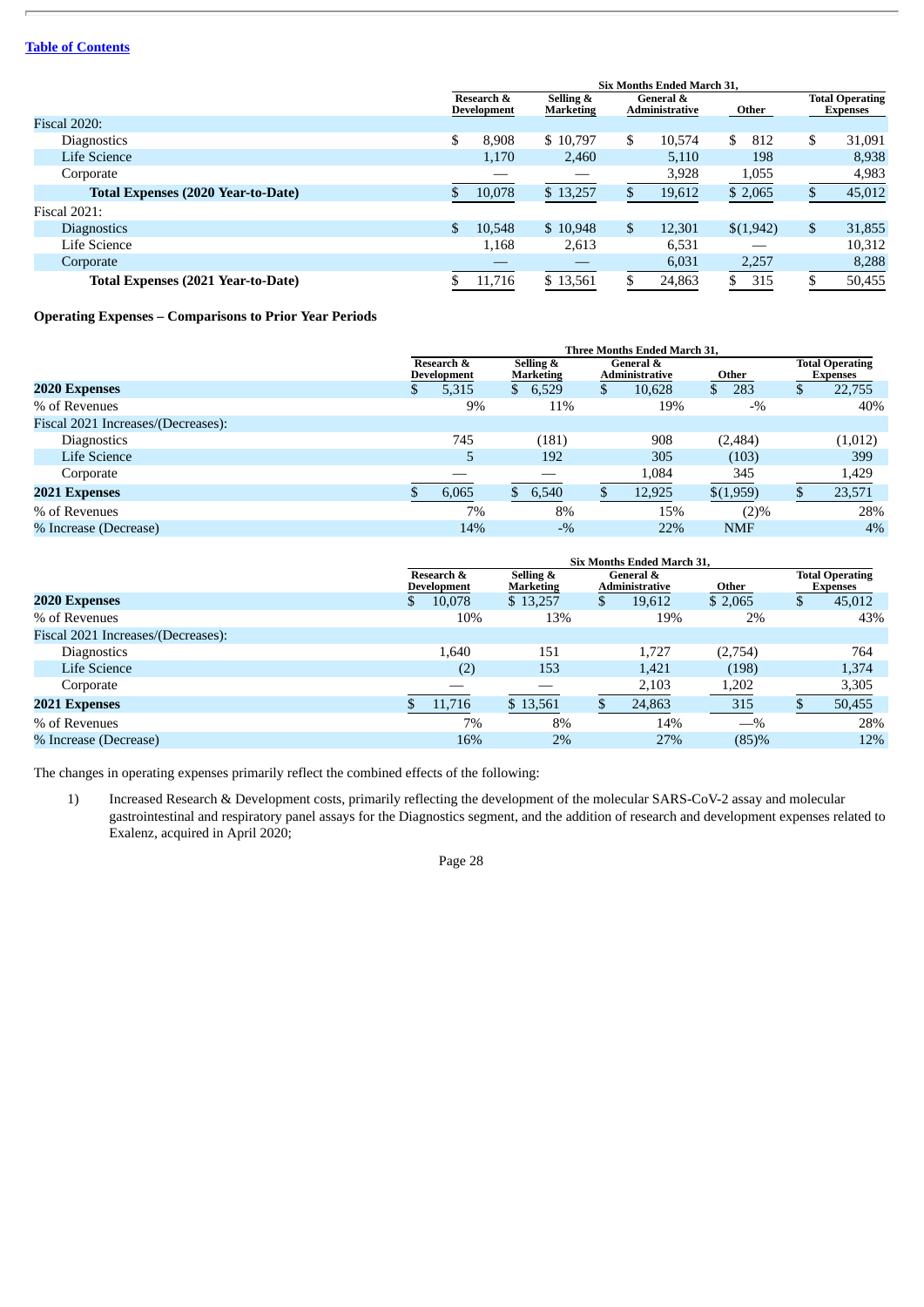- 2) Increased Selling & Marketing costs, primarily reflecting increased bonus and commissions paid early in fiscal 2021 to sustain the Diagnostics segment sales force during the downturn caused by the COVID-19 pandemic, substantially offset by the effects of reduced travel from restrictions imposed during the pandemic and the effect such restrictions have had on general sales and marketing activities;
- 3) Increased General & Administrative costs, primarily reflecting the addition of expenses related to Exalenz, including purchase accounting amortization, along with additional investment in incentive compensation; and
- 4) Decreased Acquisition and Restructuring Costs and a decrease in the effect of changes in the fair value of the contingent consideration obligation for the GenePOC business, partially offset by increased Selected Legal Costs (reflected within "Other" in the above tables).

#### **Operating Income**

Compared to the prior year periods, operating income increased 190% to \$34,201 for the second quarter of fiscal 2021 and increased 301% to \$68,865 for the first six months of fiscal 2021, as a result of the factors discussed above.

#### **Income Taxes**

The effective rate for income taxes was 20% and 21% for the three and six months ended March 31, 2021, respectively, compared to 26% and 27% for the three and six months ended March 31, 2020, respectively. These lower fiscal 2021 effective tax rates result primarily from the combined effects of the following: (i) a significantly higher percentage of earnings before income taxes being generated in foreign jurisdictions with tax rates lower than the U.S., particularly the U.K.; (ii) the non-deductibility of a significant portion of the acquisition-related costs related to Exalenz; and (iii) the tax impact of restricted share unit lapses and stock option exercises occurring on dates when the share price of Company stock was significantly higher than the share price on the date such equity awards were granted.

#### **Liquidity and Capital Resources**

#### *Liquidity*

Our cash flow and financing requirements are determined by analyses of operating and capital spending budgets and debt service. We have historically maintained a credit facility to augment working capital requirements and to respond quickly to acquisition opportunities.

We have an investment policy that guides the holdings of our investment portfolio, which presently consists of bank savings accounts and institutional money market mutual funds. Our objectives in managing the investment portfolio are to: (i) preserve capital; (ii) provide sufficient liquidity to meet working capital requirements and fund strategic objectives such as acquisitions; and (iii) capture a market rate of return commensurate with market conditions and our policy's investment eligibility criteria. As we look forward, we will continue to manage the holdings of our investment portfolio with preservation of capital being the primary objective.

We intend to continue to fund our working capital requirements from current cash flows from operating activities and cash on hand. If needed, we also have an additional source of liquidity through the amount remaining available on our \$160,000 bank revolving credit facility, which totaled \$110,000 as of March 31, 2021. Our liquidity needs may change if overall economic conditions worsen and/or liquidity and credit within the financial markets tightens for an extended period of time, and such conditions impact the collectability of our customer accounts receivable, impact credit terms with our vendors, or disrupt the supply of raw materials and services.

During the first six months of fiscal 2021, we generated cash flow from operations totaling \$41,491. This level of cash resulted from the achievement of record fiscal year-to-date revenues, along with well-managed accounts receivable balances, including the requirement of advance payments in certain instances, as illustrated by an approximate 33% increase in second quarter fiscal 2021 consolidated revenues over the fourth quarter of fiscal 2020 and only an approximate 17% increase in accounts receivable balances since September 30, 2020.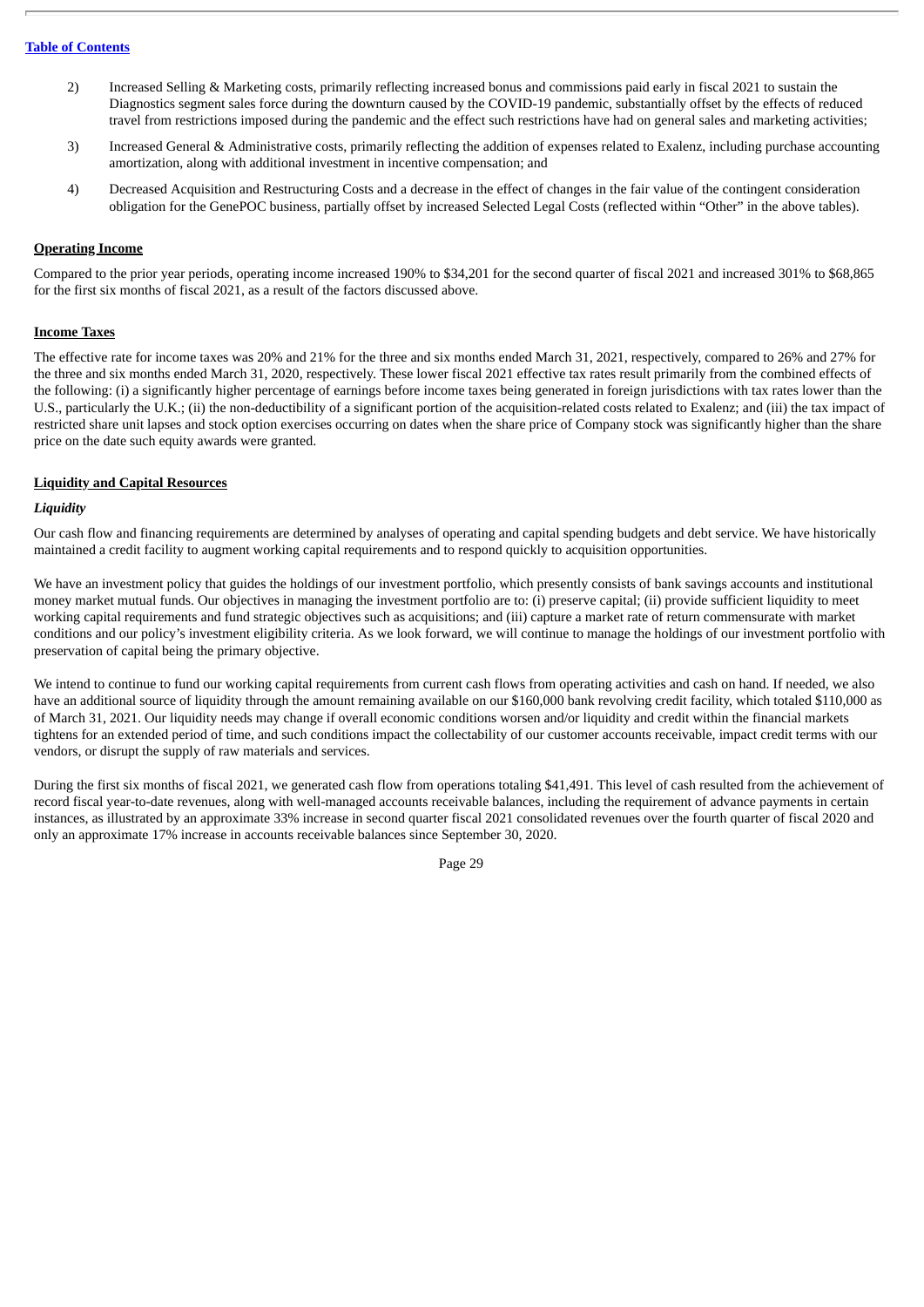Our levels of inventories increased approximately \$11,000 to \$72,534 between September 30, 2020 and March 31, 2021. This increase was largely attributable to inventory builds in our Life Science segment to protect against future supply interruptions and to meet COVID-19 related demand. For our Diagnostics segment, we also have maintained inventory levels in anticipation of a return to pre-pandemic diagnostic testing activity. We are continuing to actively manage our inventory levels.

As of March 31, 2021, our cash and cash equivalents balance was \$63,374 or \$9,860 higher than at the end of fiscal 2020. As a result of the cash generated from operations during the second quarter and first six months of fiscal 2021, our balance of net debt (defined as bank debt, government grant obligations and total contingent obligations related to the acquisition of the GenePOC business, net of cash and cash equivalents on-hand) decreased approximately \$35,600 to approximately \$16,700 at March 31, 2021. Net cash flows from operating activities and cash on hand are anticipated to be adequate to fund working capital requirements, capital expenditures and debt service during the next twelve months.

#### *Capital Resources*

As described in Note 11, *"Bank Credit Arrangements"* of the Condensed Consolidated Financial Statements, the Company maintains a \$160,000 revolving credit facility, which is secured by substantially all our U.S. assets and includes certain restrictive financial covenants. The Company also maintains a shelf registration statement on file with the SEC.

Our capital expenditures are estimated to range between approximately \$18,000 and \$24,000. Our Diagnostics segment capital expenditures could be as high as \$21,000, depending upon the level and timing of the previously noted Revogene COVID-19 assay production capacity expansion and scale-up efforts, and our Life Science segment capital expenditures could be as high as \$3,000, reflecting manufacturing capacity expansion at various locations. Such expenditures may be funded with cash and cash equivalents on hand, operating cash flows and/or availability under the \$160,000 revolving credit facility discussed above. In addition, a portion of the Diagnostics segment expansion may be funded by the previously noted \$5,500 RADx grant entered into on February 1, 2021 (see Note 13 of the Condensed Consolidated Financial Statements).

We do not utilize any special-purpose financing vehicles or have any undisclosed off-balance sheet arrangements.

#### <span id="page-33-0"></span>ITEM 3. QUANTITATIVE AND QUALITATIVE DISCLOSURES ABOUT MARKET RISK

There have been no material changes in the Company's exposure to market risk since September 30, 2020.

#### <span id="page-33-1"></span>ITEM 4. CONTROLS AND PROCEDURES

#### **Evaluation of Disclosure Controls and Procedures**

Under the supervision and with the participation of the Company's management, including the Chief Executive Officer and Chief Financial Officer, we have evaluated the effectiveness of the Company's disclosure controls and procedures, as defined in Rules 13a-15(e) and 15d-15(e) under the Securities Exchange Act of 1934, as amended (the "Exchange Act"), as of March 31, 2021. Based on this evaluation, our Chief Executive Officer and Chief Financial Officer have concluded that the Company's disclosure controls and procedures were effective as of March 31, 2021.

#### **Changes in Internal Control over Financial Reporting**

There were no changes in our internal control over financial reporting (as that term is defined in Rules 13a-15(f) and 15d-15(f) under the Exchange Act) during the quarter ended March 31, 2021 that have materially affected, or are reasonably likely to materially affect, our internal control over financial reporting.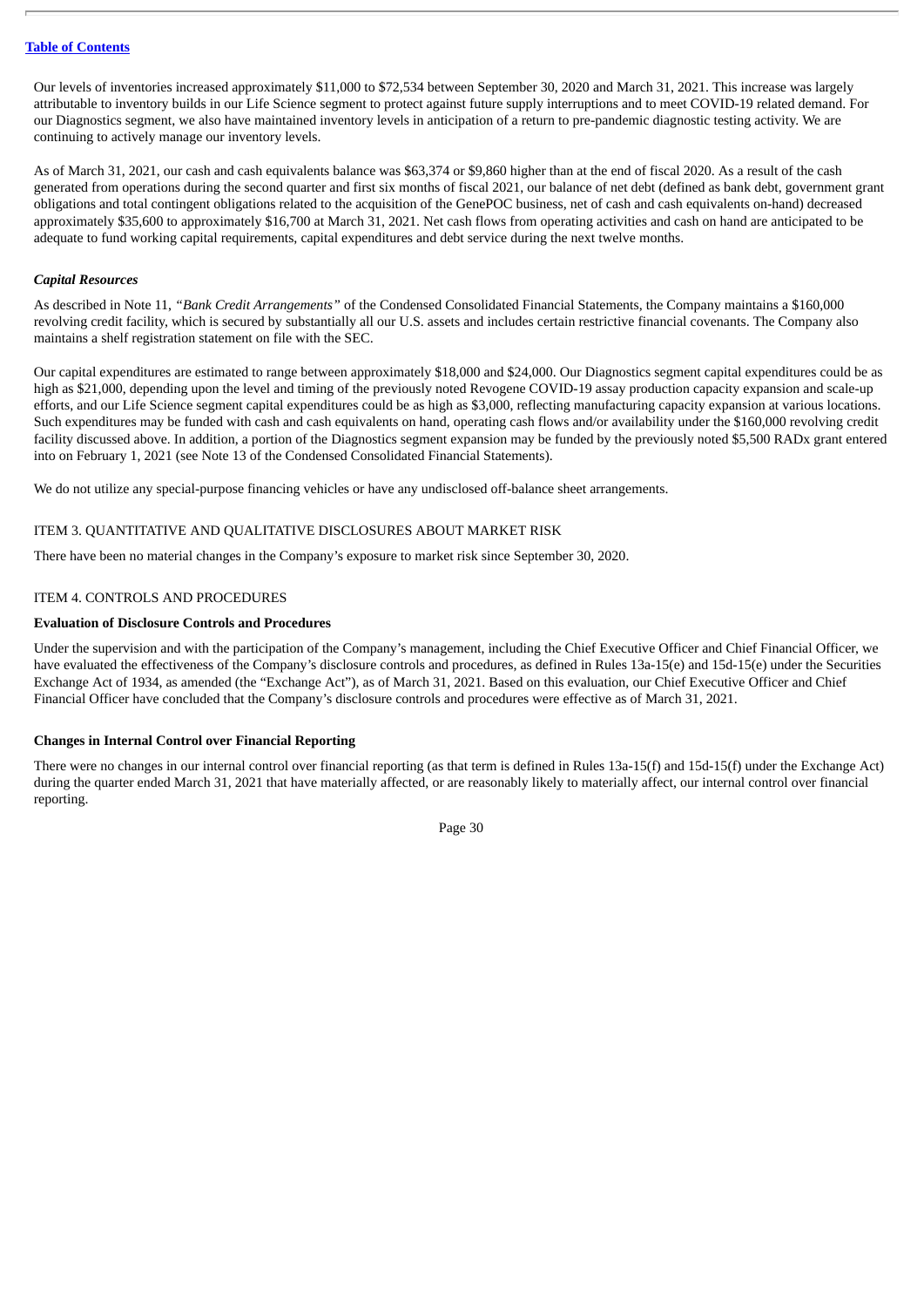#### <span id="page-34-0"></span>**PART II. OTHER INFORMATION**

#### <span id="page-34-1"></span>ITEM 1. LEGAL PROCEEDINGS

See Note 16, *"Litigation Matters"* of the Condensed Consolidated Financial Statements.

#### <span id="page-34-2"></span>ITEM 1A. RISK FACTORS

There have been no material changes from risk factors as previously disclosed in the Company's fiscal 2020 Annual Report on Form 10-K in response to Item 1A to Part I of Form 10-K.

# <span id="page-34-3"></span>ITEM 6. EXHIBITS

The following exhibits are being filed or furnished as a part of this Quarterly Report on Form 10-Q:

- 10.1 Meridian Bioscience, Inc. 2021 Omnibus Award Plan [\(incorporated](http://www.sec.gov/Archives/edgar/data/794172/000119312521021994/d34197dex10.htm) by reference to Exhibit 10 to the Company's Registration Statement on Form S-8 (File No. 333-252538) filed with the Securities and Exchange Commission on January 29, 2021)
- 31.1 Certification of Principal Executive Officer Pursuant to Securities Exchange Act Rule [13a-14\(a\)/15d-14\(a\)](#page-36-0)
- 31.2 Certification of Principal Financial Officer Pursuant to Securities Exchange Act Rule [13a-14\(a\)/15d-14\(a\)](#page-37-0)
- 32 Certification of Chief Executive Officer and Chief Financial Officer pursuant to 18 U.S.C. Section 1350, as Adopted Pursuant to Section 906 of the [Sarbanes-Oxley](#page-38-0) Act of 2002
- 101.INS Inline XBRL Instance Document
- 101.SCH Inline XBRL Instance Extension Schema
- 101.CAL Inline XBRL Instance Extension Calculation Linkbase
- 101.DEF Inline XBRL Instance Extension Definition Linkbase
- 101.LAB Inline XBRL Instance Extension Label Linkbase
- 101.PRE Inline XBRL Instance Extension Presentation Linkbase
- 104 Cover Page Interactive Data File (formatted as Inline XBRL and contained in Exhibit 101)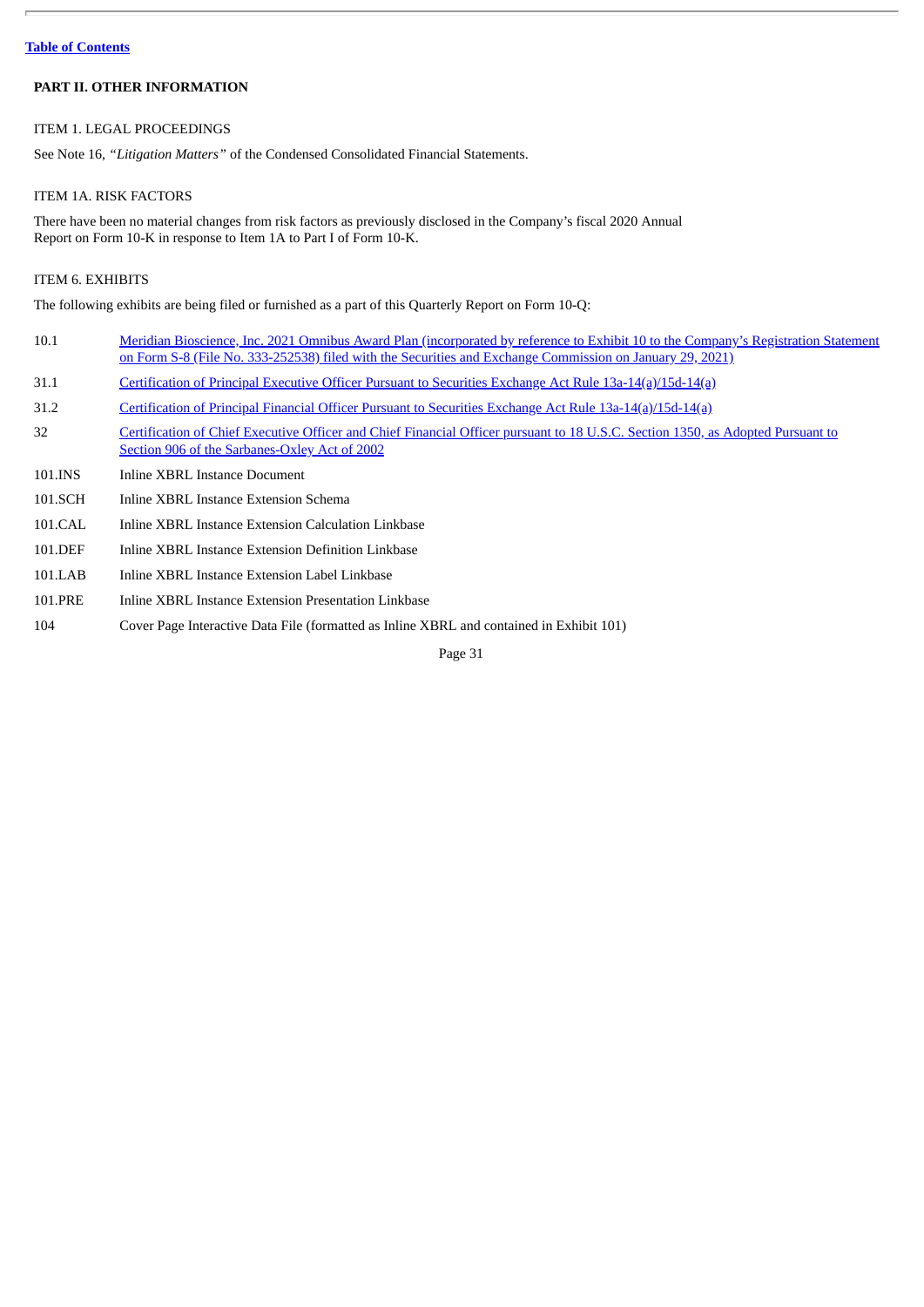### SIGNATURE

<span id="page-35-0"></span>Pursuant to the requirements of the Securities Exchange Act of 1934, the Registrant has duly caused this report to be signed on its behalf by the undersigned thereunto duly authorized.

## **MERIDIAN BIOSCIENCE, INC.**

By: /s/ Bryan T. Baldasare Bryan T. Baldasare Executive Vice President and Chief Financial Officer

(Principal Financial and Accounting Officer)

Page 32

Date: May 7, 2021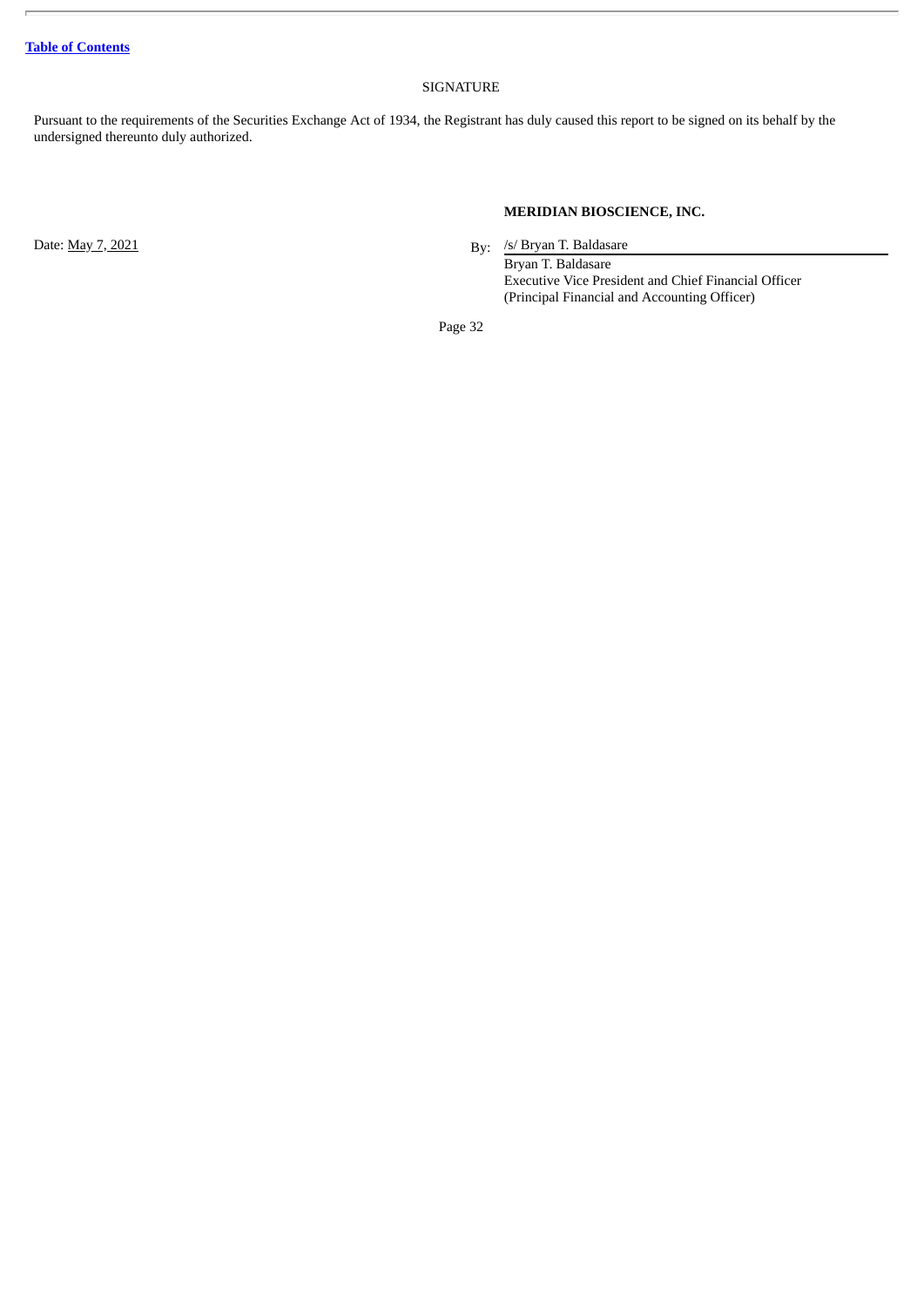#### **Certification of Principal Executive Officer Pursuant to Securities Exchange Act Rule 13a-14(a)**

<span id="page-36-0"></span>I, Jack Kenny, certify that:

- 1. I have reviewed this quarterly report on Form 10-Q of Meridian Bioscience, Inc.;
- 2. Based on my knowledge, this report does not contain any untrue statement of a material fact or omit to state a material fact necessary to make the statements made, in light of the circumstances under which such statements were made, not misleading with respect to the period covered by this report;
- 3. Based on my knowledge, the financial statements, and other financial information included in this report, fairly present in all material respects the financial condition, results of operations and cash flows of the registrant as of, and for, the periods presented in this report;
- 4. The registrant's other certifying officer(s) and I are responsible for establishing and maintaining disclosure controls and procedures (as defined in Exchange Act Rules 13a-15(e) and 15d-15(e)) and internal control over financial reporting (as defined in Exchange Act Rules 13a-15(f) and 15d-15(f)) for the registrant and have:
	- a) Designed such disclosure controls and procedures, or caused such disclosure controls and procedures to be designed under our supervision, to ensure that material information relating to the registrant, including its consolidated subsidiaries, is made known to us by others within those entities, particularly during the period in which this report is being prepared;
	- b) Designed such internal controls over financial reporting, or caused such internal control over financial reporting to be designed under our supervision, to provide reasonable assurance regarding the reliability of financial reporting and the preparation of the financial statements for external purposes in accordance with generally accepted accounting principles;
	- c) Evaluated the effectiveness of the registrant's disclosure controls and procedures and presented in this report our conclusions about the effectiveness of the disclosure controls and procedures, as of the end of the period covered by this report based on such evaluation; and
	- d) Disclosed in this report any change in the registrant's internal control over financial reporting that occurred during the registrant's most recent fiscal quarter that has materially affected, or is reasonably likely to materially affect, the registrant's internal control over financial reporting; and
- 5. The registrant's other certifying officer(s) and I have disclosed, based on our most recent evaluation of internal control over financial reporting, to the registrant's auditors and the audit committee of registrant's board of directors (or persons performing the equivalent functions):
	- a) All significant deficiencies and material weaknesses in the design or operation of internal control over financial reporting which are reasonably likely to adversely affect the registrant's ability to record, process, summarize and report financial information; and
	- b) Any fraud, whether or not material, that involves management or other employees who have a significant role in the registrant's internal control over financial reporting.

Date: May 7, 2021

/s/ Jack Kenny Jack Kenny Chief Executive Officer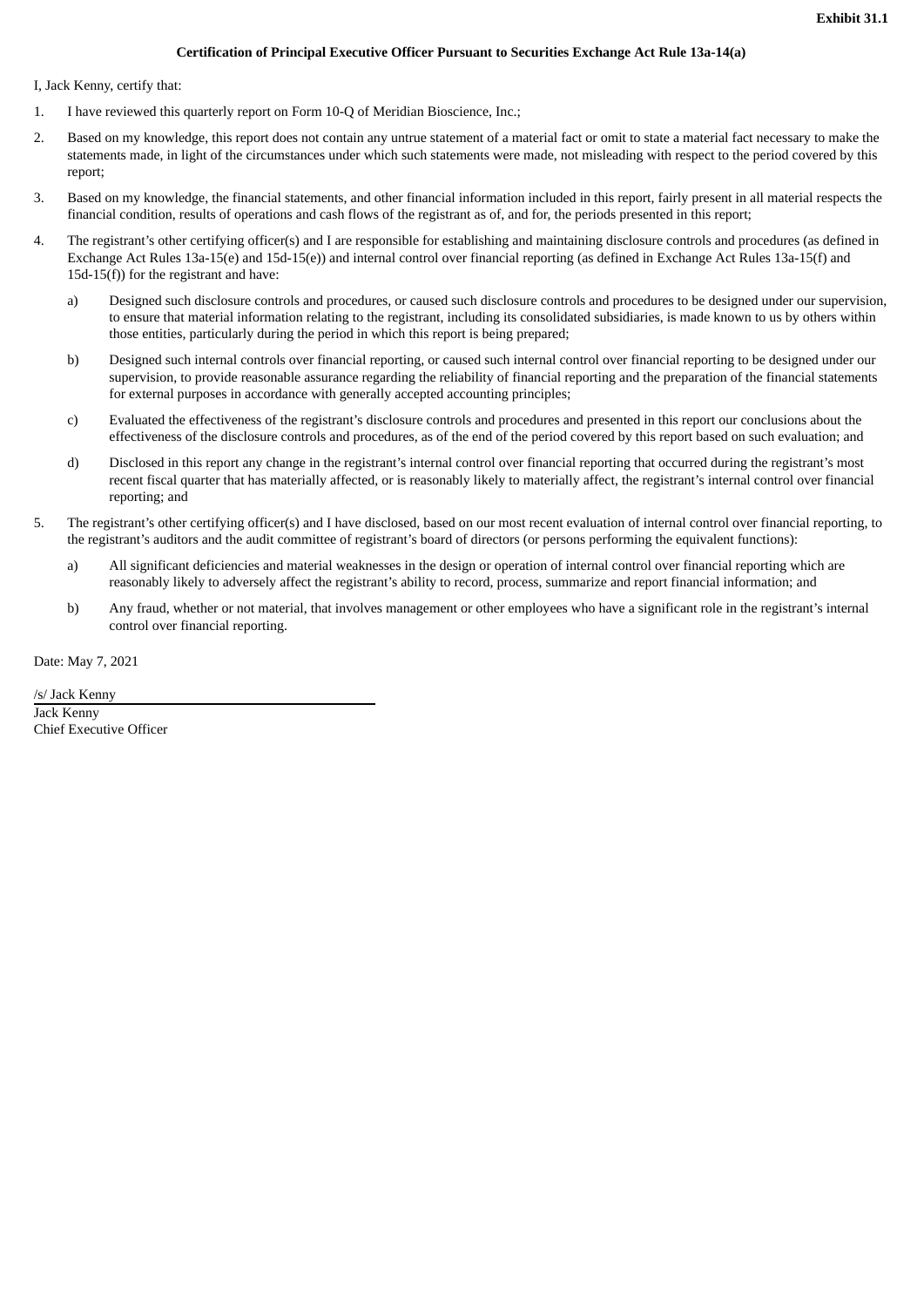#### **Certification of Principal Financial Officer Pursuant to Securities Exchange Act Rule 13a-14(a)**

<span id="page-37-0"></span>I, Bryan T. Baldasare, certify that:

- 1. I have reviewed this quarterly report on Form 10-Q of Meridian Bioscience, Inc.;
- 2. Based on my knowledge, this report does not contain any untrue statement of a material fact or omit to state a material fact necessary to make the statements made, in light of the circumstances under which such statements were made, not misleading with respect to the period covered by this report;
- 3. Based on my knowledge, the financial statements, and other financial information included in this report, fairly present in all material respects the financial condition, results of operations and cash flows of the registrant as of, and for, the periods presented in this report;
- 4. The registrant's other certifying officer(s) and I are responsible for establishing and maintaining disclosure controls and procedures (as defined in Exchange Act Rules 13a-15(e) and 15d-15(e)) and internal control over financial reporting (as defined in Exchange Act Rules 13a-15(f) and 15d-15(f)) for the registrant and have:
	- a) Designed such disclosure controls and procedures, or caused such disclosure controls and procedures to be designed under our supervision, to ensure that material information relating to the registrant, including its consolidated subsidiaries, is made known to us by others within those entities, particularly during the period in which this report is being prepared;
	- b) Designed such internal controls over financial reporting, or caused such internal control over financial reporting to be designed under our supervision, to provide reasonable assurance regarding the reliability of financial reporting and the preparation of the financial statements for external purposes in accordance with generally accepted accounting principles;
	- c) Evaluated the effectiveness of the registrant's disclosure controls and procedures and presented in this report our conclusions about the effectiveness of the disclosure controls and procedures, as of the end of the period covered by this report based on such evaluation; and
	- d) Disclosed in this report any change in the registrant's internal control over financial reporting that occurred during the registrant's most recent fiscal quarter that has materially affected, or is reasonably likely to materially affect, the registrant's internal control over financial reporting; and
- 5. The registrant's other certifying officer(s) and I have disclosed, based on our most recent evaluation of internal control over financial reporting, to the registrant's auditors and the audit committee of registrant's board of directors (or persons performing the equivalent functions):
	- a) All significant deficiencies and material weaknesses in the design or operation of internal control over financial reporting which are reasonably likely to adversely affect the registrant's ability to record, process, summarize and report financial information; and
	- b) Any fraud, whether or not material, that involves management or other employees who have a significant role in the registrant's internal control over financial reporting.

Date: May 7, 2021

/s/ Bryan T. Baldasare

Bryan T. Baldasare Executive Vice President and Chief Financial Officer